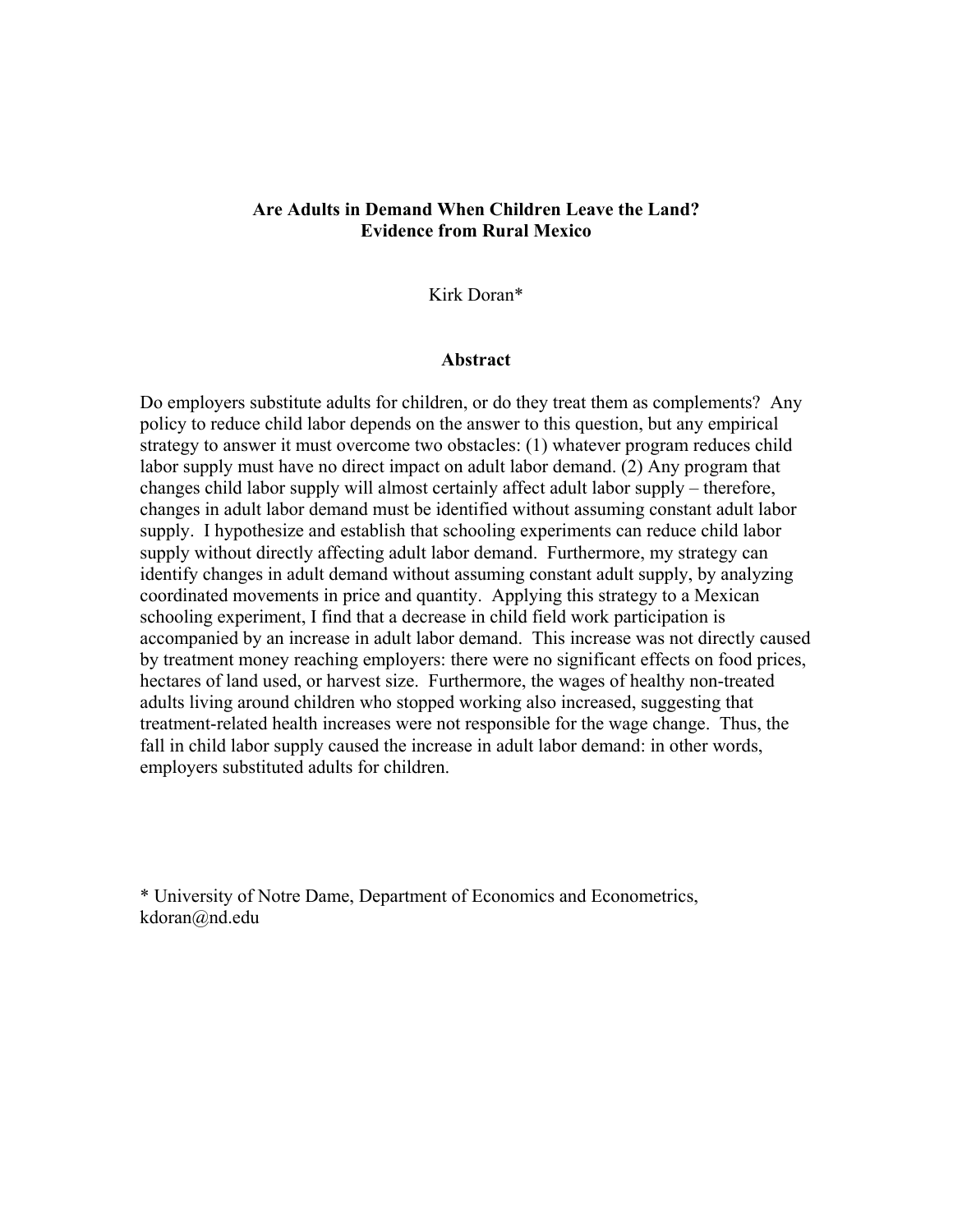## **I. Introduction**

 What happens to adult labor market outcomes when children are removed from the labor force? The empirical evidence regarding this question is scant, while the policy implications are far-reaching (Galli 2001). According to the International Labor Organization's recent estimates, there are 186.3 million child laborers worldwide (Basu & Tzannatos 2003). If we wish to propose government interventions to reduce child labor and encourage education, then the optimal manner of intervention depends on whether or not children and adults are labor substitutes. Where employers substitute adults for children, an increase in adult wages and/or hours will accompany a decrease in child labor, partially offsetting the short-term welfare loss that families face when some of their children are no longer working. In particular, the work of Basu and Van (1998) shows that in this case a ban on child labor could increase household welfare. But where adults complement children  $-$  i.e., where adult wages and/or hours decrease when children leave the workforce – interventions to reduce child labor can seriously harm household welfare, and thus such interventions may need to be accompanied by extensive government programs to make up for this loss.

 Indeed, the possibility that in developing countries adult labor complements that of children is not necessarily remote: popular wisdom famously cites the supposed "nimble fingers" of children as a reason why children and adults may be complements in industries such as carpet weaving in India (ILO 1996). In addition, from their empirical work on aggregate production functions, Diamond and Fayed conclude that children and adult men are complements in Egyptian industry (Diamond and Fayed 1998). Finally, the 2001 survey by Rosalind Galli cites (apparently phenomenological, task-based)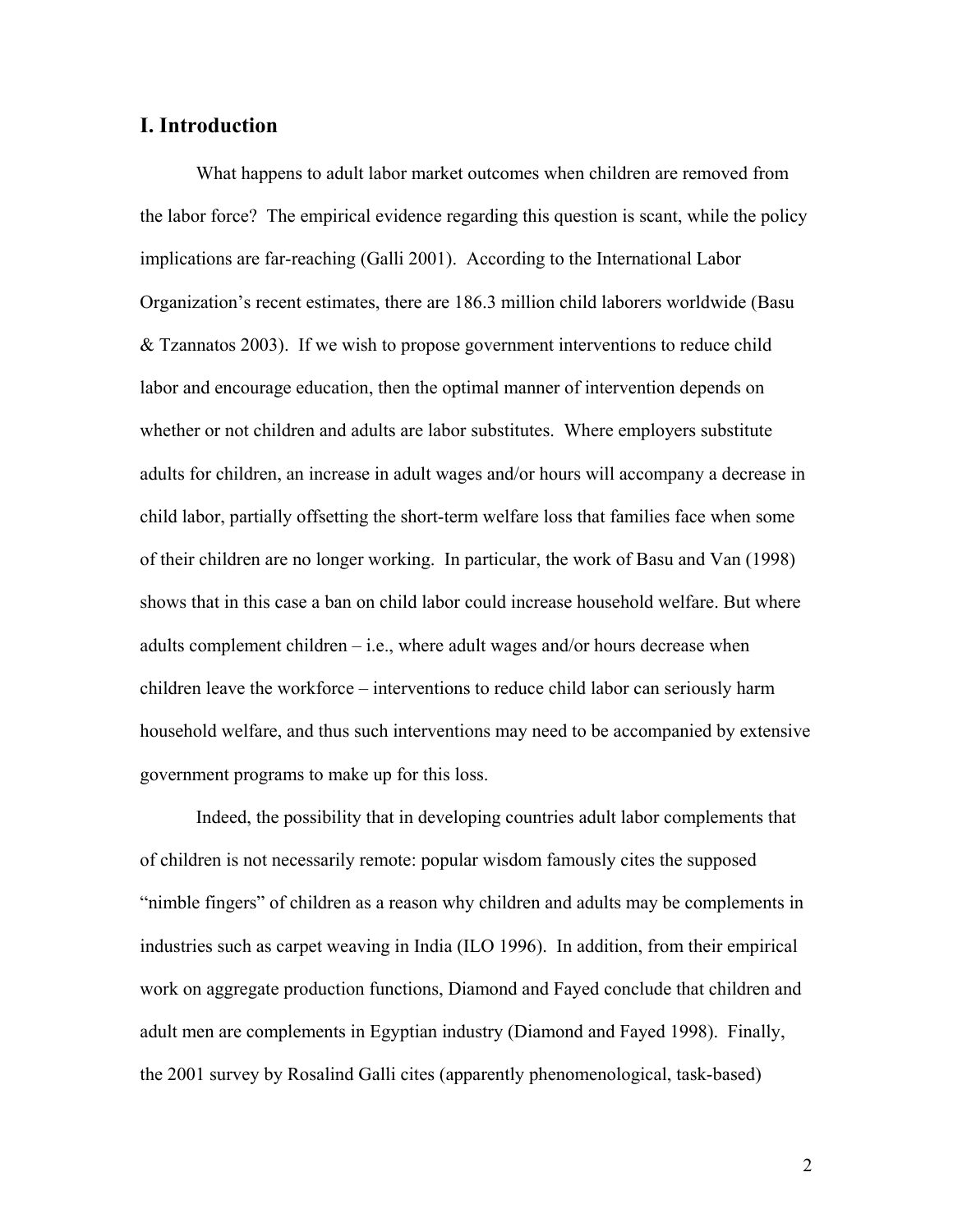evidence that suggests that in household production and agriculture, children complement adults (Galli 2001). However, Galli herself concludes that there is not yet enough good empirical evidence to support either complementarity or substitutability, and she cites this issue as a main gap in the empirical literature on child labor.

Despite the mixed evidence and lack of good empirical studies, governments and international organizations have argued that child labor is a major determinant of adult unemployment, i.e. that children and adults are substitutes. Thus, there is a pressing need for empirical work to address the goals and assumptions of policy makers. Galli states:

The. . .Child Labor Deterrent Act introduced in the United States in 1993 argued that a worldwide ban on trading goods produced by child labour would benefit the exporting countries practicing child labour through reduced adult unemployment.. . .This idea is not exclusive to the Act, and has been often stated by researchers and by the ILO itself in the book 'Combating Child Labour', where it is asserted that "...child labour is a cause of, and may even contribute to, adult unemployment and low wages …" (ILO 1988: 90). Notwithstanding its popularity, there are very few theoretical and applied studies examining the child labour impact on [the] adult labour market.

In this paper, I address this empirical gap.

 There are two challenges that any such empirical strategy must overcome: (1) whatever program reduces child labor supply must have no direct impact on adult labor demand – this allows any changes in adult labor demand to be traced to the change in child labor supply. (2) Any program that changes child labor supply is almost certain to affect adult labor supply – therefore, the changes in adult labor demand must be identified without assuming constant adult labor supply. I hypothesize and establish that schooling experiments can reduce child labor supply without directly affecting adult labor demand. Furthermore, my strategy, as developed in Section III, can identify changes in adult demand without assuming that adult supply has remained constant, by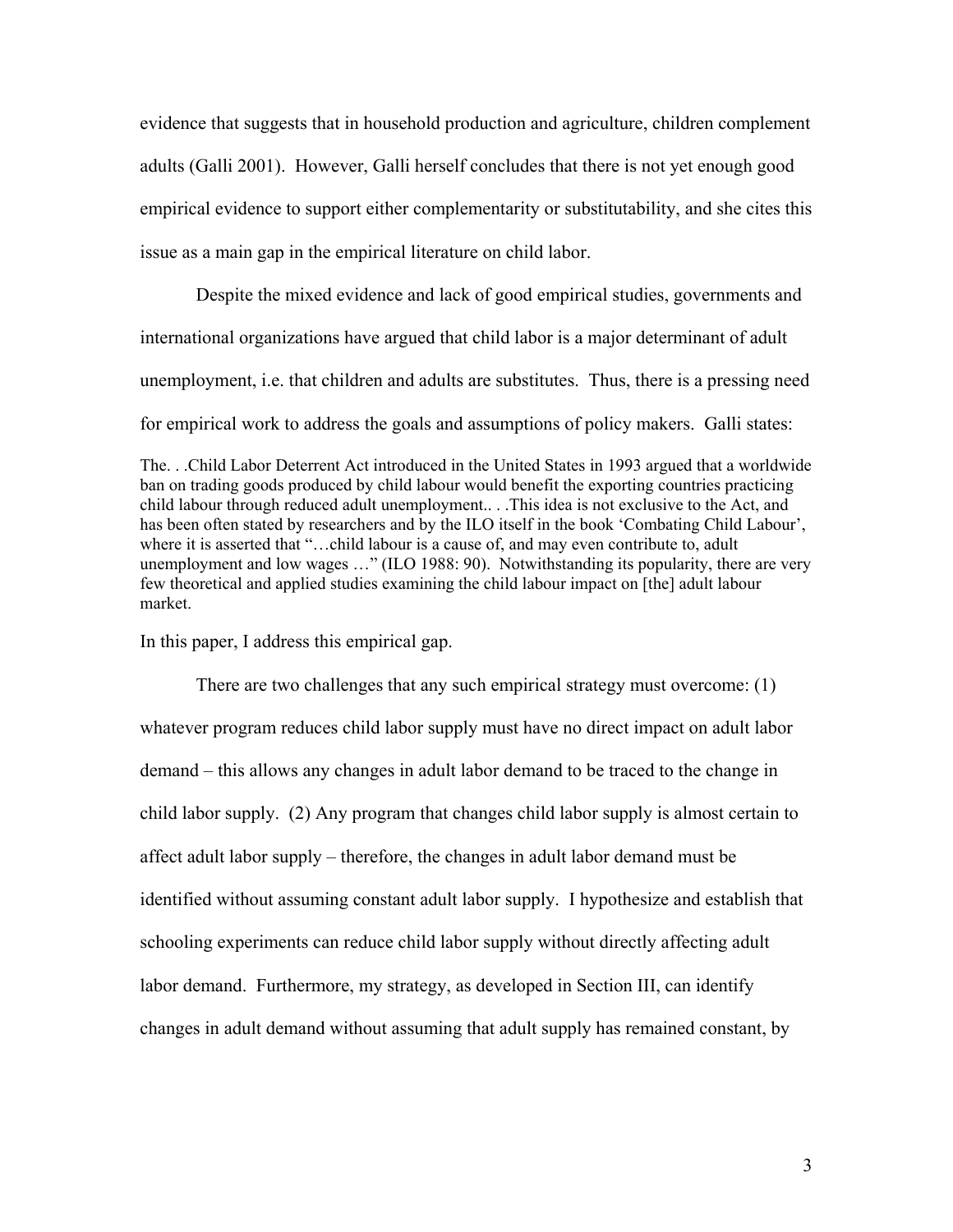analyzing coordinated movements in price and quantity. I thereby obtain experimental evidence on the effect of child labor supply shifts on adult labor market outcomes.

 I apply this new strategy to Mexico's PROGRESA experiment. I find that a decrease in child field work participation (Section V) is accompanied by an increase in adult labor demand (Section VI). This increase was not directly caused by treatment money reaching employers: there were no significant effects on food prices, hectares of land used, or harvest size (Section VI). Furthermore, the wages of healthy non-treated adults living around children who stopped working also increased, suggesting that treatment-related health increases were not responsible for the wage change (VI).

 Thus, the decline in child labor supply must have caused the increase in adult labor demand, or, in other words, employers substituted adults for children.

## **II. Literature Review**

 There are very few studies of child labor demand, or of employers' elasticity of substitution between the labor of children and that of other age groups. Parameters of labor demand functions are in general difficult to measure: establishment data is rare, and it is not easy to gather it consistently across multiple establishments. This leaves aggregate data or household surveys; but estimates based on aggregate data suffer from simultaneous equations bias, and household surveys measure the decisions of workers, so in either case one needs a reliable exogenous shift in labor supply or wages. With child labor, these difficulties are compounded because of the problems in identifying the employers, the parents, or the children themselves, and because even when identified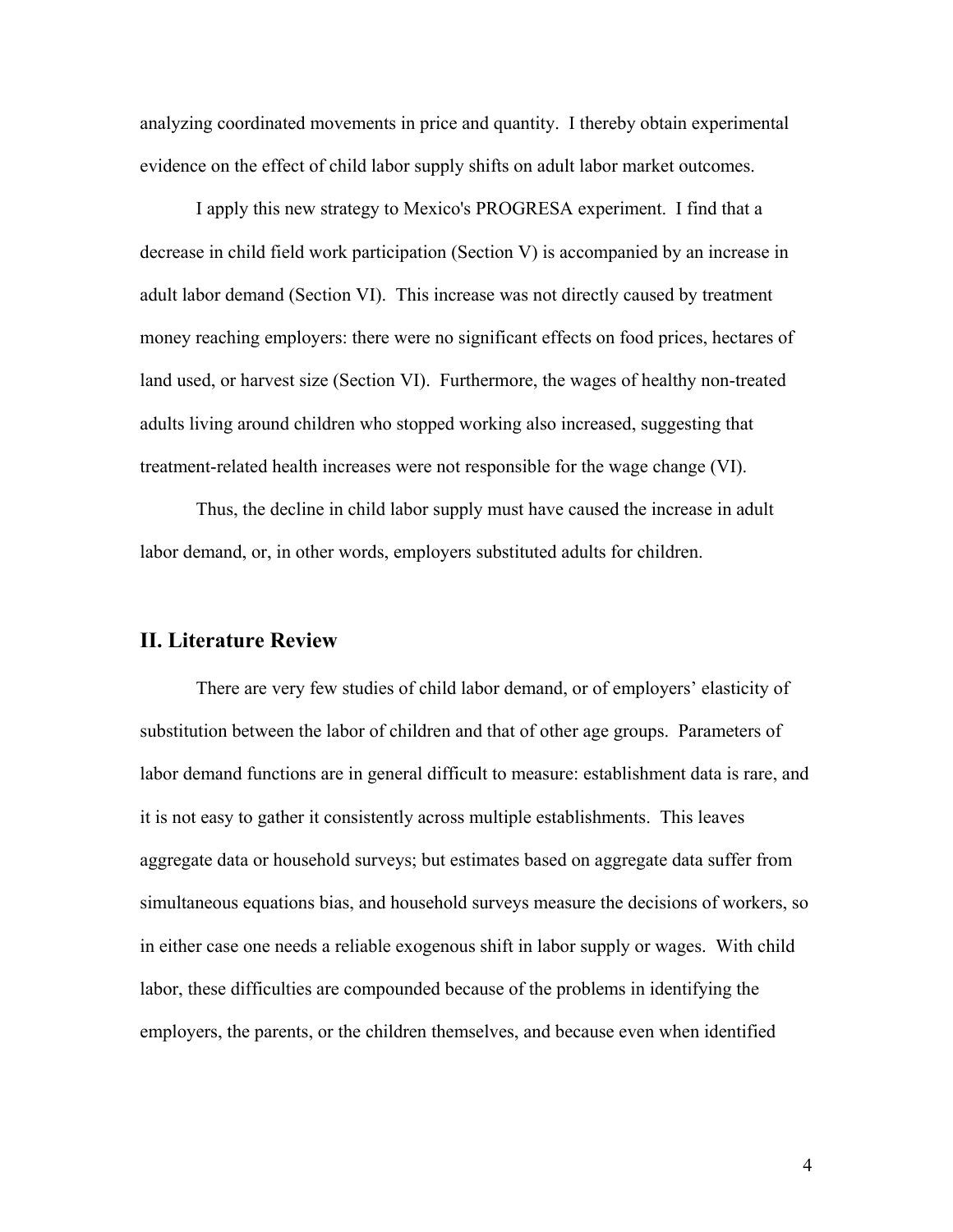they may be unwilling to share information about their employment, especially where child work is illegal.

 Perhaps because of these obstacles, the literature on the parameters of labor demand interactions across age groups is sparse and permits few generalizations. But a survey by Hammermesh (1993) concludes that the (then) current results suggested that most elasticities of substitution "are quite small, implying that changes in the relative [labor] supply of one group will not greatly affect wages received by workers in other groups." Brown, Deardorff and Stern (2002) report the results of Diamond and Fayed (1998), who estimate aggregate production functions from Egyptian household survey data to conclude that "the elasticity of substitution between children and adult females is. . .quite a high figure," but that "adult male and child labor are complementary." Finally, Ray (2000) claims to test Basu and Van's substitution axiom via household surveys in Peru and Pakistan, but only finds evidence of substitution in the case of adult males and children in Peru. $<sup>1</sup>$ </sup>

 Galli (2001) interprets the existing empirical evidence to conclude: "Whether children actually do substitute [for] adult workers creating adult unemployment and/or reducing adult wage rates remains an open question. . . Further qualitative and scattered evidence suggests that in household-based production activities and in agriculture the complementarities between children and adults are stronger."

However, since each study in this small set uses either aggregate data (producing estimates that suffer from simultaneous equations bias), or household surveys (which, in the absence of some exogenous shift in labor supply, simply produce estimates of

 $\overline{a}$ 

<sup>&</sup>lt;sup>1</sup> Ray did *not* test Basu & Van's Substitution Axiom of labor demand, b/c he measured the household's decision to *supply* labor.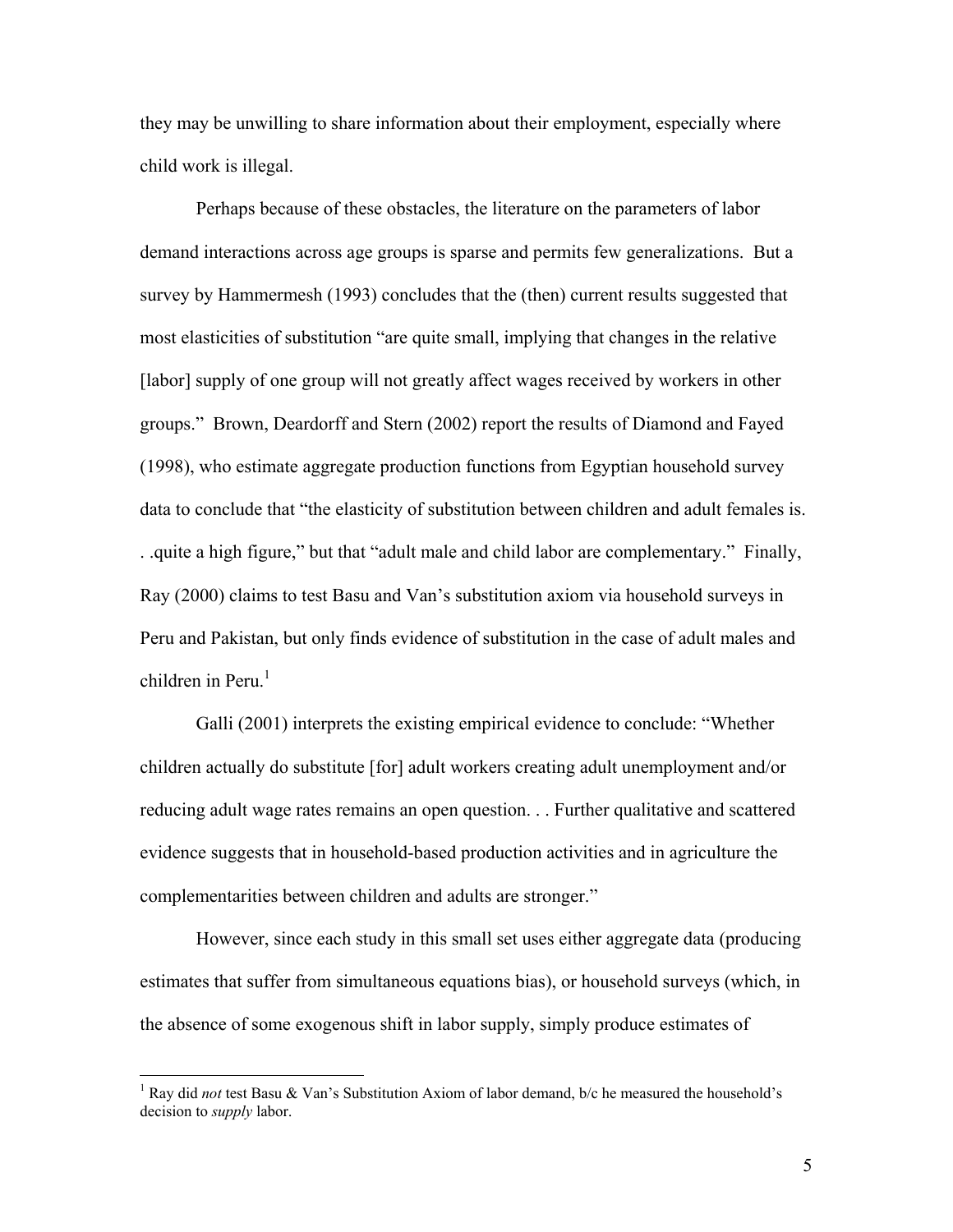parameters of labor supply), it is not possible to draw good conclusions from this literature about causal relationships between child labor supply and adult labor demand.

I circumvent these difficulties by using data from PROGRESA, a randomized controlled experiment performed in about 500 villages in rural Mexico, which exogenously reduced the supply of child labor in treatment villages. Employing a strategy that can identify movements in adult demand without assuming constant adult supply, I exploit this exogenous shock to child labor in order to estimate the effect of a decrease in the supply of child labor on the demand for adult labor.

## **III. Theory and Identification**

#### **(A) Intuition**

In general, a profit-maximizing firm may treat the labor of adults as either a substitute for or a complement to the labor of children. Empirical evidence can provide the answer by determining how changes in the supply of child labor affect the demand for adult labor. The fundamental problem with this approach is that any treatment that changes the supply of child labor is almost guaranteed to change the supply of adult labor as well. For example, if treatment money is offered to households that supply both child labor and adult labor, then household income effects should reduce adult labor supply. And even if child labor can be reduced without offering treatment money, the change in child labor supply affects household utility, which means the household may re-optimize and change adult labor supply. Thus, it is necessary to find a way to determine the effect of child labor supply on adult labor demand *that does not rely on adult labor supply remaining constant*. I propose such a strategy here.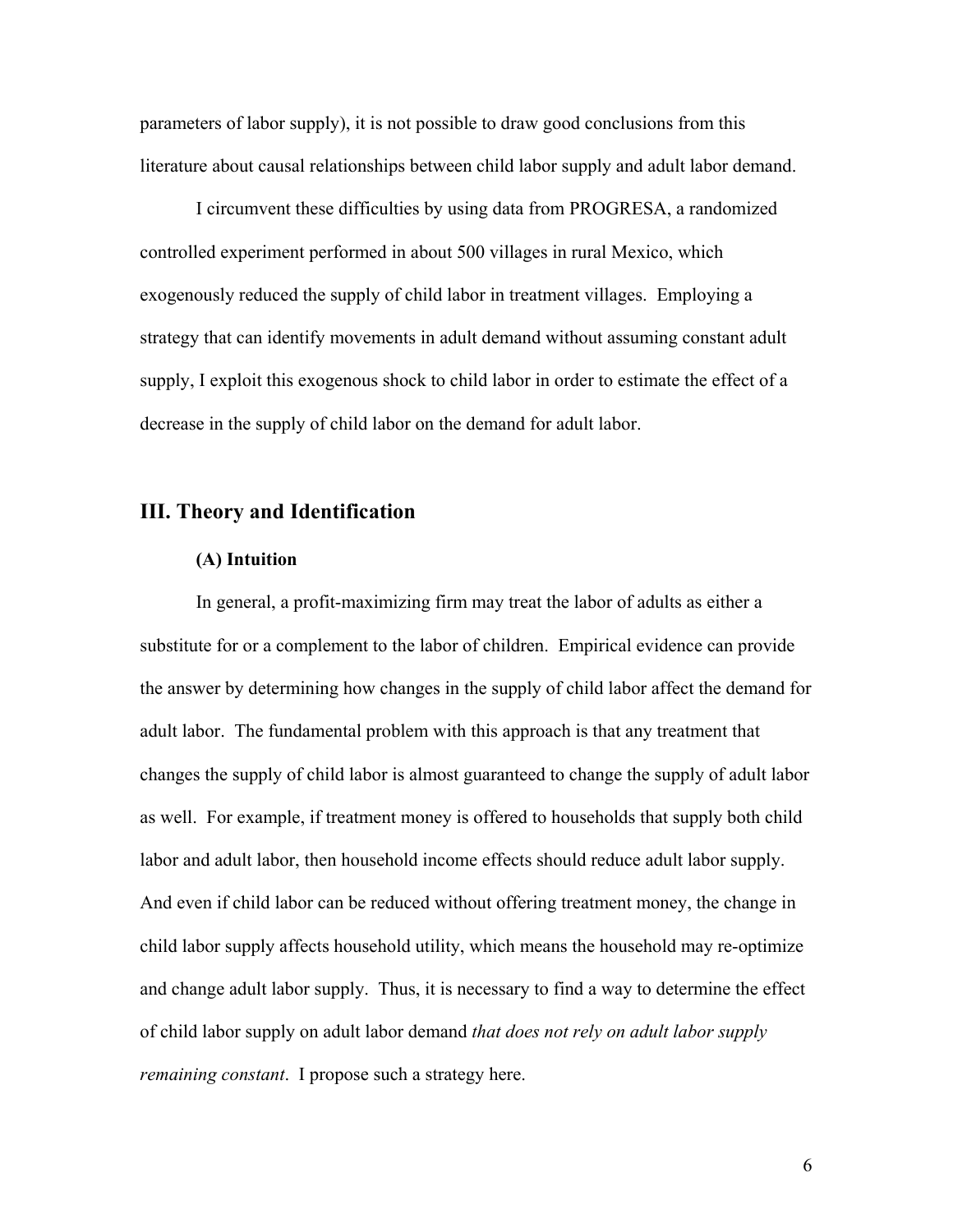

**Figure 1: Determining Demand Movements When Supply Moves as Well** 

If a treatment has increased both the price and quantity of adult labor, then this is sufficient to show that it increased the demand for adult labor – even if the treatment may also have affected the supply of adult labor. The intuition of this argument is contained in Figure 1. If the demand for adult labor is downward-sloping, then a simultaneous increase in the equilibrium price and quantity of adult labor (or, technically, an increase in one without a decrease in the other) implies that the new price and quantity are on a new, higher, demand curve. If they were on the same demand curve, then that demand curve would not be everywhere downward-sloping. Supply movements only obscure the direction of demand movements when they are large enough to cause prices and direction of demand movements when they are large enough to cause direction of demand in the set of the demand for adult labor. The intuition of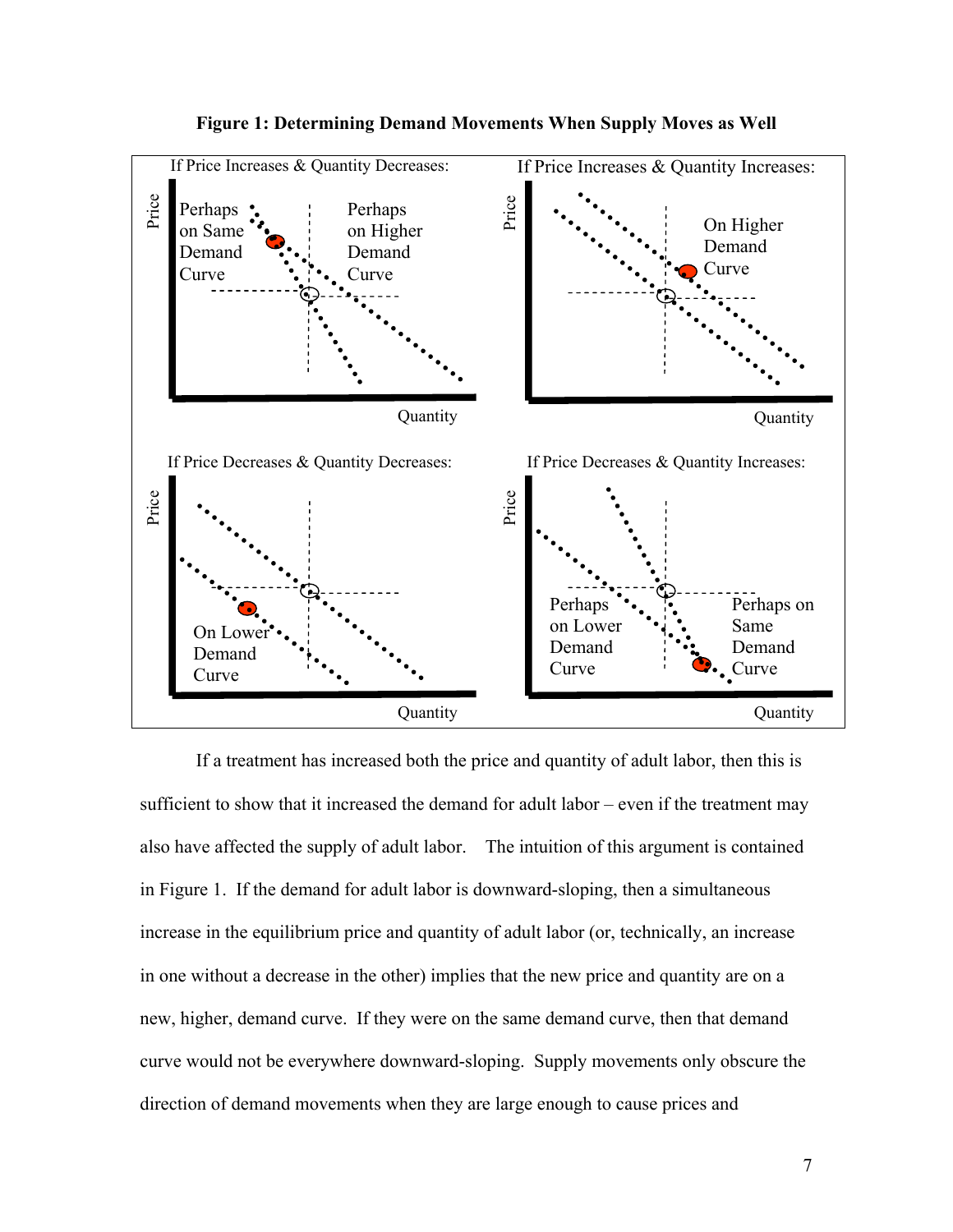quantities to move in opposite directions. In such a case, the new equilibrium price and quantity may indeed lie on the same demand curve, on a higher demand curve, or on a lower demand curve, making demand movements ambiguous.<sup>2</sup>

Intuitively, the only assumptions are therefore: prices and quantities are always on a demand curve and not off of it (i.e., the economy is in *an* equilibrium, though not necessarily the only equilibrium); and all such demand curves are downward-sloping everywhere. By demonstrating that it is not necessary to find a treatment that had no effect on adult labor supply, I am able to use the PROGRESA treatment to measure the effect of decreases in child labor supply on adult labor demand – even though PROGRESA is similar to any hypothetical treatment in that it potentially changes adult labor supply wherever it changes child labor supply.

The next part of the argument depends on a decrease in child labor supply being the cause of this identified change in adult labor demand. In order to make a conclusion about causality, I must rule out other causal pathways connecting treatment money and incentives to adult labor demand. The obvious causal pathways to rule out involve treatment money affecting inflation, investment by employers, or productivity of employees. Note I do not need to rule out any of the many and various ways that treatment money may affect adult labor supply, by the argument above. I merely must rule out treatment money directly affecting adult labor demand.

 $\overline{a}$ 

 $2^{2}$  The labor economics literature has long known of the usefulness of coordinated movements in price and quantity to estimate the direction of demand movements. For a much earlier example of this strategy, see the classic paper (Katz and Murphy 1992).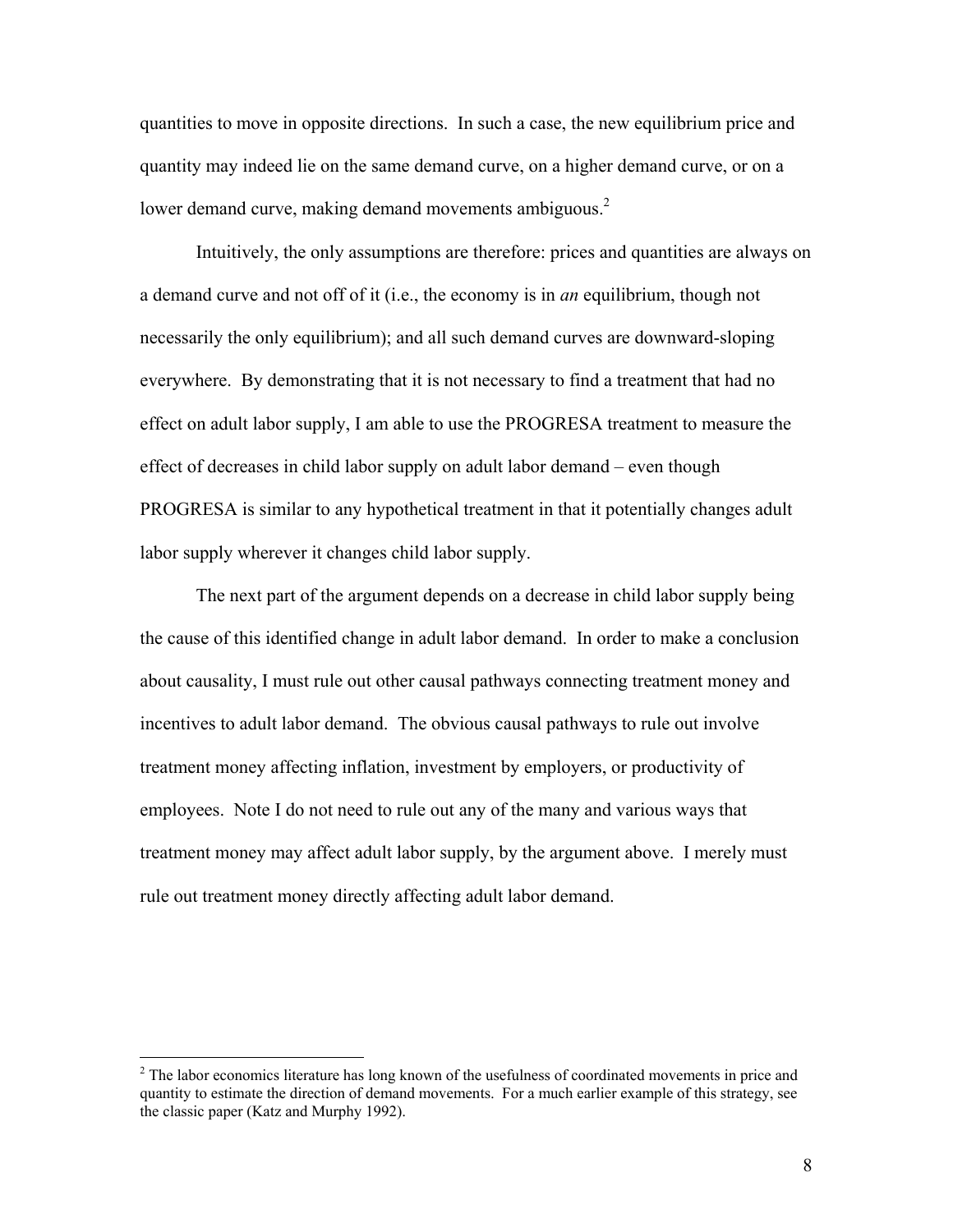

Thus, the intuition of the identification strategy is contained in Figure 2. I find a treatment that changes child labor supply. If prices and quantities of adult labor move in the same direction, then I can identify the direction of any changes in adult labor demand. Treatment money is used to change child labor supply. If I can rule out other pathways between this treatment money and adult labor demand, then I can identify whether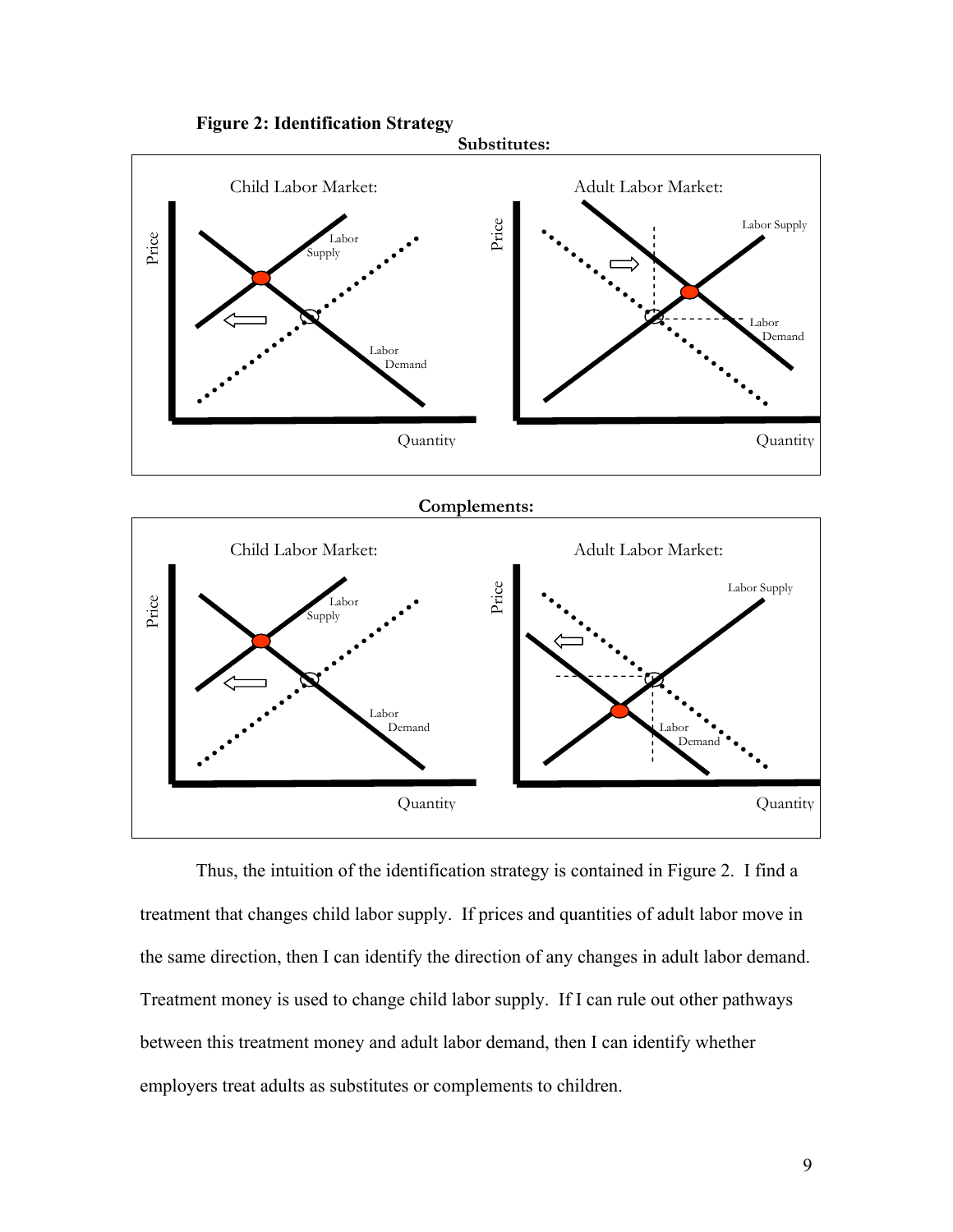#### **(B) More Details**

Formally, I define substitution and complementarity as follows:

#### *Definition: Substitutability and Complementarity*

Let  $w_C^i$  = the wage paid to children in period *i*, and let  $w_A^i$  = the wage paid to adults in period *i*, where  $i = 1, 2$ .

Let  $D_A^*(w_A, w_C) =$  a firm's profit-maximizing demand for the labor of adults as a function of the wages paid to adults and the wages paid to children.

Adults *substitute* for children if:

 $\forall w_c^1$ , and  $\forall w_c^2 > w_c^1$ , it is true that  $D_A^*(w_A, w_c^1) > D_A^*(w_A, w_c^2)$ ,  $\forall w_A^2$ 

Adults *complement* children if:

$$
\forall w_C^1, \text{ and } \forall w_C^2 > w_C^1, \text{ it is true that } D_A^*(w_A, w_C^1) < D_A^*(w_A, w_C^2), \forall w_A^2
$$

Intuitively, if the labor supply of children decreases, thus increasing their wages, then the children's employers could either increase demand for adult labor (in which case adults and children are substitutes) or decrease it (in which case they are complements). If there are other inputs in the firm's production function – such as capital – then in fact adults may be substitutes for children while children complement adults. Thus, since the exogenous variation in this paper is over child labor supply, here I will only study whether adults substitute for or complement children, not the converse question.

 In order to determine the effect of a treatment that varies child labor on the demand for adult labor, I first must determine the effect of that treatment on the equilibrium price and quantity of adult labor. I assume that the treatment effect on the equilibrium price and equilibrium quantity of adult labor is equivalent to the treatment effect on the distributions of prices and quantities of adult labor. Thus, I am assuming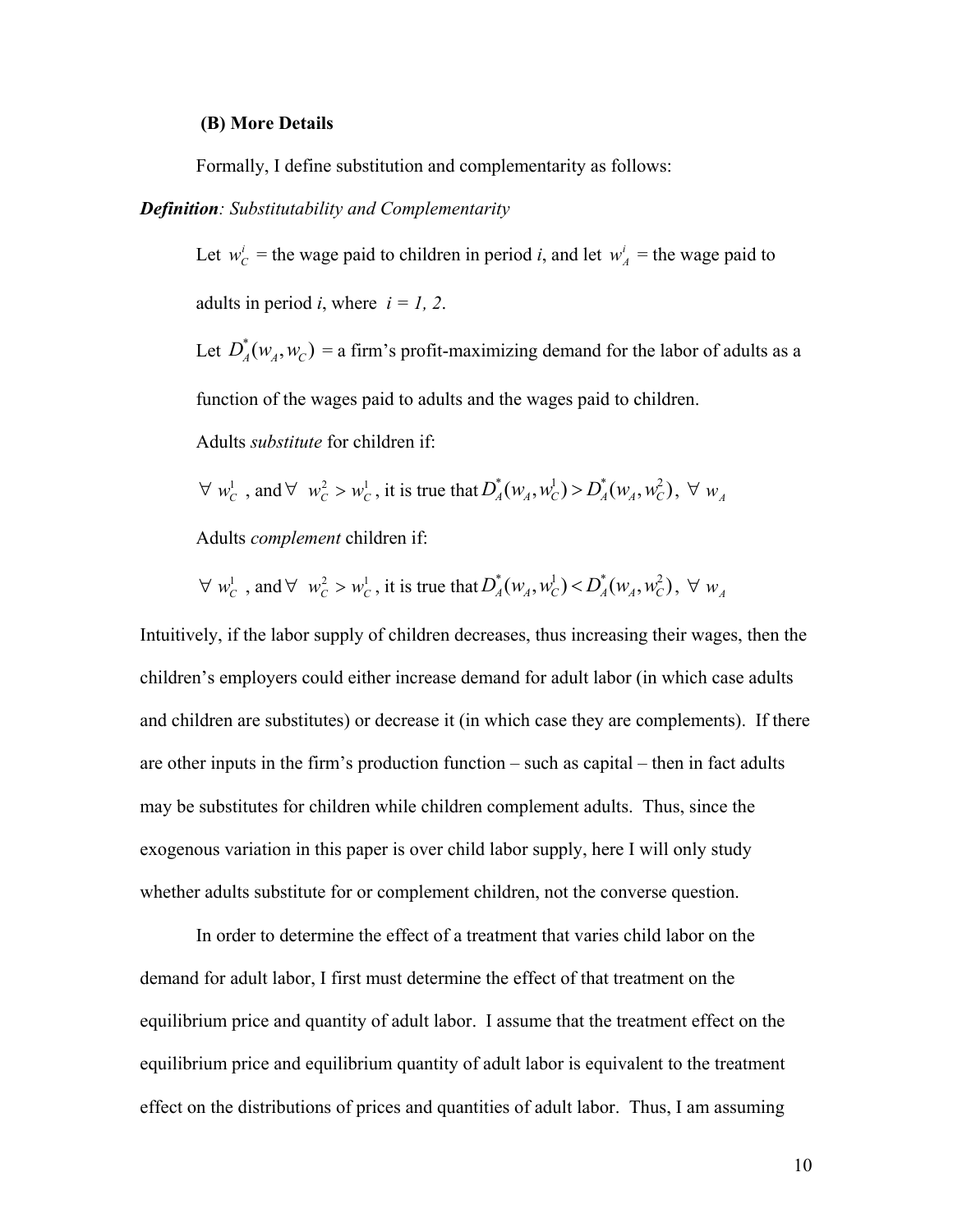that if the equilibrium wage increases in treatment areas, then the distribution of wages in treatment areas will shift out. Such a shift can potentially be measured by a change in the mean wage, a change in various deciles of the wage distribution, or by a test of whether the latter wage distribution first order stochastically dominates the former. Using the effect of the treatment on the observed price and quantity of adult labor, I can infer with few assumptions the effect of the treatment on adult labor demand.

 Assume that market demand for adult labor may always be represented by some function of its price,  $D(p)$ . Let the control group demand for adult labor be  $D_{Control}(p)$ , and suppose that this function describes the pre-treatment demand in the treatment group as well.

*Proposition 1:* If,  $\forall p$ ,

$$
\frac{\partial D_{Control}(p)}{\partial p} < 0
$$
, and

if  $p_{\text{Treated}} > p_{\text{Control}}$  and  $q_{\text{Treated}} \geq q_{\text{Control}}$ , then:

 $\exists$  a new demand function  $D_{\text{Treated}}(p)$  such that  $q_{\text{Treated}} = D_{\text{Treated}}(p_{\text{Treated}})$ .

### *Proof:*

At the control group competitive equilibrium market price,  $p_{Control}$ , the equilibrium quantity will be

$$
q_{Control} = D_{Control}(p_{Control}).
$$

We are given that

$$
p_{Treated} > p_{Control}
$$
, and  
 $q_{Treated} \geq q_{Control} = D_{Control}(p_{Control})$ .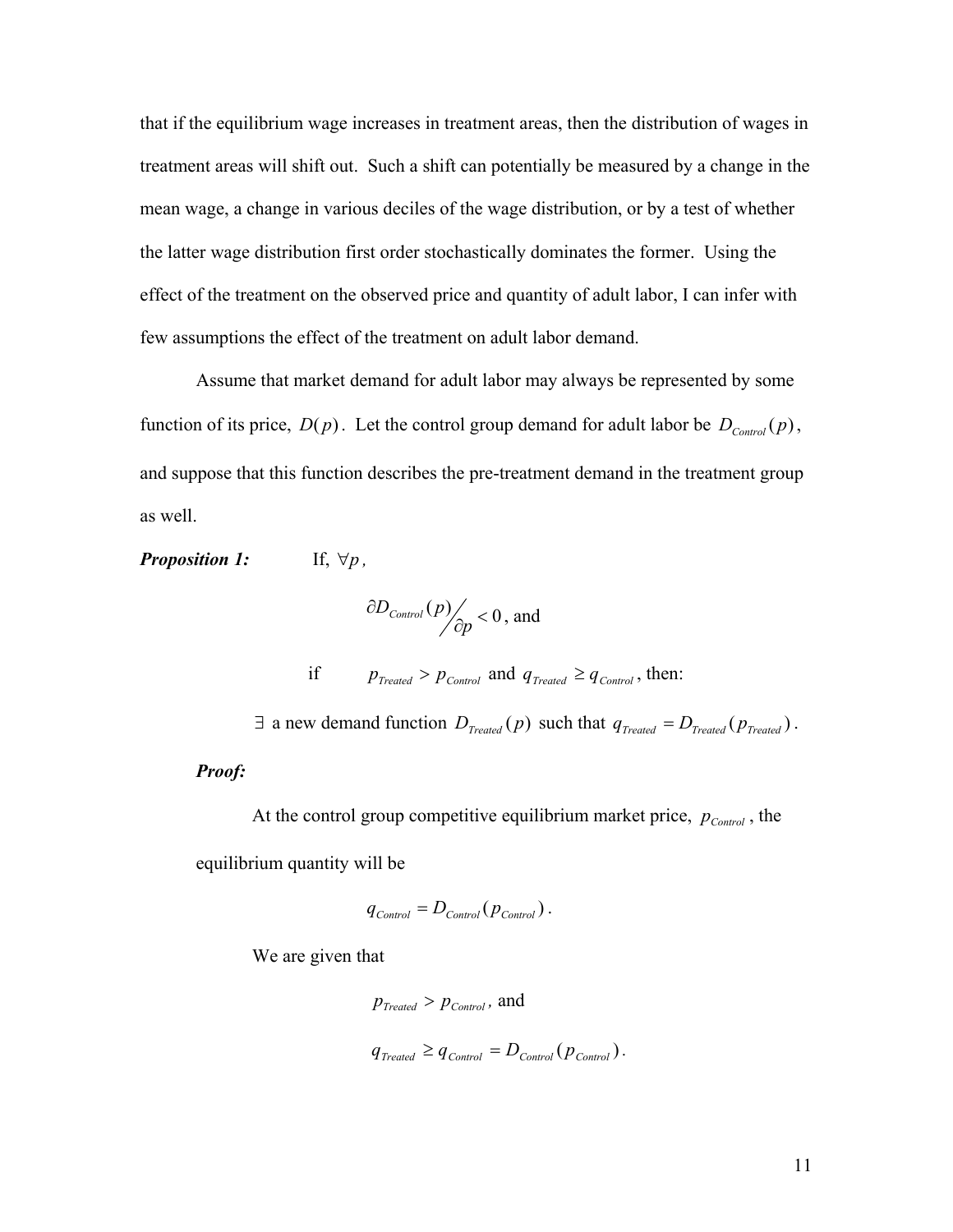Then, because  $\forall p$ ,  $\frac{\partial D_{Control}(p)}{\partial p} < 0$  $\frac{D_{\text{Control}}(p)}{\partial p} < 0$ ,

it is clear that

$$
p_{\text{Treated}} > p_{\text{Control}} \rightarrow D_{\text{Control}}(p_{\text{Treated}}) < D_{\text{Control}}(p_{\text{Control}}).
$$

Therefore,

$$
D_{\text{Control}}(p_{\text{Treated}}) < D_{\text{Control}}(p_{\text{Control}}) \leq q_{\text{Treated}} \,, \text{ so:}
$$
\n
$$
D_{\text{Control}}(p_{\text{Treated}}) \neq q_{\text{Treated}} \,.
$$

Thus, there must ∃ a new demand function  $D_{\text{Treated}}(p)$ , such that

$$
q_{\text{Treated}} = D_{\text{Treated}}(p_{\text{Treated}}).
$$
 QED.

While it is thus clear that the demand for labor has shifted to a new function, it is not necessarily the case that  $D_{\text{Treated}}(p) > D_{\text{Control}}(p)$ ,  $\forall p$ . Thus, such a shift in equilibrium price and quantity proves that demand has shifted in some way, and that in particular it has *increased* for at least one price level. More complete evidence in support of the hypothesis that demand has *increased everywhere* (i.e. for all p, as in the definition of substitutability), would of course consist of other observations of price and quantity along the same new demand curve. If this increase in adult labor demand is caused by a treatment whose only effect on adult labor demand is through a change in child labor supply, then this increase in adult labor demand is evidence that adults and children are substitutes, by the definition of substitutability above.

In the following sections, I describe my empirical strategy to determine whether the PROGRESA experiment: (1) decreased child labor supply; (2) increased the price and quantity of adult labor; and (3) affected adult labor demand only through changes in child labor supply, and not through treatment benefits (direct or indirect) to adults or through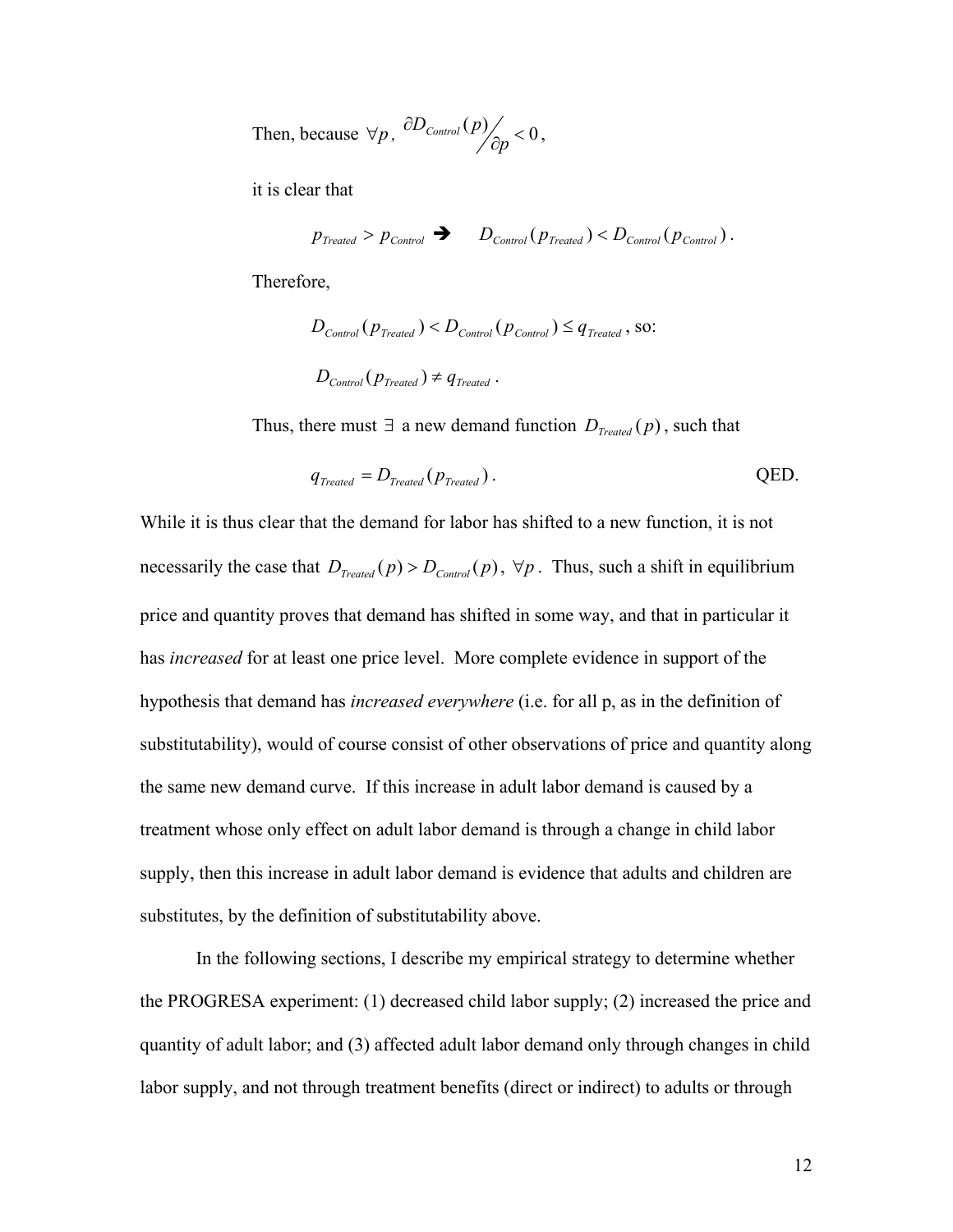treatment money reaching the farms who hired adult labor. Based on the empirical results that verify these three points, and on the proposition proved above, I conclude that the PROGRESA experiment provided evidence that adults and children are substitutes.

## **IV. Data**

<u>.</u>

 Mexico's Program in Educaciόn, Salud y Alimentaciόn (ProgrESA) or "The Program in Education, Health and Nutrition", was the first large scale schooling experiment in Latin America. PROGRESA was designed to promote education and health in poor rural areas of Mexico. It began with an experimental phase, one of whose primary aims was to determine whether, if payments were made to families conditional on their children's school attendance, school attendance would increase in the treatment group. Census and administrative data identified 506 villages in rural Mexico as "poor" (Skoufias & Parker 2001). Of these villages, 320 were randomly selected to form the treatment group. The remaining 186 villages formed the randomized control group.<sup>3</sup>

Five surveys were conducted over households in all 506 villages at the following times: October 1997, March 1998, October 1998, May 1999 and November 1999. In the Spring of 1998, the Mexican government announced that it would give benefits (conditional on the children's school attendance and family participation in health and nutrition programs) to the eligible families of the treatment group. The first payments were made in May 1998. Thus, the first two surveys are pre-treatment, and the latter three surveys are during the treatment. After the experimental phase was complete, eligible families in the control group began receiving benefits as well.

 $3$  See Behrman & Todd 1999 for a discussion of the randomization procedure.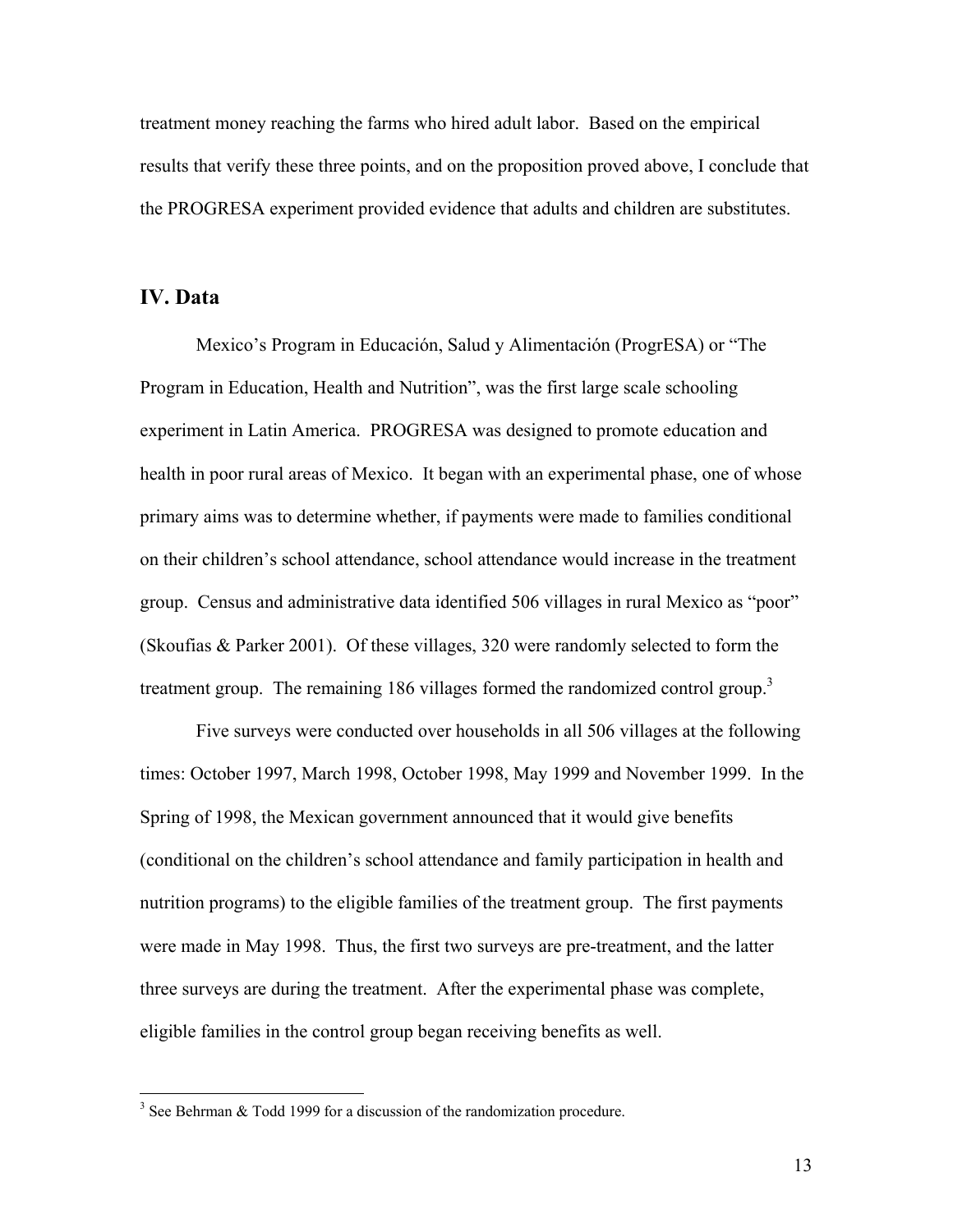PROGRESA administrators used the results of the October 1997 census to determine, bsed on variables associated with household welfare, the families that were relatively poor. It assigned these families to the eligible group, assigning relatively welloff families to the non-eligible group (Skoufias, Davis, Behrman 1999). This assignment was conducted for families in both control and treatment villages. Eligible families in the treatment group of villages received conditional benefits targeted towards improving education and health. $4$  If a child under 18 missed less than 15 percent of the school days in a particular month, then PROGRESA provided a cash award that month to the mother of the child. Cash awards increased to keep pace with inflation, increased with the grade of the child, and were higher for girls than boys. These monthly grants ranged from about 80 pesos for third graders to 280 pesos for ninth grade boys and 305 pesos for ninth grade girls. As a comparison, in 1997 the average monthly salary income of an adult jornalero was about 600 pesos, and that of a child jornalero was about 500 pesos. The program also provided basic health care for all family members and a fixed monetary transfer for nutritional supplements (Skoufias & Parker 2001).

 I make use of data from this experimental phase of PROGRESA. I obtained the data from the Opportunidades office, which is the new name for the agency that currently runs PROGRESA. The same raw data set that I used to construct my own data set can be downloaded from their website. I make use of three surveys that were conducted at the same time in the agricultural cycle (October/November): the pre-treatment survey in 1997 and two post-treatment surveys in 1998 and 1999. The 506 villages in the experiment were located in seven Mexican states, shown shaded in Figure 3.

 $\overline{a}$ 

<sup>&</sup>lt;sup>4</sup> The eligibility status was revised in 1998, and according to my data the number of eligible families was higher in 1998 than in 1997 and higher still in 1999.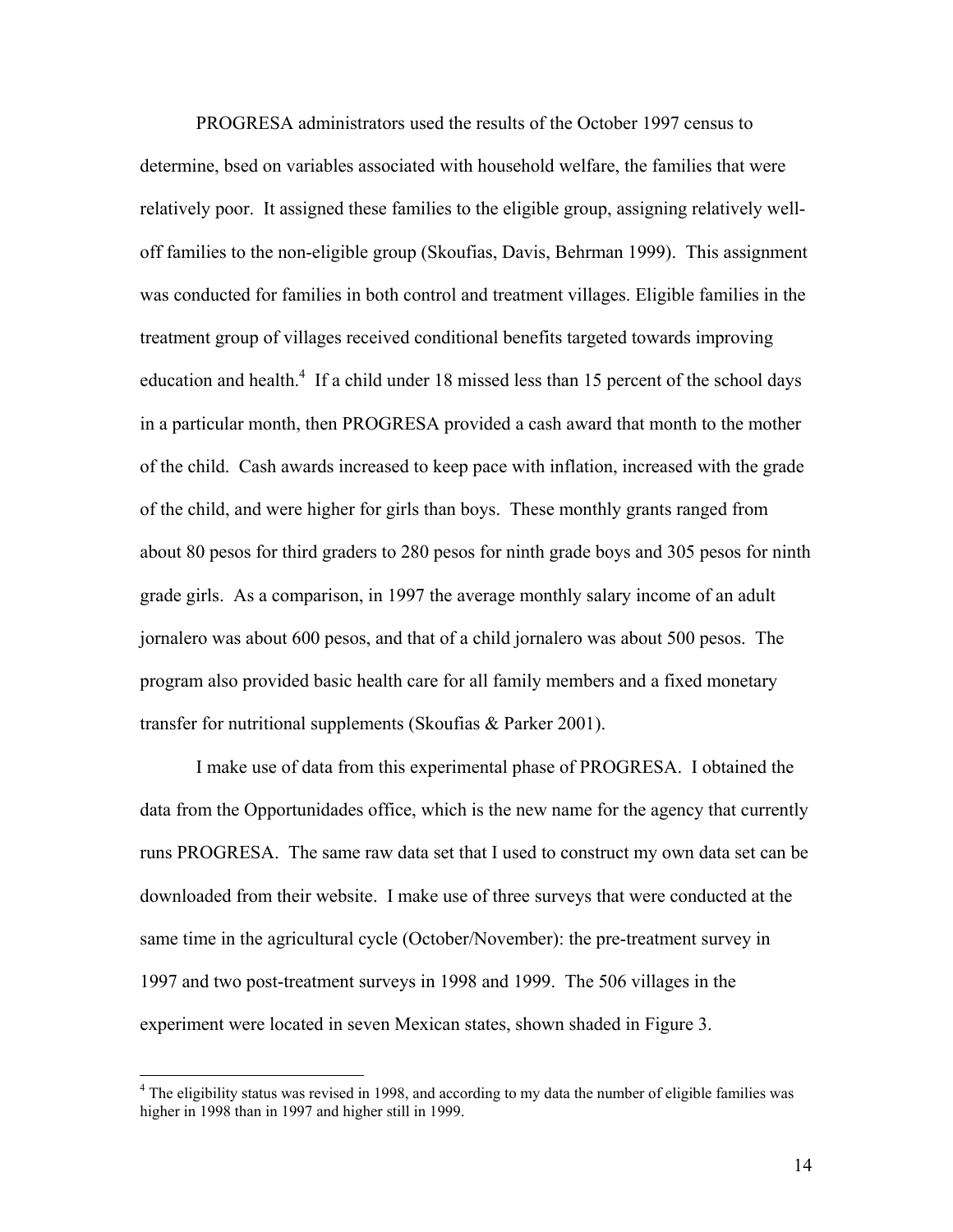**Figure 3: States in Mexico where the PROGRESA Experiment took place** 

| <b>State</b>    | <b>Number of Observations in 1997</b> | Percent |
|-----------------|---------------------------------------|---------|
| Guerrero        | 10,419                                | 8.29    |
| Hidalgo         | 21,645                                | 17.22   |
| Michoacán       | 15,133                                | 12.04   |
| Puebla          | 19,683                                | 15.66   |
| Queretaro       | 7,310                                 | 5.82    |
| San Luis Potosí | 20,125                                | 16.01   |
| Veracruz        | 31,359                                | 24.95   |
| Total           | 125,674                               | 100.00  |

|  | Table 1: First Response to Principal Activity & Crop Questions, Local Survey, 1997 |  |
|--|------------------------------------------------------------------------------------|--|
|--|------------------------------------------------------------------------------------|--|

| Question                                  | Response                     | Villages listing response | Percentage |
|-------------------------------------------|------------------------------|---------------------------|------------|
|                                           | Agriculture                  | 491                       | 97.8%      |
|                                           | Commerical                   | 3                         | $0.6\%$    |
| Principal<br>Activity in<br>this village? | Ganaderia                    |                           | 0.6%       |
|                                           | <b>Artisan Production</b>    |                           | $0.2\%$    |
|                                           | Construction                 |                           | $0.2\%$    |
|                                           | <b>Industrial Production</b> |                           | $0.2\%$    |
|                                           | <b>Services</b>              |                           | $0.2\%$    |
|                                           | Other                        |                           | $0.2\%$    |
|                                           | Corn (Maiz)                  | 443                       | 88.2%      |
| Principal                                 | Beans                        | 20                        | $4.0\%$    |
| Crop in this                              | Coffee                       | 19                        | 3.8%       |
| village?                                  | Haba                         | $\overline{2}$            | 0.4%       |
|                                           | Other                        | 18                        | 3.6%       |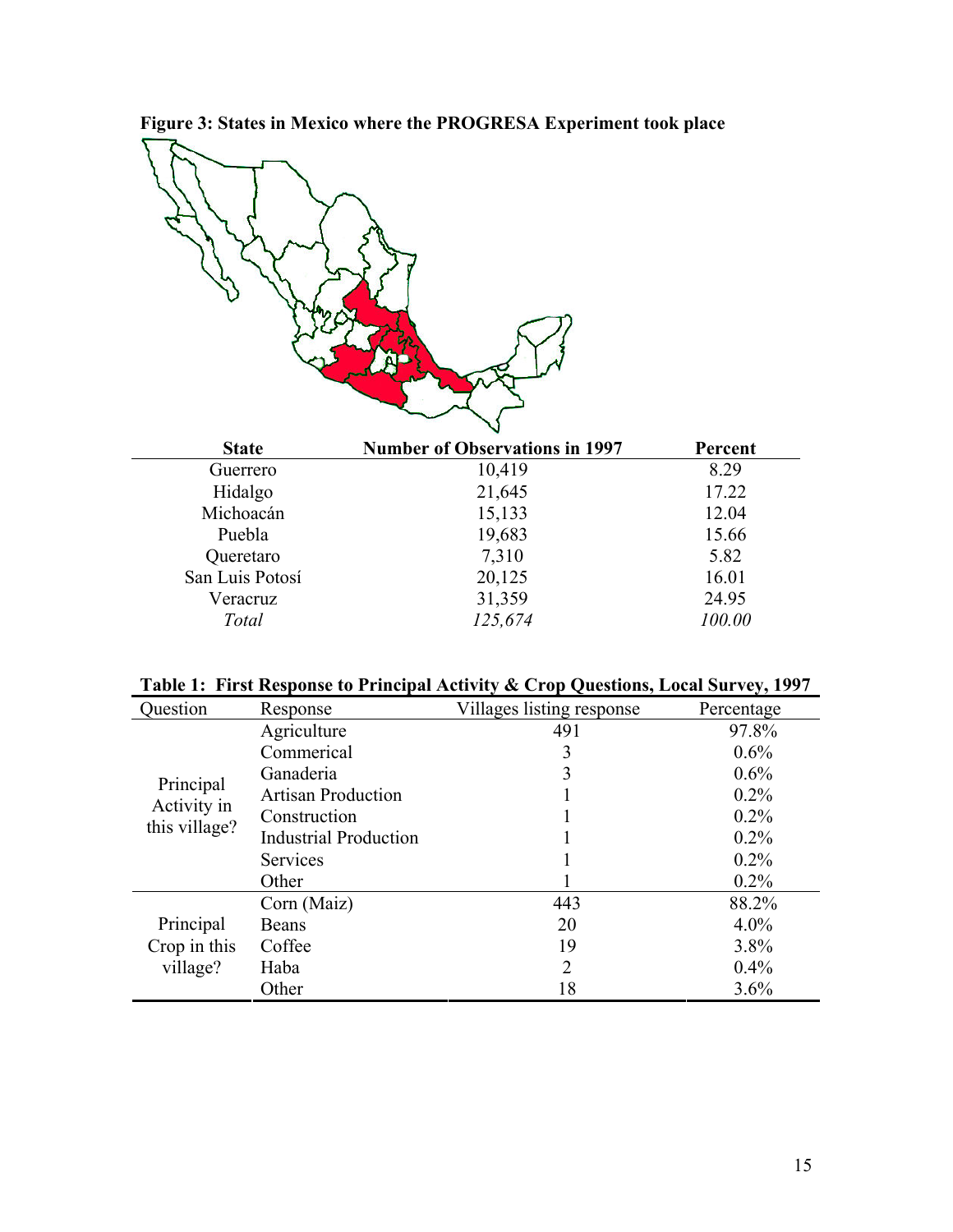In Table 1, I report the first response locals in each village gave when asked about their village's principal activity and principal crop. It is clear that these village economies were mostly agricultural, and that the main crop in these villages was corn. The primary corn harvest in Mexico lasts from October through December (USDA). Thus, I interpret my results as information about production technology and labor demand during the corn harvest. It is of course possible that production technology and labor demand are different for corn planting or for the planting or harvesting of other crops in other regions.

 Table 2 shows some summary statistics across both treatment and control villages for the three years in my sample. In the data sets from all three surveys there is information regarding whether individuals were eligible for the program, whether they were working for a salary, what their job title was, measures of their income, and measures of the amount of time they worked.

Table 3 shows the distribution of adults and children across the job categories listed in the main job category variable (one that is available each year). Workers in two job types consistently report salary information: *jornaleros* (field workers), and *obreros* (non-agricultural workers) – those in other categories typically do not report earning a salary. This paper analyzes the jornalero workforce, which has nearly three times as many observations as the obrero workforce (see Table 3) and – given the corn-heavy nature of agriculture in this sample – is presumably more homogenous than the obrero workforce (which seems to potentially include *all* regularly paid non-agricultural jobs).<sup>5</sup>

 $<sup>5</sup>$  It would be nice, following Katz and Murphy (1992), to estimate demand changes for multiple industries.</sup> However, here paid work occurs only in two industries, and only one of these has both enough children and enough homogeneity to admit useful analysis.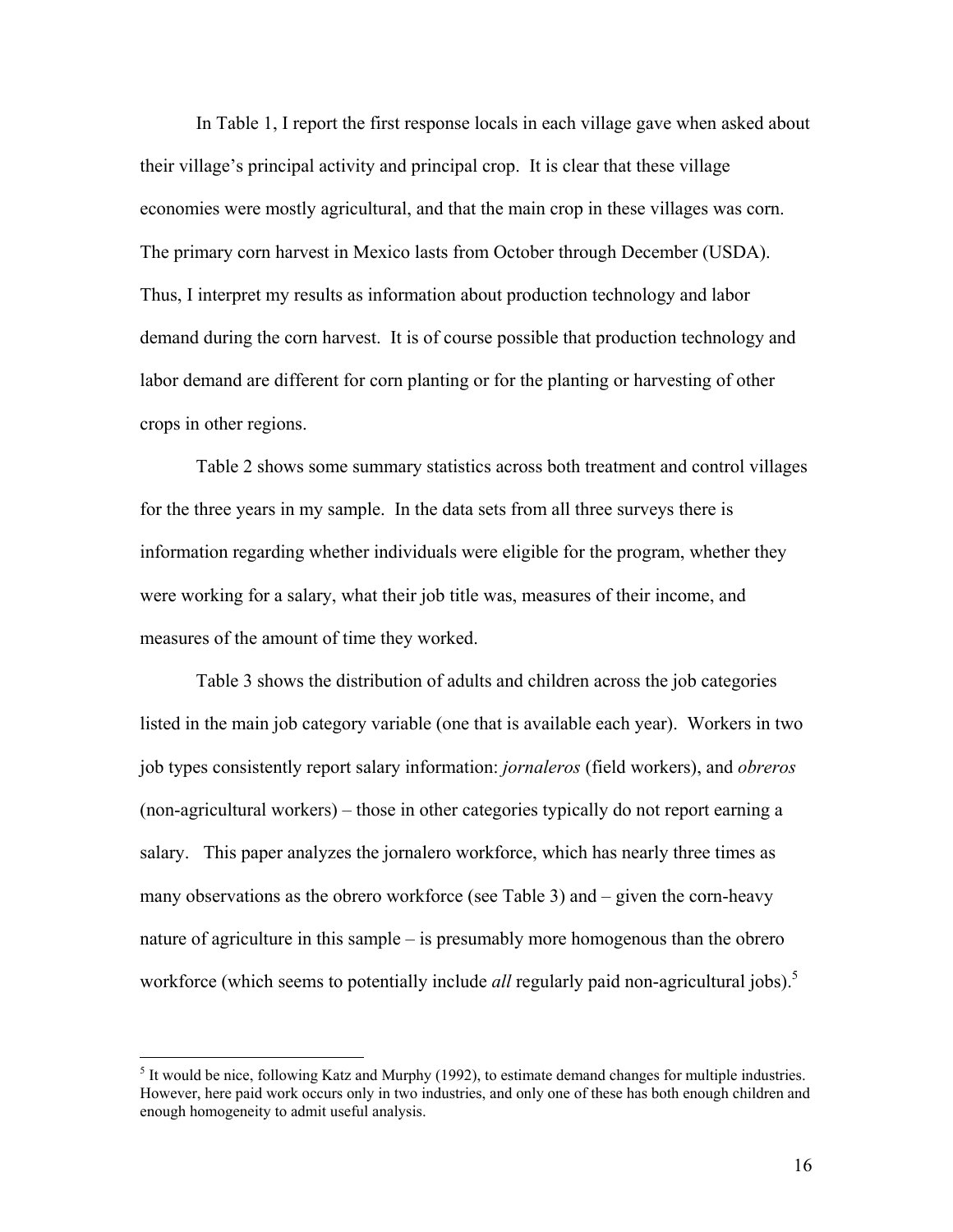|      | $\ldots$                    | $\sim$ $\mu$ $\mu$ $\sim$ $\mu$ $\sim$ $\mu$ $\sim$ $\mu$ $\sim$ | $\mathbf{v}$ $\sim$ $\mathbf{v}$ $\mathbf{w}$ $\mathbf{v}$ $\mathbf{v}$ $\mathbf{v}$ $\mathbf{v}$ $\mathbf{v}$ $\mathbf{v}$ $\mathbf{v}$ |
|------|-----------------------------|------------------------------------------------------------------|------------------------------------------------------------------------------------------------------------------------------------------|
| Year | Variable                    | Control Villages                                                 | <b>Treatment Villages</b>                                                                                                                |
|      | Total # families            | 9,221 families                                                   | 14,856 families                                                                                                                          |
|      | Total $#$ people            | 48,475 people                                                    | 77,199 people                                                                                                                            |
|      | $%$ male                    | 50.0%                                                            | 50.7%                                                                                                                                    |
| 1997 | $\%$ child (< 17 years)     | 46.8%                                                            | 47.3%                                                                                                                                    |
|      | $\%$ adult (17 to 59 years) | 45.3%                                                            | 44.8%                                                                                                                                    |
|      | % worked last week          | 40.0%                                                            | 41.9%                                                                                                                                    |
|      | % worked as jornalero       | 15.6%                                                            | 15.2%                                                                                                                                    |
|      | Mean jornalero wage         | $3.36$ pesos / hour                                              | 3.38 pesos / hour                                                                                                                        |
|      | Total # families            | 9,919 families                                                   | 15,927 families                                                                                                                          |
|      | Total # people              | 52,299 people                                                    | 85,141 people                                                                                                                            |
|      | $%$ male                    | 50.0%                                                            | 50.6%                                                                                                                                    |
| 1998 | % child $(< 17$ years)      | 47.5%                                                            | 48.1%                                                                                                                                    |
|      | $\%$ adult (17 to 59 years) | 44.7%                                                            | 44.1%                                                                                                                                    |
|      | % worked last week          | 35.7%                                                            | 36.2%                                                                                                                                    |
|      | % worked as jornalero       | 21.4%                                                            | 21.8%                                                                                                                                    |
|      | Mean jornalero wage         | 4.39 pesos / hour                                                | 4.37 pesos / hour                                                                                                                        |
|      | Total # families            | 10,498 families                                                  | 16,474 families                                                                                                                          |
|      | Total # people              | 55,793 people                                                    | 83,631 people                                                                                                                            |
|      | $%$ male                    | 49.6%                                                            | 50.3%                                                                                                                                    |
| 1999 | % child $(< 17$ years)      | 45.9%                                                            | 46.3%                                                                                                                                    |
|      | $\%$ adult (17 to 59 years) | 46.0%                                                            | 45.5%                                                                                                                                    |
|      | % worked last week          | 35.6%                                                            | 36.0%                                                                                                                                    |
|      | % worked as jornalero       | 22.7%                                                            | 22.5%                                                                                                                                    |
|      | Mean jornalero wage         | 5.1 pesos / hour                                                 | 5.65 pesos / hour                                                                                                                        |

**Table 2: Some Summary Statistics by Treatment Village Status and Year** 

Entries are italicized if they are significantly different between control and treatment at the 5% level.

## **Table 3: Pre-treatment Distribution of Adults and Children across job categories**

| Year | % with Job Title:        | <b>Adults</b>     | Children         |
|------|--------------------------|-------------------|------------------|
|      | Jornalero (field worker) | $15,675$ $(50\%)$ | $1,701$ $(38\%)$ |
|      | Obrero (non-field        | 5,320<br>(17%)    | 642 (15%)        |
|      | worker)                  |                   |                  |
|      | Self-employed            | $4,472$ $(14\%)$  | (7%)<br>317      |
|      | Pattern Work             | $150 (0\%)$       | $(0\%)$<br>9     |
| 1997 | Family Work, No Pay      | $3,428$ $(11\%)$  | $1,654$ $(37\%)$ |
|      | Other Work, No Pay       | $(0\%)$<br>119    | $(1\%)$<br>50    |
|      | Member of Cooperative    | $(0\%)$<br>28     | $(0\%)$          |
|      | <b>Communal Farmer</b>   | (7%)<br>2,245     | $(0\%)$<br>21    |
|      | Other                    | $(1\%)$<br>229    | $(1\%)$<br>25    |
|      | Total                    | $31,666(100\%)$   | $4,422(100\%)$   |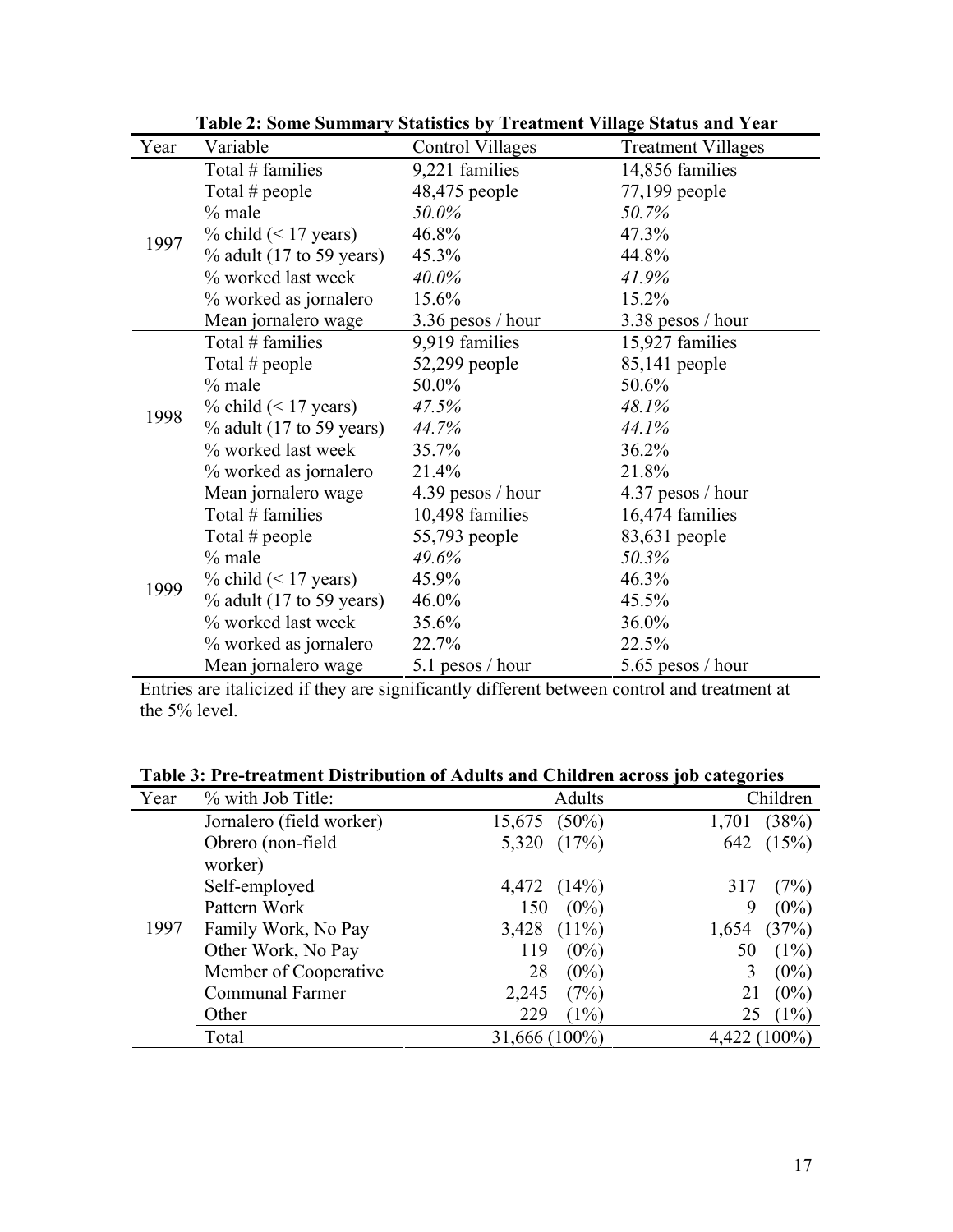

**Figure 4: Age Frequency of Jornaleros earning a salary** 

Figure 4 shows the age frequency histogram of jornaleros earning a salary. The first shaded area shows the jornaleros I classify as children (ages 16 and under), and the second larger shaded area shows the jornaleros I classify as adults (ages 17 to 59). In 1997, children made up 8.78 percent of the total jornalero workforce, while adults made up an additional 80.22 percent. I have tried to measure the sensitivity of my results to changes in the definitions of these age groups, and I have found the results to be robust.

 Everyone who reports income reports it in *one* of the following measures: pesos per day, pesos per week, pesos per two weeks, pesos per month, or pesos per year. The measures of the amount of time worked are hours per day and days per week, and most people who report income report the amount of time they worked using both of these measures. About 90 percent of the income observations are in pesos per day or pesos per week. For people who report daily salaries, I impute hourly wages by dividing the daily salary by the number of hours worked per day. For people who report weekly earnings, I impute hourly wages by dividing earnings by the number of days worked per week multiplied by the number of hours worked per day. For the remaining 10 percent of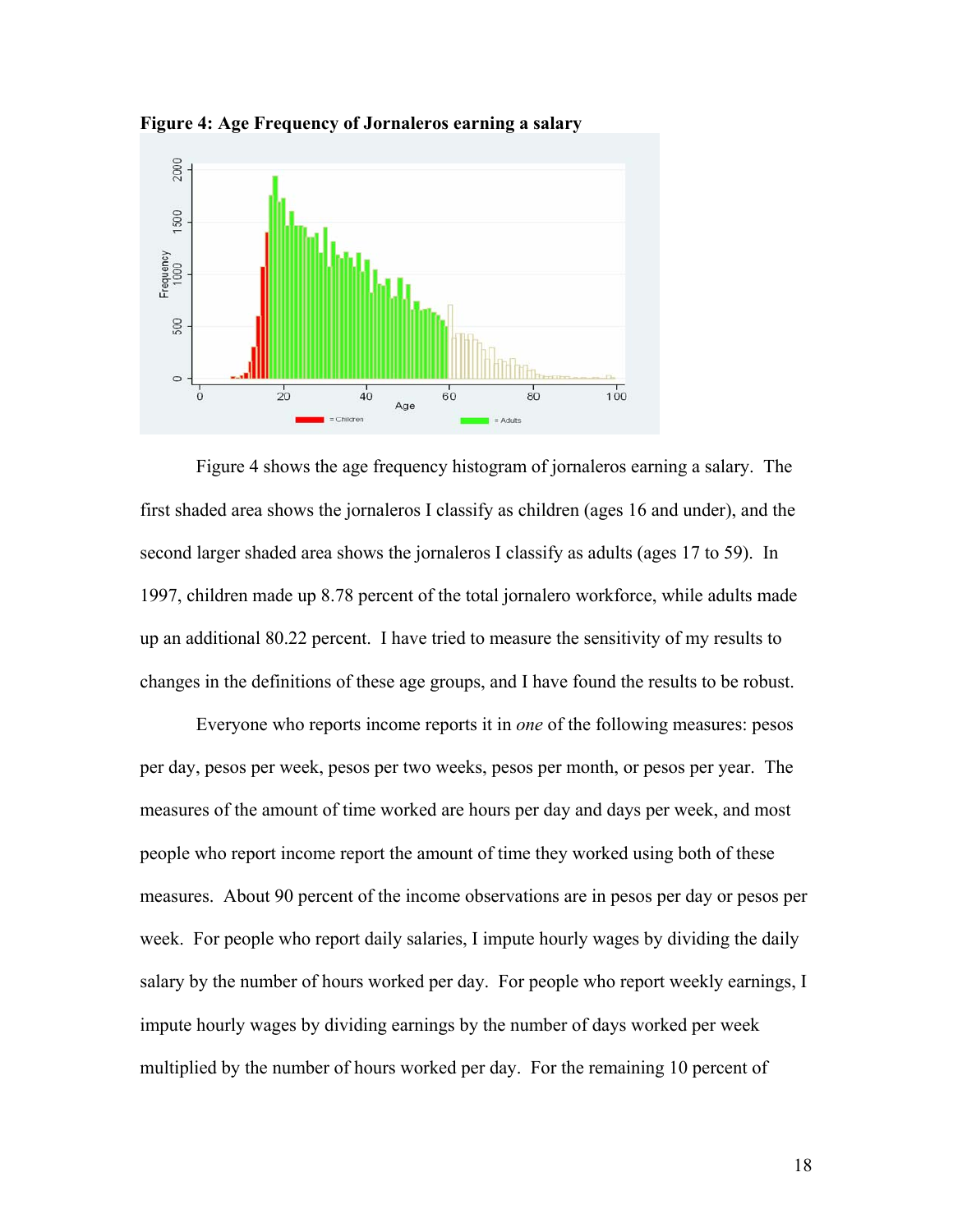income observations, I assume that bi-weekly reporters work both weeks, that monthly reporters work four weeks per month, and that yearly reporters work fifty weeks per year.

 The resulting hourly wages range from .0002857 pesos per hour to 7506.25 pesos per hour. With bounds these extreme, it is likely that the very high and very low hourly wages suffer from measurement error. Mean regressions of wages are thus likely to be biased by the incorrect measurements at the top of the distribution, and mean regressions of log wages may be biased by the incorrect measurements at the bottom of the distribution. Thus, in later sections I will perform two tests that do not depend only on means in order to establish the existence and direction of any treatment effect on the distribution of wages: a kolmogorov smirnov test of first-order stochastic dominance; and estimation of quantile regressions by decile. But, once the existence and direction of the treatment effect have been established by the above tests, in order to get one number for the size of the treatment effect, I do run mean regressions as well, attempting to eliminate the bias caused by the incorrect measurements at the top and the bottom of the distribution by dropping observations with wages in the top and bottom five percent for each of the six comparison groups (control vs treatment, 1997 vs. 1998 vs. 1999).<sup>6</sup>

In asking about workers' hours, the surveys asked workers how many hours a day they tended to work last week, or simply how many hours a day they worked. Thus, if workers worked a different number of hours each day, the estimate of the hours per week will be noisy unless the workers correctly averaged their hours when responding to this question. Because of this, in the analysis below I replicate all mean regressions of hourly variables using daily variables – i.e., with daily income instead of hourly wages, and days

 $\overline{a}$ 

 $6$  This cropping is carried out relative to the sample used in each regression (usually, this is all adult jornaleros, but sometimes it is a subsample designed, e.g., to determine the impact of living in a treatment village without directly receiving treatment money, as in Section VI(C)).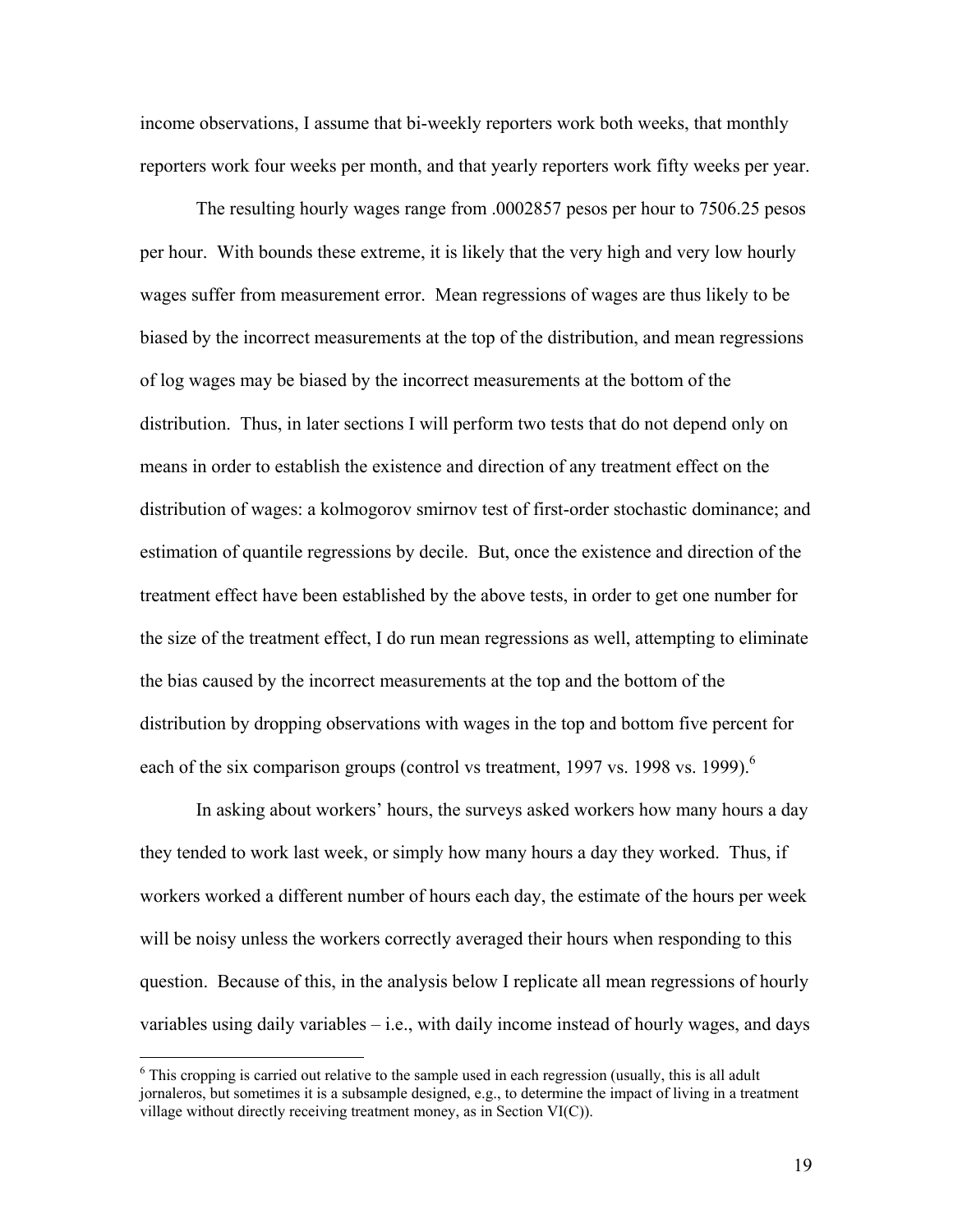worked per week instead of hours per week. This also helps ensure that measurement error in hours is not driving the results.

## **V. Did the Experiment Reduce Child Labor Participation?**

 In the first few months of the program, as measured by the 1998 survey, it is unclear whether the experiment has yet reduced child participation in the jornalero workforce. But by 1999, 18 months after the program started, the treatment has clearly caused child participation in the jornalero workforce to decline. These results are demonstrated in the difference-in-difference estimates of the treatment effect described below.

## **(A) Empirical Strategy**

<u>.</u>

My usual empirical strategy in this section and the next is to estimate reduced form equations of the treatment effects on labor market outcomes such as the work participation rate, hourly wages, etc. My unit of observation is an individual at a point in time. As Table 2 showed, some characteristics of treatment villages and control villages differed in small but significant ways before the treatment even started, so it is important to use a difference-in-differences approach.<sup>7</sup> This entails a treatment village dummy variable, a post-treatment dummy and an interaction dummy – with the interaction coefficient being the difference-in-difference estimate of the treatment effect. In addition to differencing out the pre-program differences between the control and experimental group, I also control for the effect of composition differences between the two groups by

<sup>&</sup>lt;sup>7</sup> Furthermore, in a key PROGRESA paper, Schultz argues, "even if the randomization of program placement is not challenged, . . ., the difference in difference estimators are preferred to the post-program differences, because they remove persistent sources of regional variation. . . that might exist" (Schultz 2004).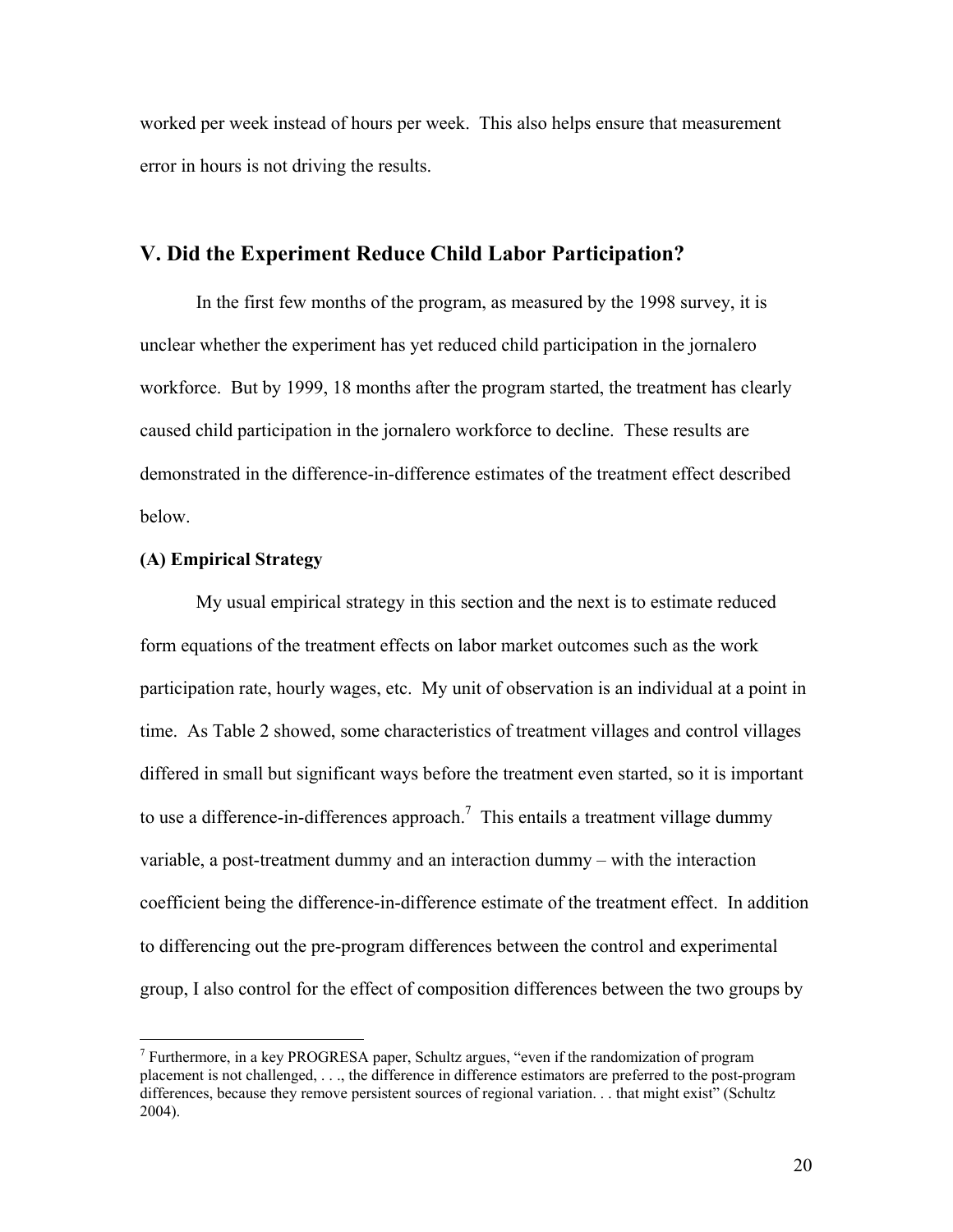including controls for important personal characteristics.<sup>8</sup> Finally, to ensure that I control for village-specific components of the variance of the error term, I include clustering at the village level in most specifications. Thus, in summary, the difference-in-difference equations are of the following pattern:

 $Y_{i,t} = a \cdot Treated_{i,t} + b \cdot TreatmentVillage_{i,t} + c \cdot Post_{i,t} + d \cdot PersonalChars_{i,t} + \varepsilon_{i,t}$ 

where *i* indexes people and *t* indexes time.

1

The *Treated* dummy variable is 1 when the observation is from a treatment village and is also from a post-treatment survey. The *Treatment Village* dummy is 1 whenever the observation is from a treatment village. The *Post* dummy is 1 whenever the observation is from a post-treatment survey. I include in *personal characteristics* dummies for gender, age, schooling, language abilities and marriage status. I run this specification separately for the 1997 vs. 1998 comparison and the 1997 vs. 1999 comparison.

#### **(B) The Decline in Child Jornalero Work Participation**

First, I add to the previous studies of this experiment ((Schultz 2004)<sup>9</sup> and (Skoufias & Parker 2001)<sup>10</sup>) that have estimated significant decreases in work participation for children, by estimating specifically the treatment effect on child

 $8$  Schultz (2004) explains the logic of this: "It may still be useful to add additional explicit control variables and estimate their marginal effects jointly with those of the program on the enrollment of poor children, because this should increase the statistical power of the model estimated at the level of the individual child to isolate significant effects attributable to the program treatment, if there are any." This is also a justification for making the unit of observation as small as possible in my specifications (usually it is at the level of the individual).

<sup>&</sup>lt;sup>9</sup> Based on differences between means, Schultz (2004) concludes: "All of the differences in child work between treatment and control populations are negative, as expected, and they are statistically significant at least at the 10% level for the probability of paid work for primary school females and males and for secondary school males, for household and market work for secondary school females, for paid work for secondary school males, for the OLS hours for primary school boys, and for the Tobit hours for primary school females and males and secondary school males" (I deleted references to Schultz's tables in this sentence). He goes on to use more sophisticated IV estimates to further conclude that the program had statistically significant negative effects on child work.

<sup>&</sup>lt;sup>10</sup> Based on a difference in differences estimate, (Skoufias and Parker 2001) conclude: "The results. . . show that PROGRESA has had a clear negative impact on children's work."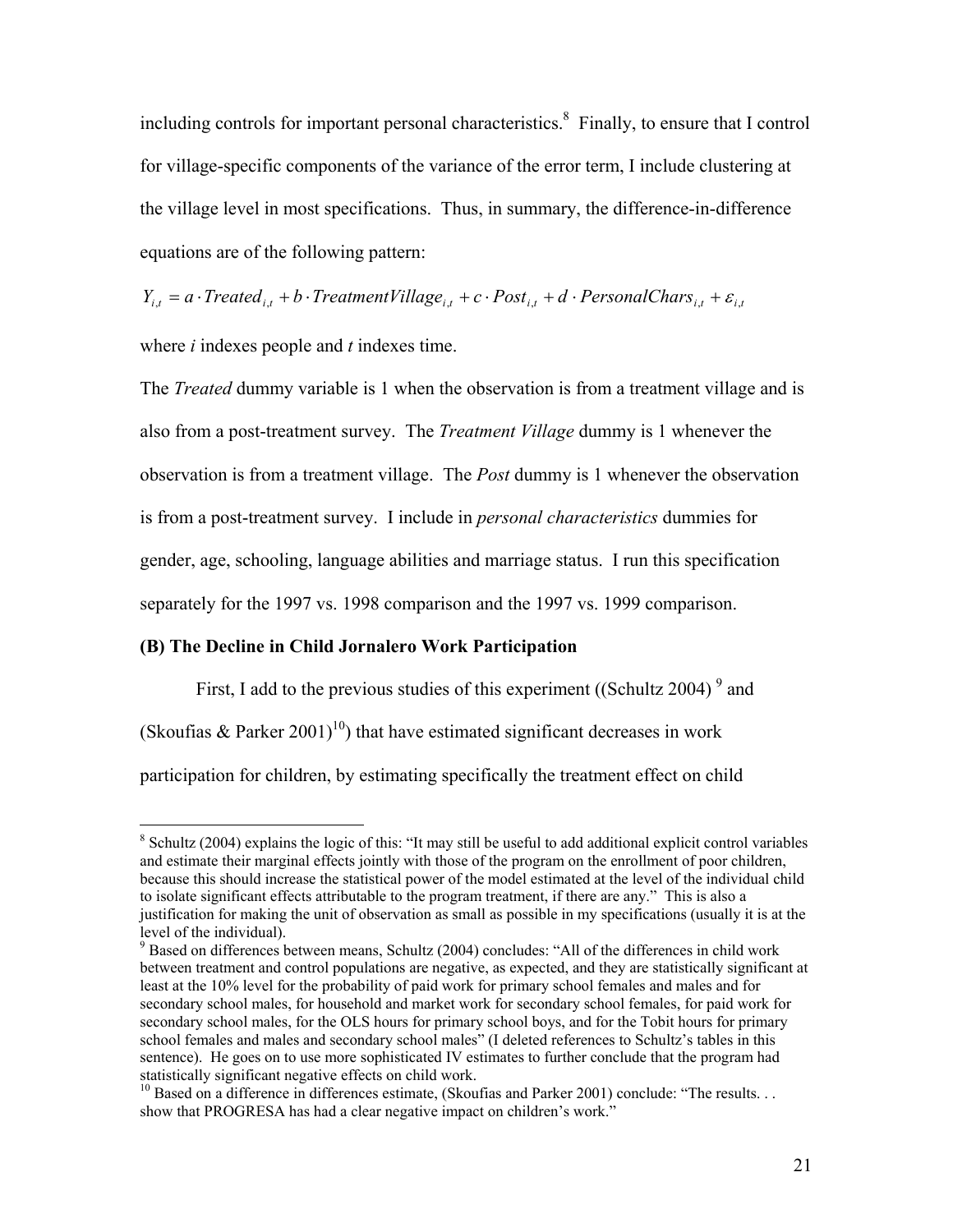participation in the jornalero workforce. I create a dependent variable dummy for working as a jornalero by assigning the dummy the value 1 if the person worked as a jornalero in the last week and 0 if they did not work or worked in a different job category. I regress the dummy for working as a jornalero on my independent variables as outlined in Equation 1. The OLS results are reported in Table 4a and summarized in Table 4b. I find that by 1998, there was no significant effect on child jornalero field work participation. However, by 1999, child jornalero work participation saw a large and significant decrease due to the treatment. This corresponds with Skoufias and Parker's result that 12 to 17-year-old males (51 percent of whom are jornaleros if they work at all, and who make up 87 percent of the child jornalero workforce) only saw a significant decrease in child work participation by 1999. I also run probit specifications of the same difference-in-difference equations, and report the results in Table 4c and Table 4d. According to these results, there is a significant decrease in child work participation by 1998 that grows through 1999, but only the 1999 increase is robust to clustering at the village level.

Thus, while the initial 1998 treatment effects on child labor participation are inconclusive, it is clear that by 1999 child labor participation in the jornalero workforce has significantly decreased.

In the next section, I estimate the treatment effects on the quantity and price of adult labor. I then look for additional evidence to determine whether the decline in child work participation in the fields that I observed in this section was responsible for the change in the demand for adult labor that I observe in the next section.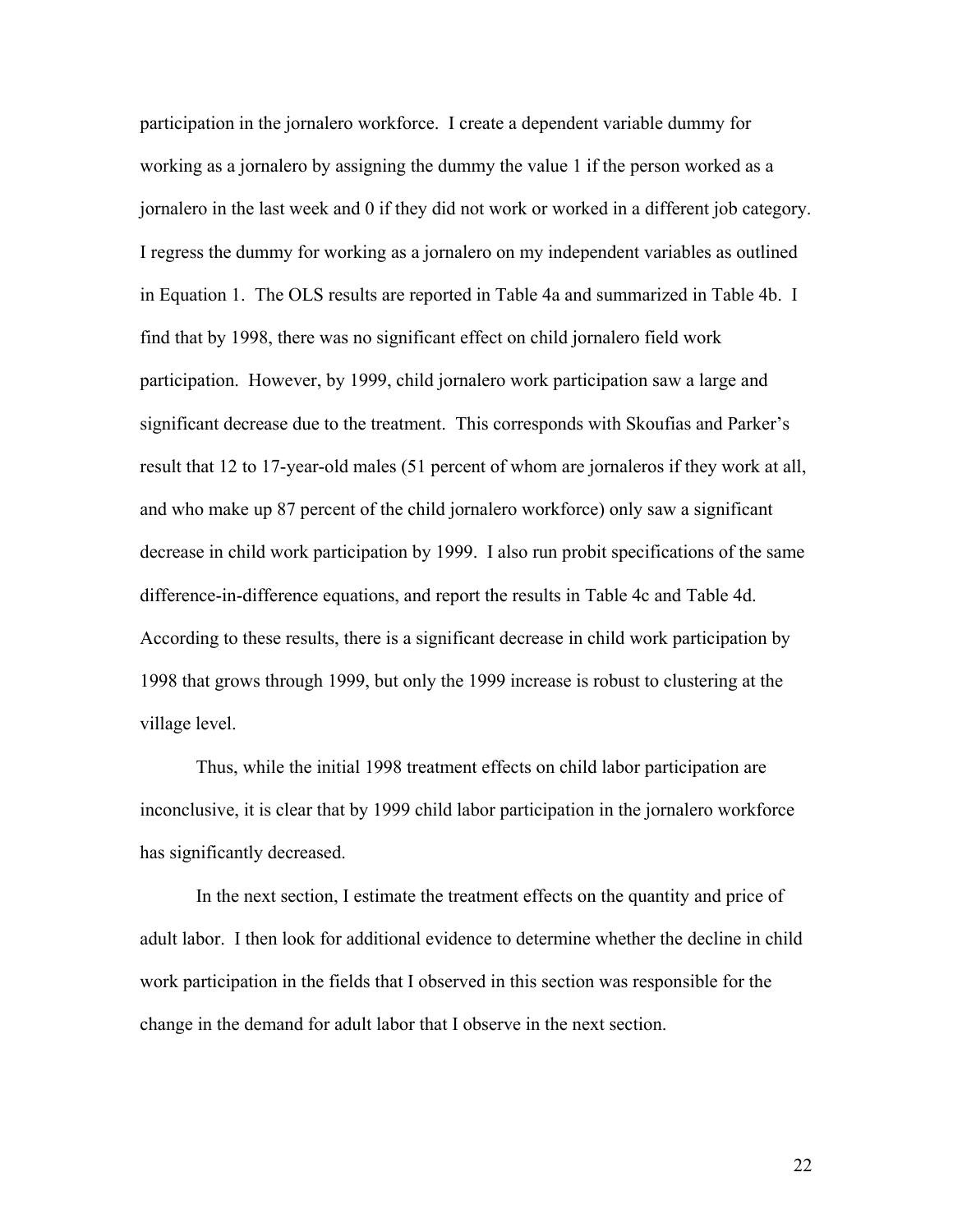## **Table 4a: OLS Treatment effects on Child Jornalero Work Participation**

| <b>Explanatory Variables</b>                        | $(1)$ Post-Treatment: 1998 | $(2)$ Post-Treatment: 1999 |
|-----------------------------------------------------|----------------------------|----------------------------|
| Treated (post = $1 \&$<br>treatment village = $1$ ) | $-0.0053$<br>(0.0033)      | $-0.0071**$<br>(0.0032)    |
| Post-treatment Dummy                                | $-0.0101***$<br>(0.0026)   | $-0.0129***$<br>(0.0025)   |
| Male Dummy                                          | 00727***<br>(0.0016)       | $0.0700$ ***<br>(0.0016)   |
| Age Dummies                                         | <b>YES</b>                 | <b>YES</b>                 |
| Village Fixed Effects                               | <b>YES</b>                 | <b>YES</b>                 |
| Constant                                            | $0.1430***$<br>(0.0028)    | $0.0991***$<br>(0.0027)    |
| # Observations                                      | 63488                      | 62075                      |
| R <sub>2</sub>                                      | 0.1009                     | 0.1025                     |

Dependent Variable: work participation in jornalero work force, for children aged less than 17 years old (Baseline year: 1997).

Standard Errors are in Parenthesis,  $* =$  significant at 10%,  $** =$  at 5%  $** =$  at 1%

## **Table 4b Summary of OLS Treatment effects on Child Jornalero work:**

Percentage change in the probability of a Child reporting Jornalero work from 1997 to . .

| 1998     | 1999      |
|----------|-----------|
| $-9.81%$ | $-13.05%$ |
| (0.103)  | (0.028)   |

P-values for t-tests of significant difference from 0 are given in parenthesis. Percentage changes are calculated by dividing the coefficient on the treated dummy from table 4a by the pre-treatment mean value of the independent variable to obtain the treatment effect.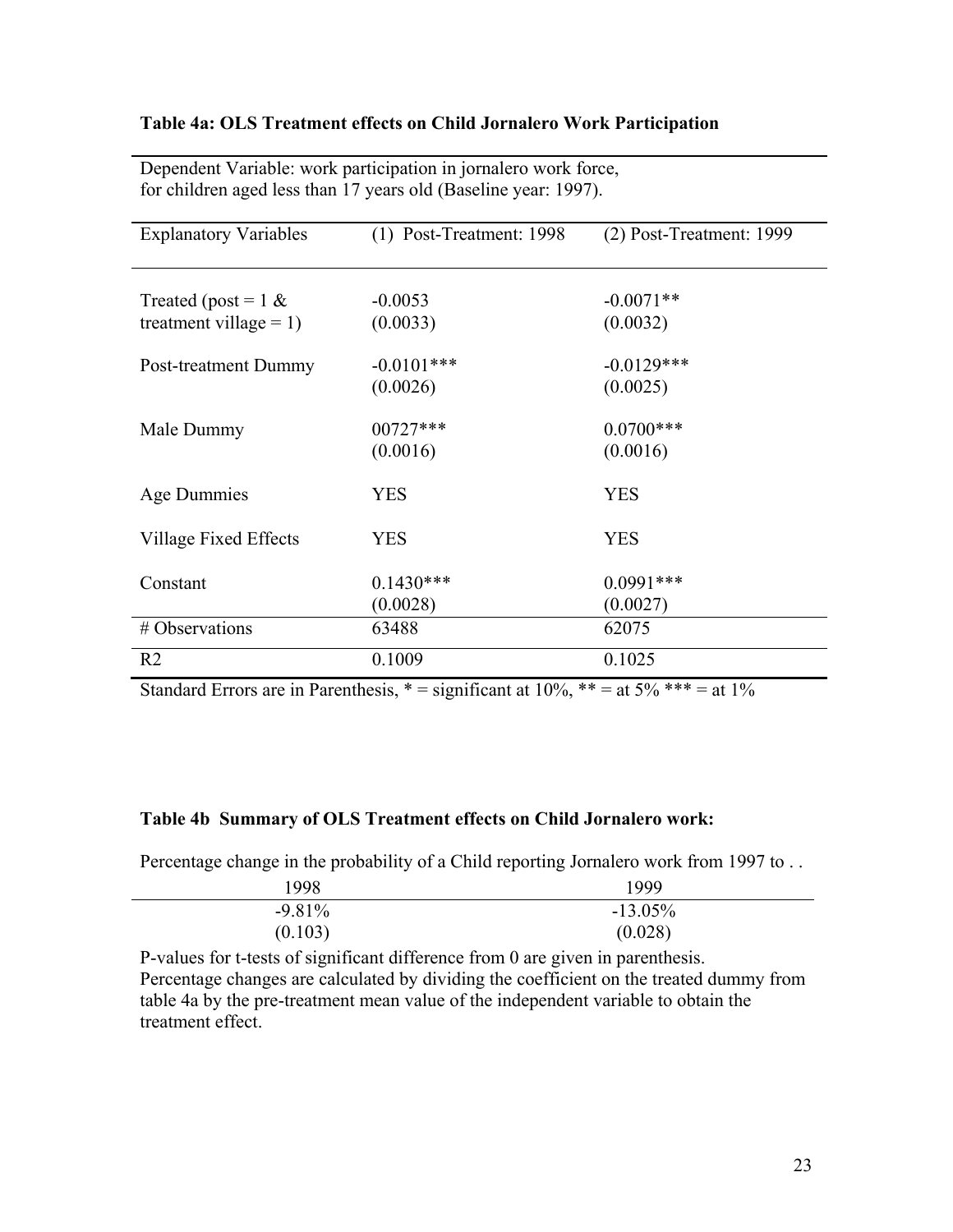## **Table 4c: Probit Treatment Effects on Child Jornalero Work Participation**

| <b>Explanatory Variables</b>                        | (1) Post-Treatment: 1998 | $(2)$ Post-Treatment: 1999 |
|-----------------------------------------------------|--------------------------|----------------------------|
| Treated (post = $1 \&$<br>treatment village $= 1$ ) | $-0.0019**$<br>(0.0009)  | $-0.0021$ ***<br>(0.0006)  |
|                                                     |                          |                            |
| Post-treatment Dummy                                | $-0.0026$ ***            | $-0.0031***$               |
|                                                     | (0.0007)                 | (0.0006)                   |
| Male Dummy                                          | $0.0297***$<br>(0.0013)  | $0.0243***$<br>(0.0000)    |
| Age Dummies                                         | <b>YES</b>               | <b>YES</b>                 |
| Village Fixed Effects                               | <b>YES</b>               | <b>YES</b>                 |
| # Observations                                      | 61128                    | 58852                      |
| Pseudo R2                                           | 0.33                     | 0.36                       |

Dependent Variable: work participation in jornalero work force, for children aged less than 17 years old (Baseline year: 1997).

Coefficients reported are the marginal effects

Standard Errors are in Parenthesis,  $* =$  significant at 10%,  $** =$  at 5%  $*** =$  at 1%

#### **Table 4d Summary of Probit Treatment effects on Child Jornalero work:**

Percentage change in the probability of a Child reporting Jornalero work from 1997 to ...

| 1998      | 1999      |
|-----------|-----------|
| $-3.52\%$ | $-3.86\%$ |
| (0.036)   | (0.002)   |
| [0.146]   | [0.045]   |

P-values for t-tests of significant difference from 0 are given in parenthesis, while those calculated from standard errors clustered at the village level are in brackets. Percentage changes are calculated by dividing the coefficient on the treated dummy from Table 4c by the pre-treatment mean value of the independent variable to obtain the treatment effect.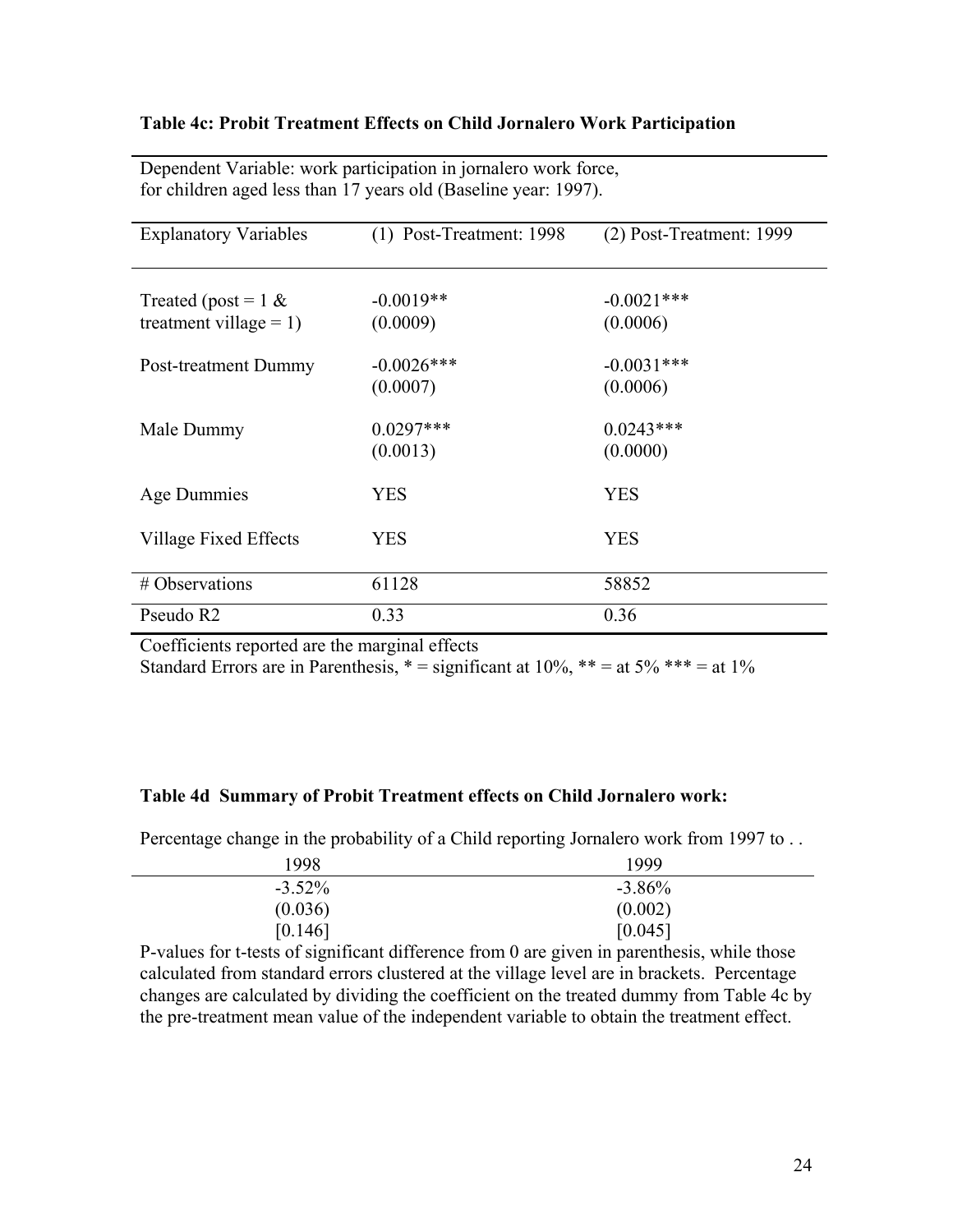# **VI. Did the Reduction in Child Labor Cause an Increase in the Demand for Adult Labor?**

The results in the previous section showed that there was a decrease in child work participation in the jornalero workforce by 1999. Thus I need to check whether the demand for adult labor increased by  $1999$ .<sup>11</sup> According to Proposition 1, if a treatment has increased the price of adult jornalero labor without decreasing its quantity, then this is sufficient to show that it increased the demand for the labor of adult jornaleros. Thus, I check whether by 1999 there was an increase in the price of adult jornalero labor without an accompanying decrease in the quantity. First, I consider the treatment effect on the price of adult labor, and secondly the treatment effect on the quantity of adult labor.

#### **(A) Treatment effects on the price of adult labor:**

 $\overline{a}$ 

I estimate treatment effects on adult hourly wages and daily income. As explained in Section IV, I establish the existence and direction of these treatment effects from kolmogorov smirnov tests on the distribution of wages, and from quantile regressions by decile. I then estimate a single number for the size of the treatment effect by following the empirical strategy outlined in the previous section, estimating OLS hourly wage and daily income specifications. These results show that by 1999, there are positive and significant treatment effects on both adult jornalero hourly wages, and daily income.

 $11$  The fact that there was no robust decrease in child labor participation by 1998 suggests another test: if PROGRESA did not directly impact adult labor demand (i.e., without the mechanism of changing child labor supply), then there should have been no robust increase in adult labor demand by 1998. This is what I find. In regressions similar to those reported in this section, I find that by 1998 there may have been an increase in adult labor demand, but that not all specifications show such an increase. This corresponds well with the lack of robustness in the decrease in child labor participation by 1998 that I reported above.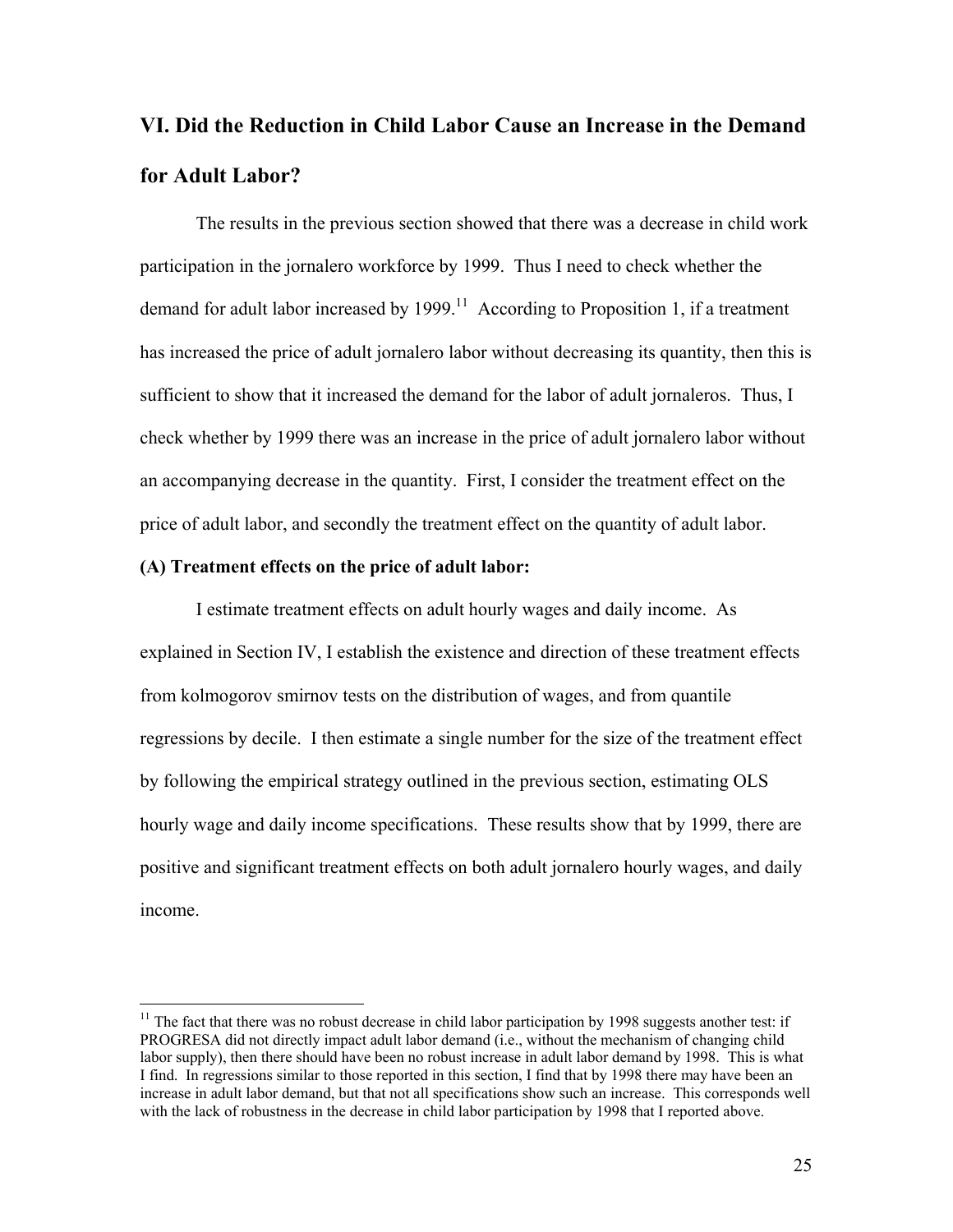The kolmogorov smirnov test on the pre-treatment distribution functions shows that the pre-treatment distribution of wages in treatment villages is first-order stochastically dominated by that in the control villages. The p-value for the null hypothesis that the two distributions are identical – when the alternative hypothesis is that the treatment distribution is stochastically dominated by the control distribution  $-$  is 0.02, and is thus rejected. The p-value for the null hypothesis that the two distributions are identical – when the alternative hypothesis is that the control distribution is stochastically dominated by the treatment distribution – is 0.20, and cannot be rejected.

But the kolmogorov smirnov tests clearly show that the post-treatment distribution of wages in the treatment villages first-order stochastically dominates that in the control villages. The p-value for the null hypothesis that the two distributions are identical – when the alternative hypothesis is that the control distribution is stochastically dominated by the treatment distribution  $-$  is 0.00, and is thus rejected. The p-value for the null hypothesis that the two distributions are identical – when the alternative hypothesis is that the treatment distribution is stochastically dominated by the control distribution – is 0.38, and cannot be rejected.

This shift can be seen visually in Figure 5, which plots the cumulative distribution functions of the hourly wages of adult jornaleros in 1997 and in 1999. The wage distribution is too lumpy for all deciles to increase, but the quantile regressions by decile reported in Table 5 show that four deciles increased significantly (two below the median and two above) and none decreased significantly.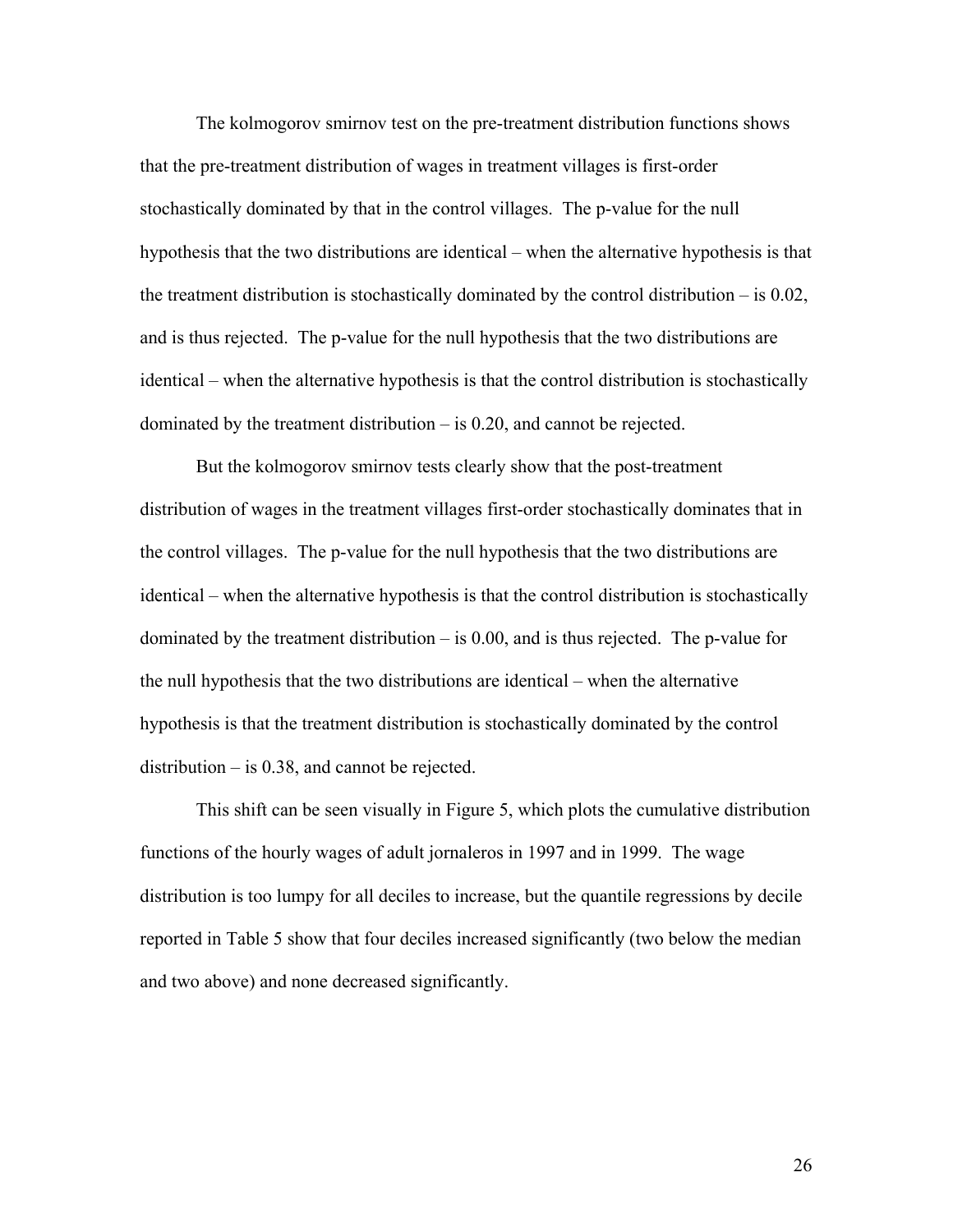|                   | 1997 vs. 1999 |
|-------------------|---------------|
| $10th$ Percentile | 0.000         |
|                   | (0.017)       |
| $20th$ Percentile | 0.131         |
|                   | (0.023)       |
| $30th$ Percentile | 0.179         |
|                   | (0.008)       |
| $40th$ Percentile | 0.000         |
|                   | (0.050)       |
| $50th$ Percentile | $-0.083$      |
|                   | (0.076)       |
| $60th$ Percentile | 0.069         |
|                   | (0.032)       |
| $70th$ Percentile | 0.000         |
|                   | (0.056)       |
| $80th$ Percentile | 0.625         |
|                   | (0.061)       |
| $90th$ Percentile | $-0.020$      |
|                   | (0.270)       |

**Table 5. Quantile Difference-in-Difference Treatment effects on Hourly Wages, no controls or cropping** 

Standard Errors are in parenthesis. Results significant at the 5% level are bolded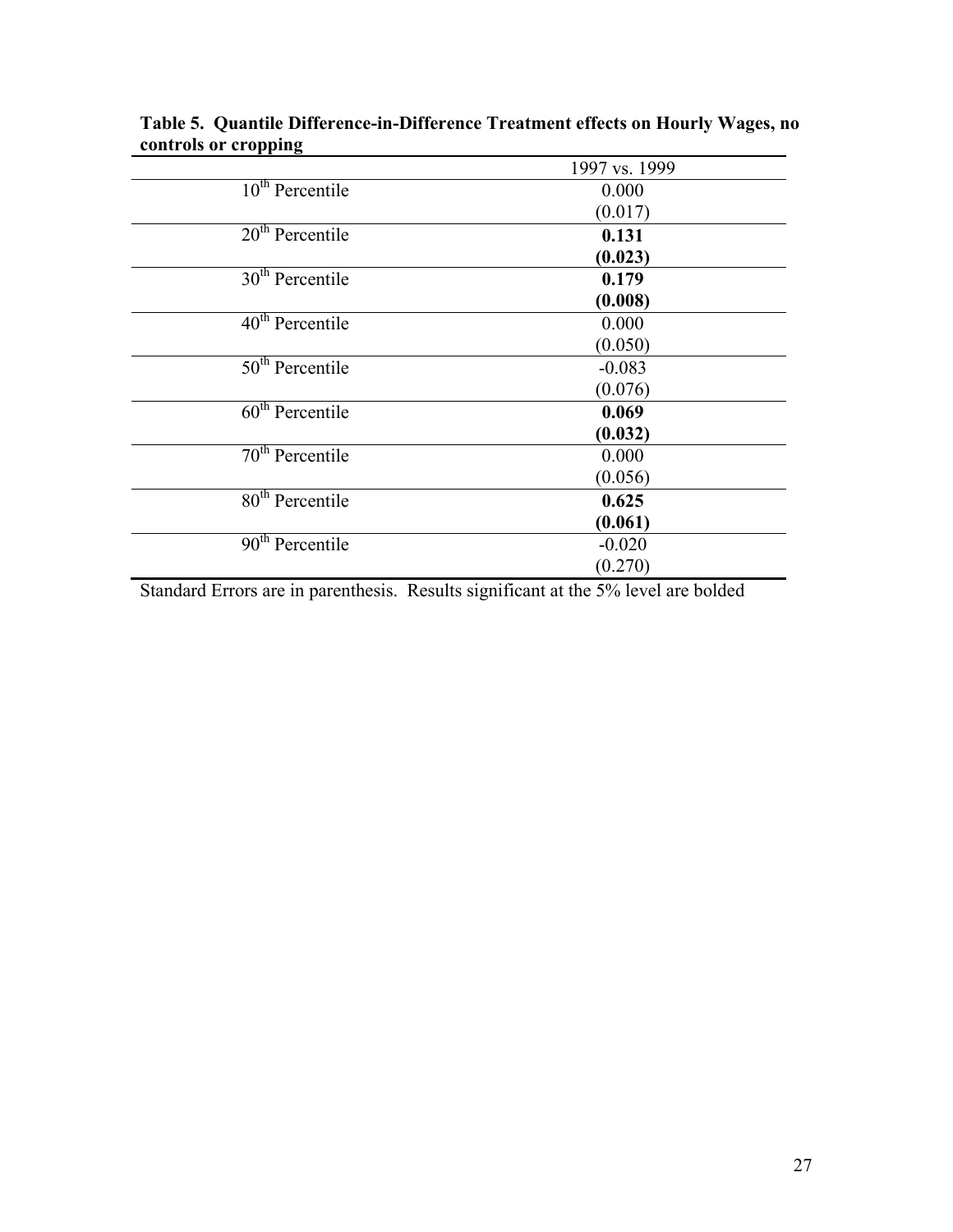

**Figure 5: Cdfs of Hourly Wages, Control vs. Treatment, 1997 & 1999 1997:** 

**1999:** 

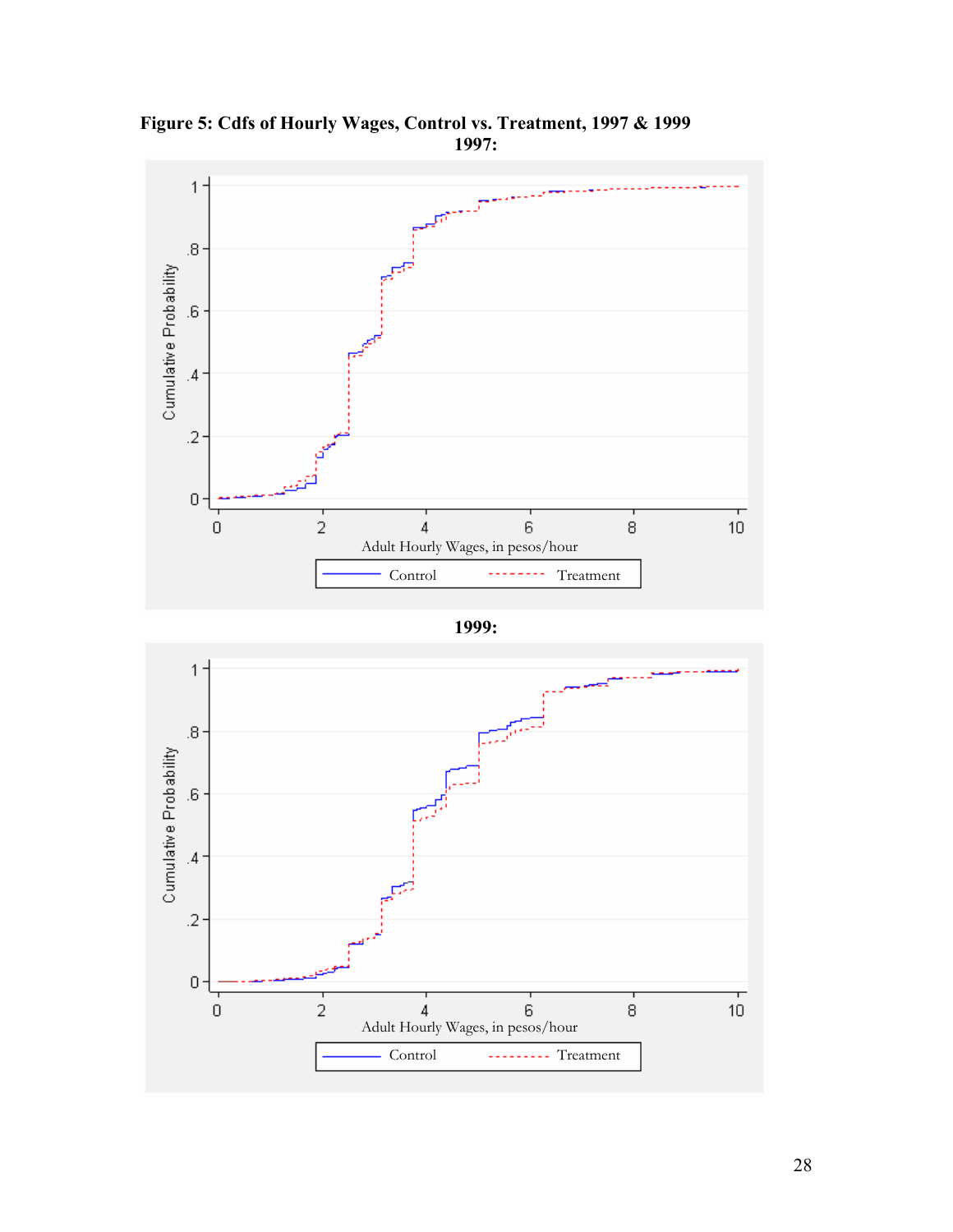Thus, it is clear that by 1999 the hourly wages of adult jornaleros have increased due to the treatment. Furthermore, the adult wage increase appears to be real, not only nominal: the 2000 study by Handa, Huerta, Perez & Straffon concludes that the treatment did not produce food price inflation in the treated villages.

 What number summarizes the size of this increase? I consider the treatment's effect on mean wages, by estimating OLS regressions on log hourly wages and log daily income according to the difference-in-differences strategy discussed in the previous section, with the effect of the tails diminished via the cropping discussed in Section IV, reporting the results in Table 6. The results suggest an increase in adult jornalero wages of over 6%.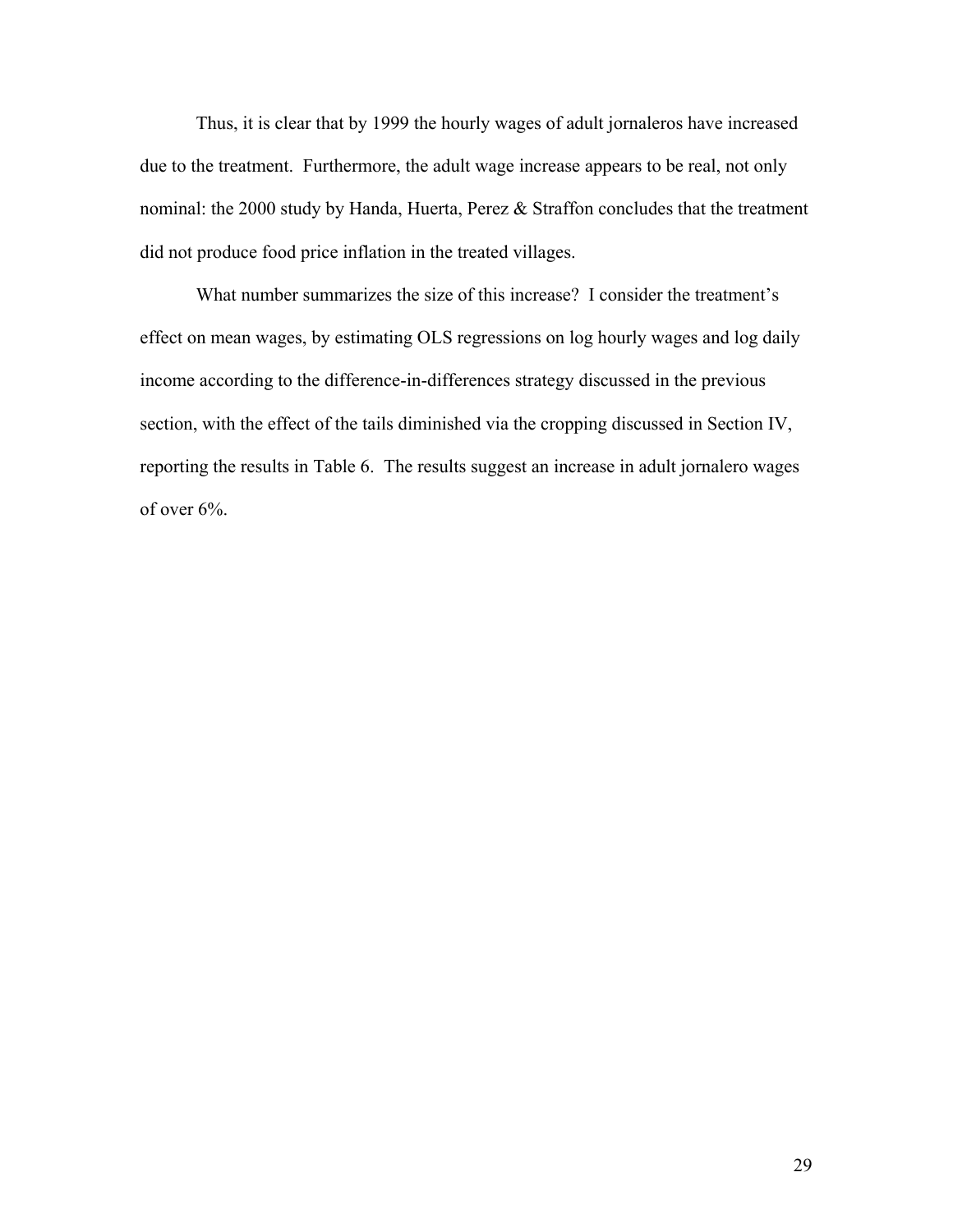## **Table 6: Treatment effects on log hourly wages and log daily income from 1997 to 1999**

| <b>Explanatory Variables</b>                                                    | (1)         | (2)        | (3)         | (4)        |
|---------------------------------------------------------------------------------|-------------|------------|-------------|------------|
|                                                                                 | Log Hourly  | Log Hourly | Log Daily   | Log Daily  |
|                                                                                 | Wage        | Wage       | Income      | Income     |
| Treated (post = $1 \&$                                                          | $0.065***$  | $0.065***$ | $0.061***$  | $0.061***$ |
| treatment village = $1$ )                                                       | (0.006)     | (0.02)     | (0.006)     | (0.016)    |
| <b>Treatment Village</b>                                                        | $-0.039***$ | $-0.039**$ | $-0.029***$ | $-0.029$   |
| Indicator                                                                       | (0.005)     | (0.018)    | (0.005)     | (0.018)    |
| Post-treatment Indicator                                                        | $0.332***$  | $0.332***$ | $0.314***$  | $0.314***$ |
|                                                                                 | (0.005)     | (0.011)    | (0.005)     | (0.010)    |
| Male Indicator                                                                  | 0.010       | 0.010      | $0.037***$  | $0.037***$ |
|                                                                                 | (0.07)      | (0.011)    | (0.007)     | (0.012)    |
| Age, Schooling Level,<br>Langauage Skills, and<br>Marriage Status<br>Indicators | <b>YES</b>  | <b>YES</b> | <b>YES</b>  | <b>YES</b> |
| <b>Village Clusters</b>                                                         |             | <b>YES</b> |             | <b>YES</b> |
| Constant                                                                        | $1.12***$   | $1.12***$  | $3.17***$   | $3.17***$  |
|                                                                                 | (0.014)     | (0.023)    | (0.014)     | (0.023)    |
| # Observations                                                                  | 24605       | 24605      | 24605       | 24605      |
| R <sub>2</sub>                                                                  | 0.42        | 0.42       | 0.41        | 0.41       |

Dependent Variables: Log Hourly Wages or Log Daily Income for Adult (ages 17 to 59) Jornaleros

Standard Errors are in Parenthesis,  $* =$  significant at 10%,  $** =$  at 5%  $*** =$  at 1%

## **(B) Treatment Effects on the Quantity of Adult Labor:**

Having thus established that, by 1999, the treatment increased the price of adult jornalero labor, I turn now to the quantity of labor hired. I estimate treatment effects on mean work outcomes for adult jornaleros between 1997 and 1999. From Table 7, it is clear that the treatment increased both adult hours worked per week and adult days worked per week conditional on working.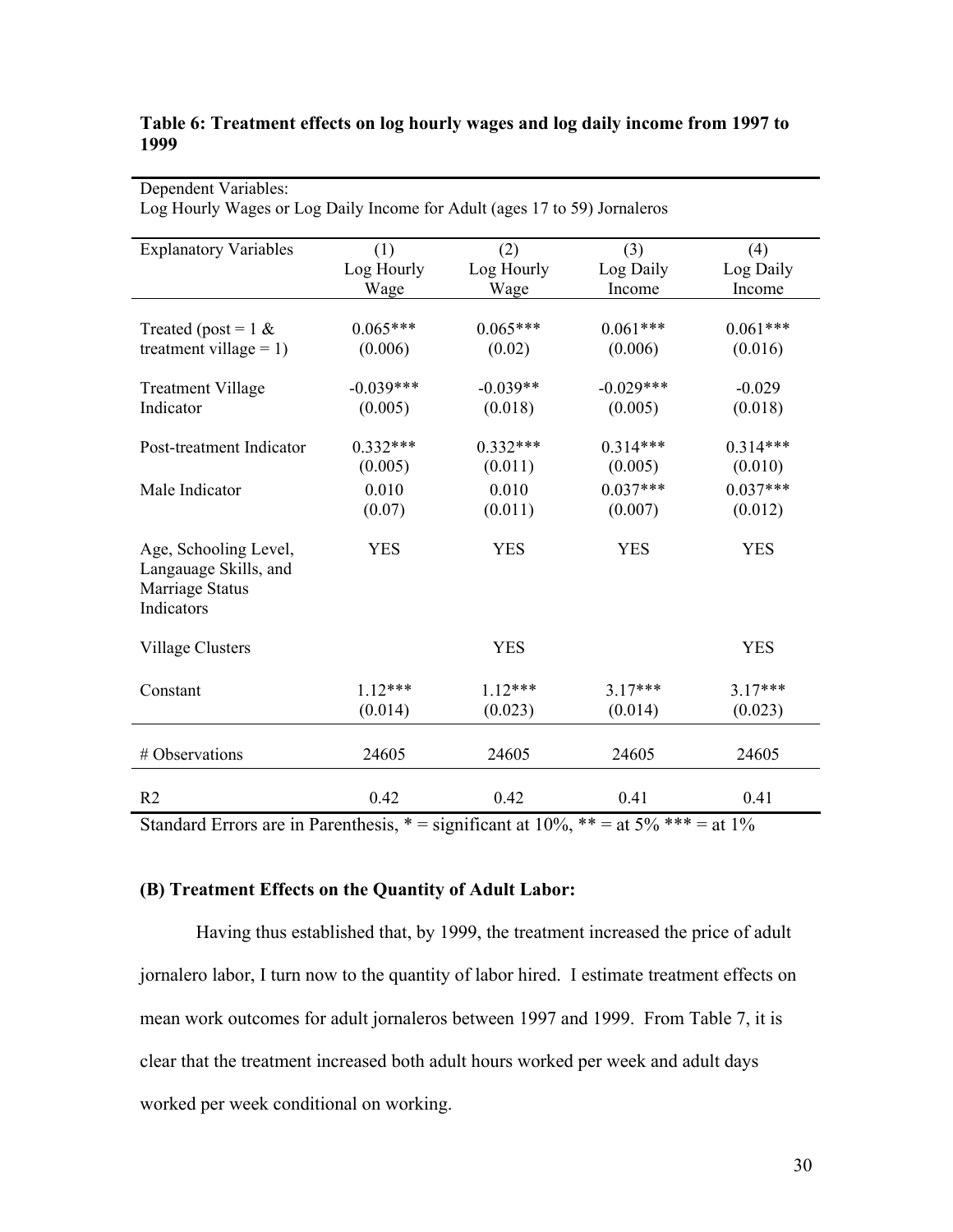#### **Table 7: Treatment effects on log hours worked and days worked per week from 1997 to 1999**

| <b>Explanatory Variables</b> | (1)           | (2)           | (3)          | (4)          |
|------------------------------|---------------|---------------|--------------|--------------|
|                              | Log Hours per | Log Hours per | Log Days per | Log Days per |
|                              | Week          | Week          | Week         | Week         |
|                              |               |               |              |              |
| Treated (post = $1 \&$       | $0.035***$    | $0.035*$      | $0.039***$   | $0.039**$    |
| treatment village = $1$ )    | (0.009)       | (0.020)       | (0.009)      | (0.018)      |
|                              |               |               |              |              |
| <b>Treatment Village</b>     | $-0.026***$   | $-0.026$      | $-0.036***$  | $-0.036**$   |
| Indicator                    | (0.007)       | (0.016)       | (0.006)      | (0.015)      |
|                              |               |               |              |              |
| Post-treatment Indicator     | $-0.077***$   | $-0.077***$   | $-0.060***$  | $-0.059***$  |
|                              | (0.007)       | (0.015)       | (0.007)      | (0.013)      |
| Male Indicator               | $0.102***$    | $0.102***$    | $0.075***$   | $0.075***$   |
|                              | (0.011)       | (0.017)       | (0.010)      | (0.015)      |
|                              |               |               |              |              |
| Age, Schooling Level,        | <b>YES</b>    | <b>YES</b>    | <b>YES</b>   | <b>YES</b>   |
| Langauage Skills, and        |               |               |              |              |
| Marriage Status              |               |               |              |              |
| Indicators                   |               |               |              |              |
| <b>Village Clusters</b>      |               | <b>YES</b>    |              | <b>YES</b>   |
|                              |               |               |              |              |
| Constant                     | $3.60***$     | $3.60***$     | $1.56***$    | $1.56***$    |
|                              | (0.021)       | (0.027)       | (0.019)      | (0.024)      |
|                              |               |               |              |              |
| # Observations               | 24575         | 24575         | 24575        | 24575        |
|                              |               |               |              |              |
|                              |               |               |              |              |
| R <sub>2</sub>               | 0.02          | 0.02          | 0.01         | 0.01         |

Dependent Variables: Log Hours Worked and Log Days Worked per Week for Adult (ages 17 to 59) Jornaleros

Standard Errors are in Parenthesis,  $* =$  significant at 10%,  $** =$  at 5%  $*** =$  at 1%

Table 8 shows that it is likely – though not necessarily – true that the treatment increased the probability of adult participation in the jornalero workforce as well. I interpret these results to mean that the treatment increased the quantity of adult jornalero labor hired in treatment villages. At the least, these results suggest that it is very unlikely that the quantity of adult labor decreased due to the treatment.<sup>12</sup>

 $\overline{a}$ 

 $12$  All of the specifications in Table 7 show significant increases in adult jornalero hours (conditional on jornalero work participation). Specification (1) of Table 8 shows a significant increase in jornalero work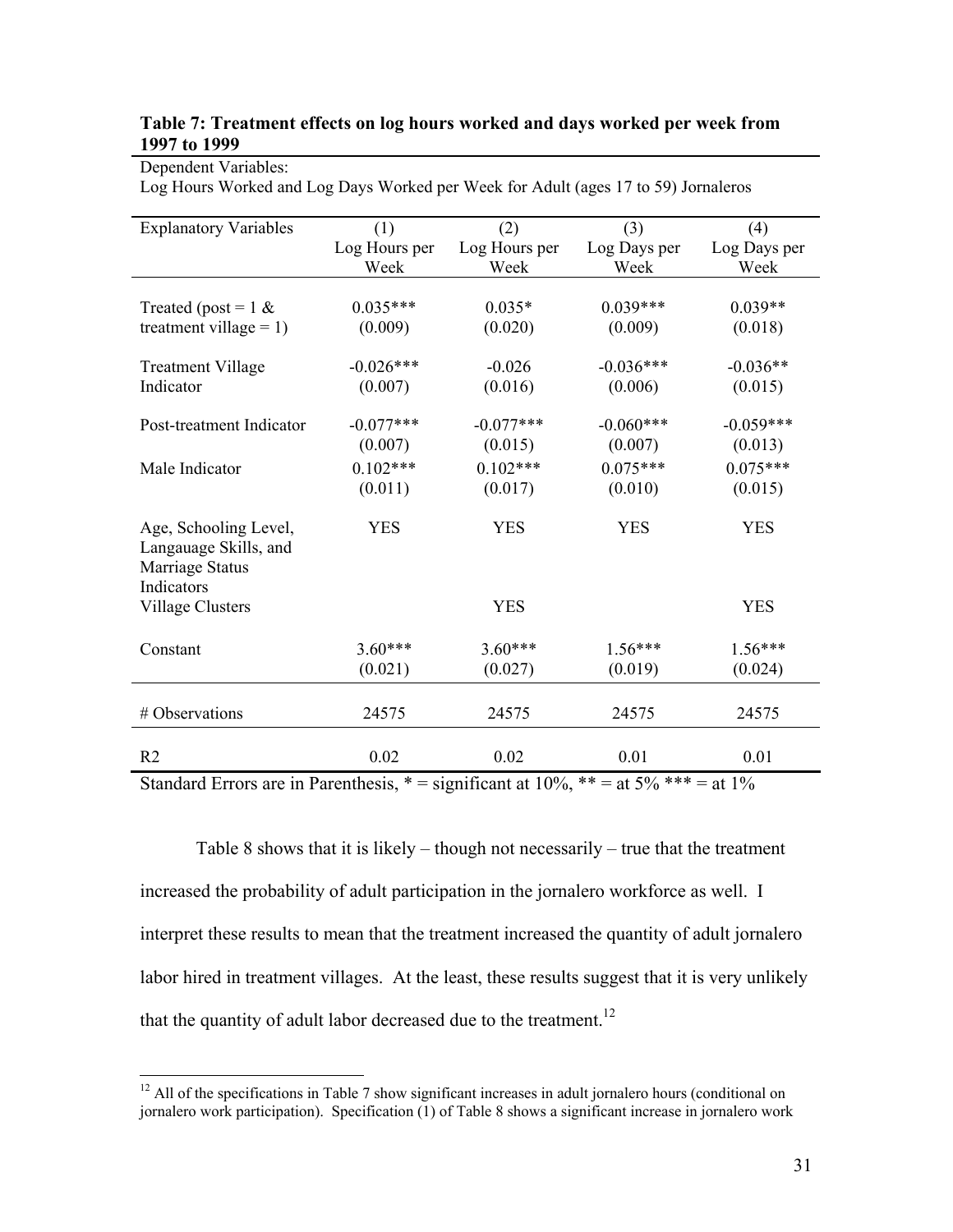| Quantity of Labor Measures for adult (ages 17 to 59) Jornaleros                 |                                       |                                       |                                           |                                                  |  |
|---------------------------------------------------------------------------------|---------------------------------------|---------------------------------------|-------------------------------------------|--------------------------------------------------|--|
| <b>Explanatory Variables</b>                                                    | (1)<br>Probit: Worked<br>as Jornalero | (2)<br>Probit: Worked<br>as Jornalero | (3)<br>OLS: Hours<br>per Week with<br>0's | (4)<br><b>OLS: Hours</b><br>per Week with<br>0's |  |
| Treated (post = $1 \&$<br>treatment village = $1$ )                             | $3.6\%*$<br>[0.08]                    | 4.1%<br>[0.428]                       | $0.635***$<br>(0.212)                     | 0.690<br>(0.533)                                 |  |
| <b>Treatment Village</b><br>Indicator                                           |                                       | $-1.5%$<br>[0.78]                     |                                           | $-0.501$<br>(0.561)                              |  |
| Post-treatment Indicator                                                        | 22.7%***<br>[0.01]                    | 21.9***<br>[0.00]                     | $1.07***$<br>(0.165)                      | $-1.10***$<br>(4.00)                             |  |
| Male Indicator                                                                  | 203%***<br>[0.00]                     | 200%***<br>[0.00]                     | 22.8***<br>(0.106)                        | 22.9***<br>(0.434)                               |  |
| Age, Schooling Level,<br>Langauage Skills, and<br>Marriage Status<br>Indicators | <b>YES</b>                            | <b>YES</b>                            | <b>YES</b>                                | <b>YES</b>                                       |  |
| <b>Village Fixed Effects</b>                                                    | <b>YES</b>                            |                                       | <b>YES</b>                                |                                                  |  |
| <b>Village Clusters</b>                                                         |                                       | <b>YES</b>                            |                                           | <b>YES</b>                                       |  |
| Constant                                                                        |                                       |                                       | $1.07***$<br>(0.319)                      | 38.5***<br>(1.2)                                 |  |
| # Observations                                                                  | 103402                                | 103402                                | 102517                                    | 102517                                           |  |
| R <sub>2</sub>                                                                  | 0.39                                  | 0.34                                  | 0.31                                      | 0.32                                             |  |

#### **Table 8: Treatment effects on other quantity of labor measures from 1997 to 1999**

Dependent Variables:

Standard Errors are in Parenthesis,  $* =$  significant at 10%,  $** =$  at 5%  $*** =$  at 1% P-values for Probits are in brackets

 participation as well. But in specification (2) of Table 8, where village fixed effects are replaced with clustering at the village level, the increase in adult jornalero work participation is no longer significant, leaving open the statistical possibility that work participation decreased by a small amount (since the 95% confidence interval of the change in work participation overlaps 0). Thus, if heterscodasticity is being correctly adjusted by village level clustering, and if the true change in adult work participation is on the low end of this confidence interval, and if the large increase in adult hours reported in Table 7 came about *only* because people who would have worked low hours left the workforce, then it is possible that in fact the quantity of adult labor actually decreased due to the treatment. Given the number of conditions that seem to be necessary to conclude that the quantity of adult labor decreased, I believe it is likely that the quantity of adult labor did not decrease.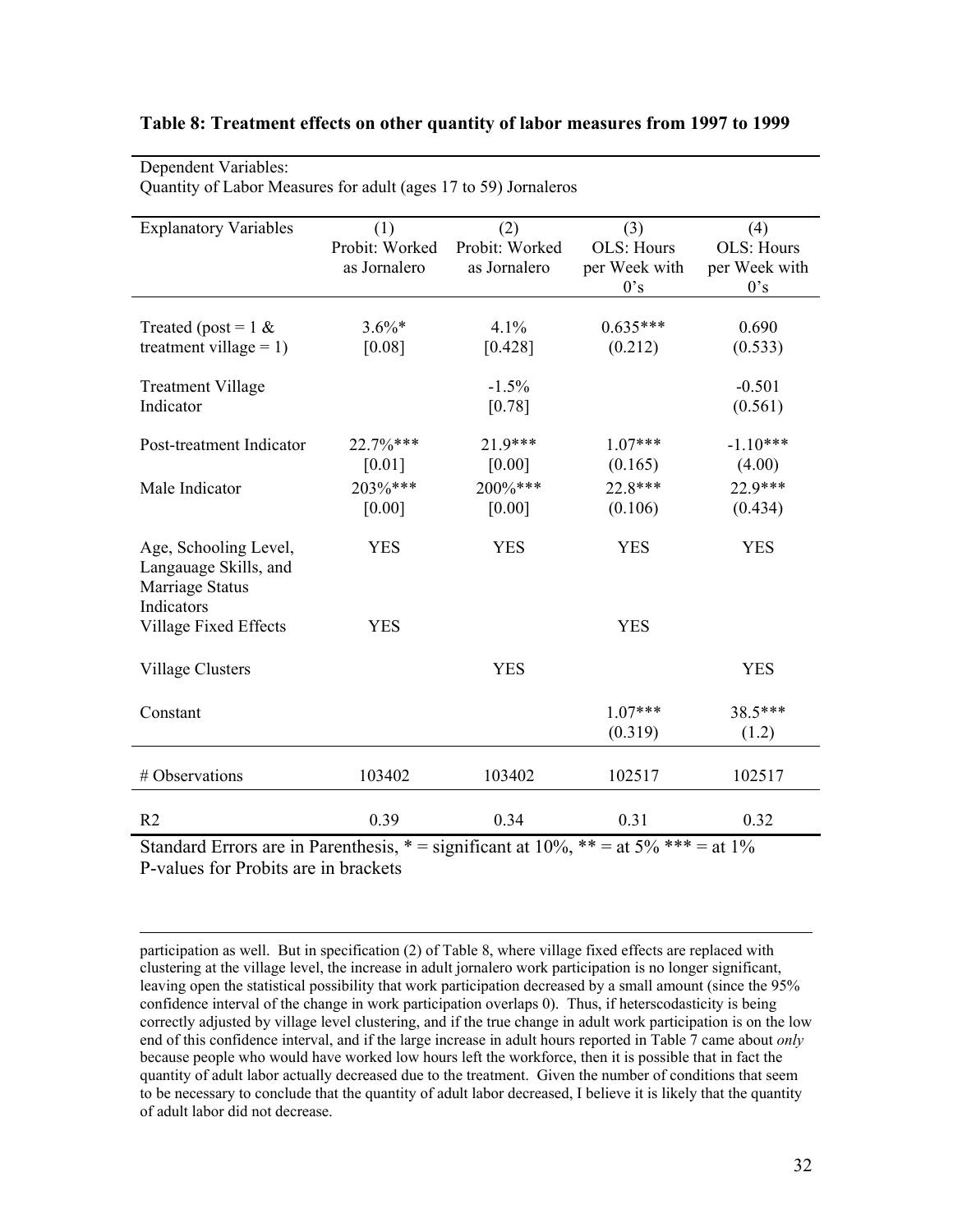Thus, the treatment increased the price of adult jornalero labor without decreasing its quantity, so by Proposition 1, I conclude that the treatment increased the demand for adult labor. I do not conclude that the treatment had no effect on adult labor supply, but only that any such effects were outweighed by the increase in adult labor demand. For example, if the treatment reduced the labor supply of adults through an income effect then this reduction was clearly outweighed by the increase in demand for adult labor, because the quantity of adult labor probably increased.<sup>13</sup> Likewise, the increase in demand for adult labor must have outweighed any increases in adult labor supply, because adult wages increased.

Thus, by November 1999, comparison of treatment and control villages shows a significant decrease in the work participation of child jornaleros, accompanied by a significant increase in the price of adult jornalero labor and no significant decrease in the quantity of adult labor. If the only effect of the treatment on adult labor demand was through the decrease in child labor supply, then these results are sufficient to conclude that adults and children are *substitutes* in production: when children became more difficult to hire, employers increased wages for adults, thus increasing both the hours adults worked per week and weekly earnings.<sup>14</sup>

#### **(C) Did the decrease in child labor supply cause the increase in adult labor demand?**

I now give results which suggest that the only effect of the treatment on the demand for adult jornalero labor was through the decrease in child labor supply. There are three alternative pathways to consider. One is that the treatment families spent their

<sup>&</sup>lt;sup>13</sup> e.g., labor supply could decrease due to an income effect caused by receipt of treatment money.<br><sup>14</sup> I replicate the difference and difference regressions for weekly earnings, finding a large and significant treatment effect on weekly earnings.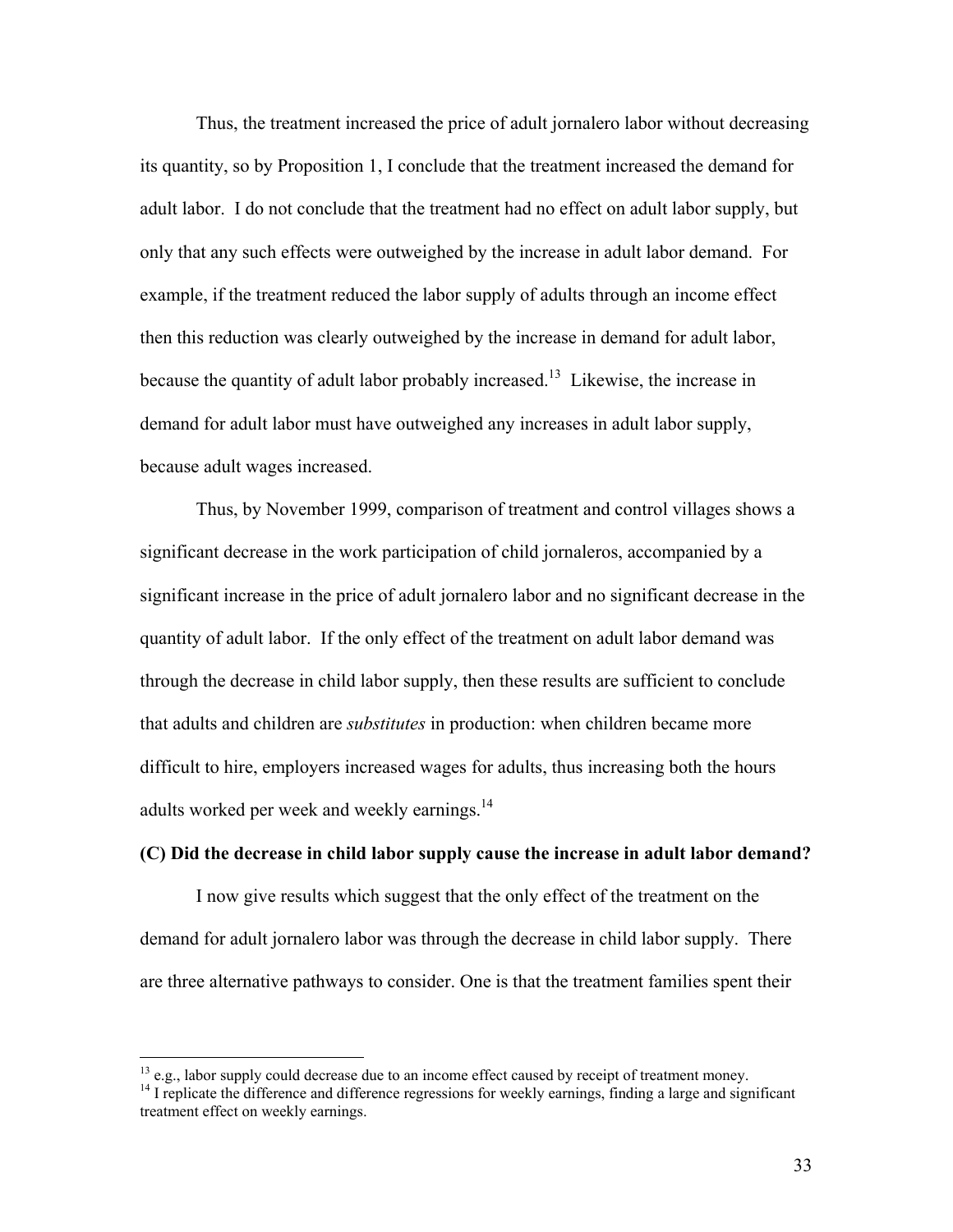| Independent<br>Variables: | (1) Total Hectares in<br>1998 minus Total<br>Hectares in 1997 | (2) Total Hectares in<br>1999 minus Total<br>Hectares in 1997 | (3) Agricultural<br>Hectares in 1998<br>minus Agricultural<br>Hectares in 1997 |
|---------------------------|---------------------------------------------------------------|---------------------------------------------------------------|--------------------------------------------------------------------------------|
| <b>Treatment Village</b>  | 0.002                                                         | 0.018                                                         | 0.027                                                                          |
| Dummy                     | (0.069)                                                       | (0.065)                                                       | (0.057)                                                                        |
| Constant                  | $-0.521**$<br>(0.054)                                         | $-0.608**$<br>(0.051)                                         | $-0.413**$<br>(0.045)                                                          |
| Village Clustering        | N <sub>O</sub>                                                | N <sub>O</sub>                                                | N <sub>O</sub>                                                                 |
| $# \, \text{Obs}$         | 22265                                                         | 20648                                                         | 24077                                                                          |
| R <sub>2</sub>            | 0.00                                                          | 0.00                                                          | 0.00                                                                           |

#### **Table 9. Treatment Effects on Hectares used or owned, Total and Agricultural**  Dependent Variables

Standard Errors in Parenthesis,  $* =$  significant at 10%,  $** = 5\%$ ,  $*** = 1\%$ . The unit of observation is an individual household, with differences calculated from a panel data set of households. Village clustering is not performed because this shows that even under generous standard errors (i.e., those without clustering), there is no statistically significant treatment effect on hectares.

money in a way that would increase the demand for the jornaleros' labor. The second is that the wage increase had something to do with receiving treatment money (e.g. *direct benefits* in income, nutritional consumption, or medical consumption that lead to improved health, leading to better productivity and hence to better wages). The third is that the wage increase had something to do with receiving indirect treatment benefits (e.g. *spillovers* in income, nutritional consumption, or medical consumption that lead to improved health, leading to better productivity and hence to better wages).

The first alternative hypothesis depends on the possibility of treatment money encouraging farm production, causing more adults to be hired. But Table 9 and the graphs in Figure 6 show that there was no treatment effect on the number of hectares of land used or owned in the treatment villages.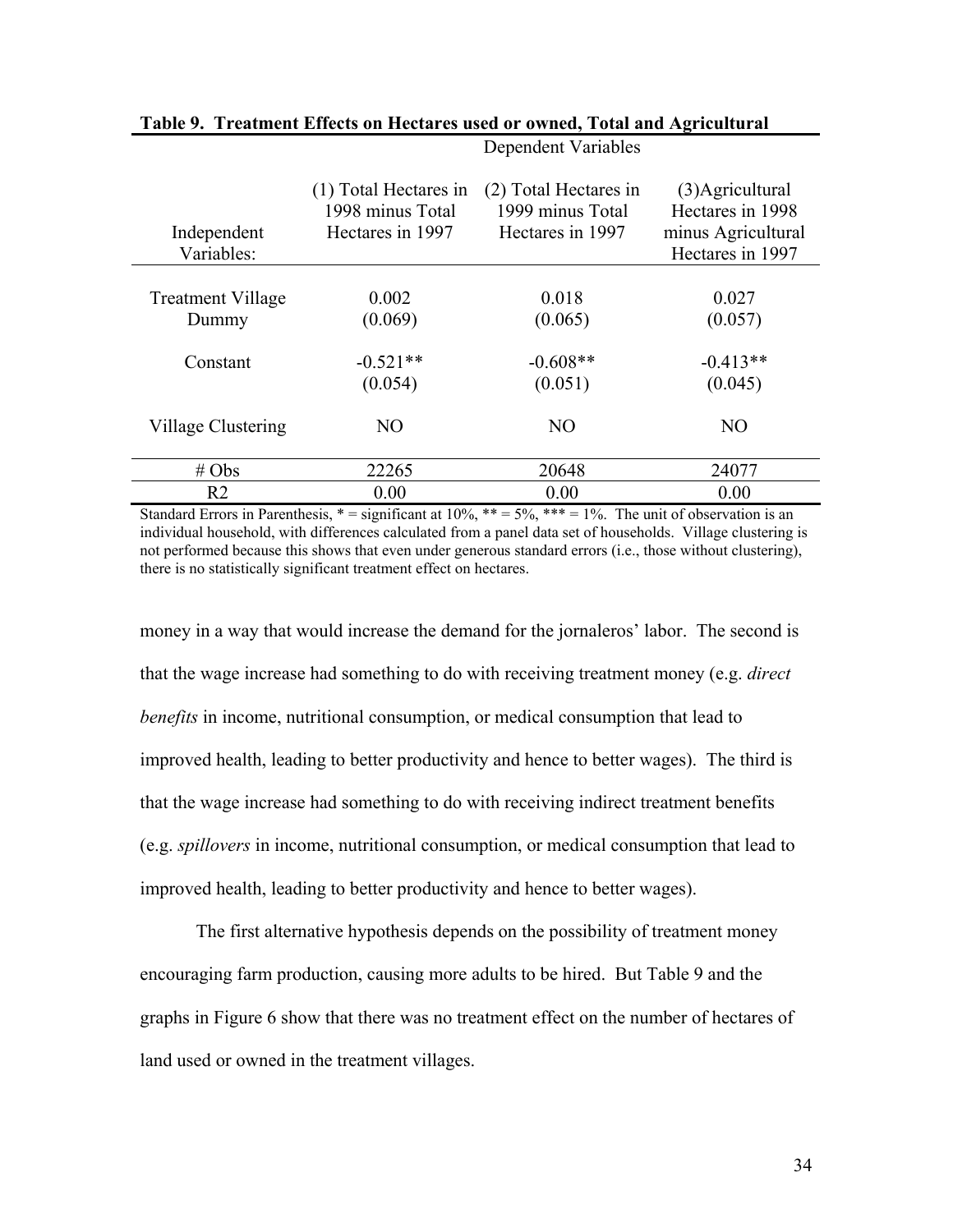

**Figure 6: Total Hectares used or owned by treatment group vs. control group households, from 1997 through 1999** 

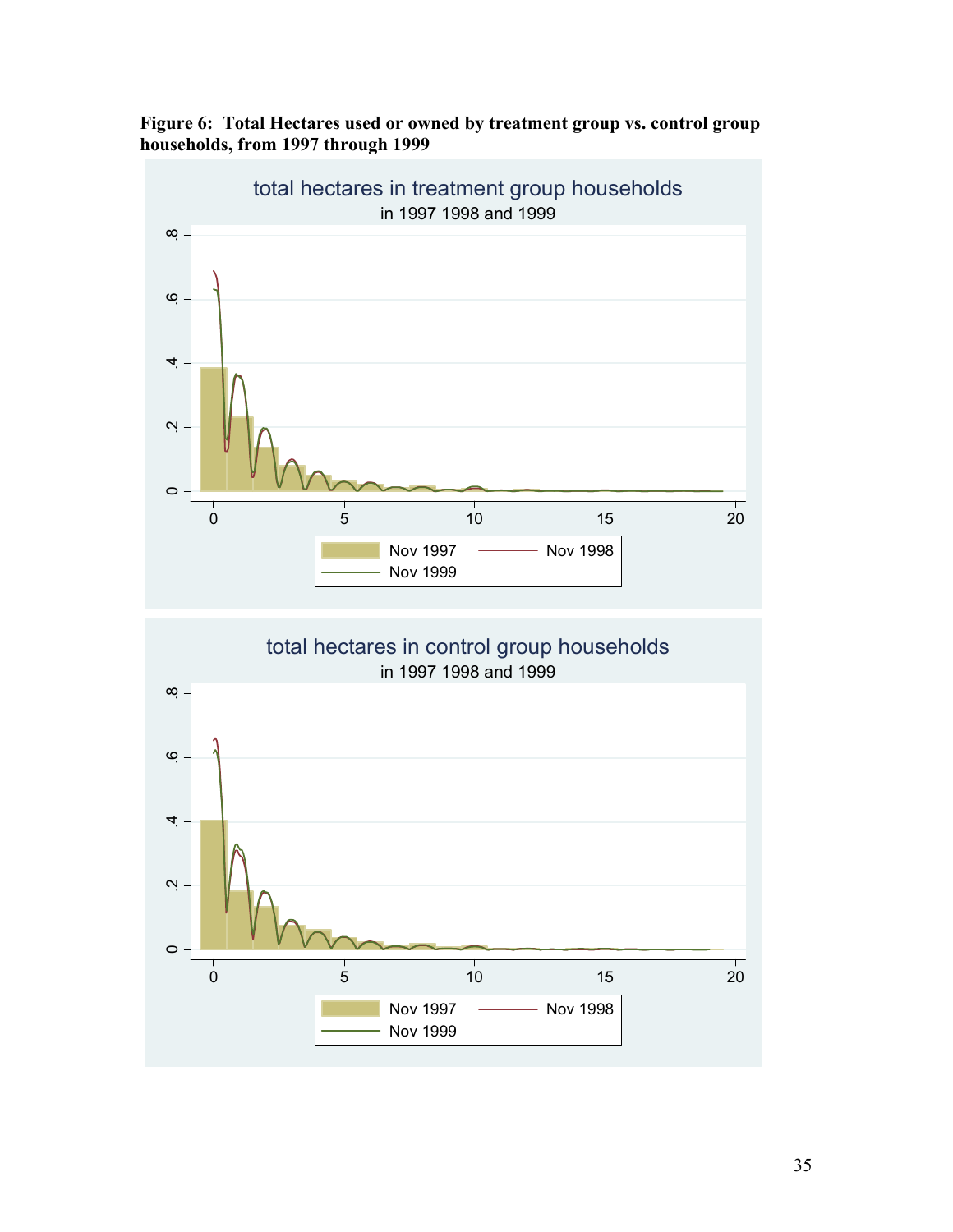|                                                                                     |                                                            | Dependent Variables                                                 |
|-------------------------------------------------------------------------------------|------------------------------------------------------------|---------------------------------------------------------------------|
| Independent Variables:                                                              | (1) Indicator for a non-zero<br>Harvest in 1998 (probit)   | $(2)$ Log # Tons Corn<br>Harvested during the 1998<br>Harvest (OLS) |
| <b>Treatment Village Dummy</b>                                                      | $-0.023$<br>(0.028)                                        | $-0.051$<br>(0.096)                                                 |
| Age                                                                                 | $-0.001***$<br>(0.000)                                     | $0.006***$<br>(0.001)                                               |
| Male                                                                                | 0.020<br>(0.019)                                           | $-0.224***$<br>(0.067)                                              |
| Constant                                                                            |                                                            | $-0.30**$<br>(.12)                                                  |
| Village Clustering                                                                  | YES                                                        | <b>YES</b>                                                          |
| $# \, Obs$                                                                          | 11461                                                      | 7007                                                                |
| R <sub>2</sub><br><b>Contract Contract Street</b><br>$\cdot$ n<br>$1 \quad 1 \quad$ | 0.002<br>$\cdot$ $\sim$<br>$\cdot$ $\sim$<br>$1.100 \pm 1$ | 0.005<br>1.70/444                                                   |

#### **Table 10. Treatment Effects on the Corn Harvest in 1998**

Standard Errors are in Parenthesis,  $* =$  significant at  $10\%$  \*\* = significant at  $5\%$ , \*\*\* = significant at  $1\%$ 

Likewise, first differences of the number of tons of corn harvested in treatment households vs. control households in 1998 show that the treatment did not change the size of the harvest (Table 10). These results suggest that the treatment did not increase the total amount of field work that employers needed to be done by jornaleros.

Eligible families in the treatment villages did buy more of some types of animals, but it is not clear whether the addition of these animals required more labor or less (since horses, e.g., could substitute for field work) (Angelucci & De Girogi, 2005). Finally, I reported above that there is no evidence of food price inflation due to the treatment.<sup>15</sup>

<u>.</u>

<sup>&</sup>lt;sup>15</sup> Given the agriculture products listed in Table 2, the prices that matter in determining whether the demand for local agricultural goods has increased are (mostly) the price of corn, and (secondarily) the price of beans and coffee. Unfortunately, not every locality reports prices, and (Handa Huerta Perez and Straffon 2000) do not have information on corn (only on corn paste and corn tortillas). Their work shows that the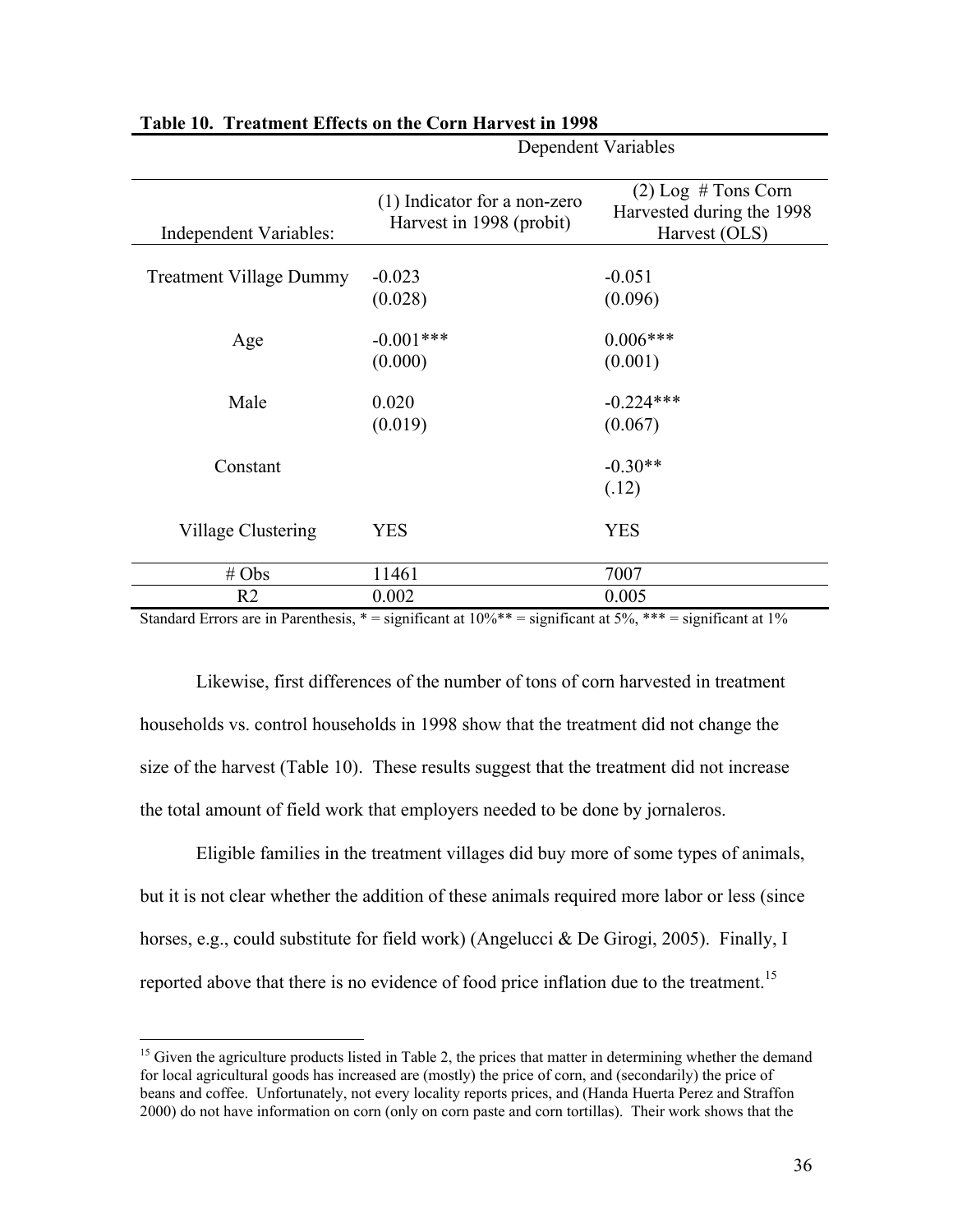Thus there is no consistent evidence that the treatment money was spent in a way that would increase the demand for jornaleros' labor. This is not surprising, since it seems likely that the markets for basic foodstuffs such as corn are considerably larger in geographic scale (perhaps even international) than those for short-term labor assistance during the corn harvest.<sup>16</sup>

 The second alternative hypothesis is that something associated with receiving treatment money may have caused the wage increase in treatment villages. An example of a pathway from receiving treatment money to increased price and quantity of labor would be increased nutrition, leading to improved health. Some of the families in both treatment and control villages were not eligible to receive treatment because their wealth was too high, and some did not receive treatment money because of administrative errors. So I can use these families to see if these wage increases only occur for families that receive treatment money, or if other families living in treatment villages also experienced wage increases. If the only families living in treatment villages that experienced wage increases were those that received treatment money, then that would suggest that

price of beans appears to have increased by similar amounts in both treatment and control villages; that the price of coffee may have decreased in treatment villages and stayed constant in control; that the price of corn paste appears to have increased by similar amounts in both treatment and control villages; and that the price of corn tortillas may have increased by about the same amount in both treatment and control villages, though only the treatment increase was significant. My own regressions show no significant difference between treatment and control prices for corn flour, corn paste, or corn tortillas in the 1999 post-treatment survey used in this paper. This overall evidence is difficult to reconcile with any large positive treatment effect in the price of the crops most local farmers produce. This is not surprising, considering that the above authors believe that government-run Diconsa stores (which are equally distributed across villages) are likely to "maintain a relatively constant supply of basic items at a fixed price," and hypothesize that this should have a stabilizing effect on prices. Furthermore, the authors report that people in outlying communities travel to the municipal centers to receive their benefit checks, and spend money there; thus, people do not always buy goods in the village that they live in.

<sup>&</sup>lt;sup>16</sup> At the least, the fact that it is more difficult to move people than it is to move corn suggests that distant labor markets would take longer to respond to local wage variation than distant goods markets would for local price variation. Thus, in the short-run, the relevant geographic scale for a labor market should be smaller than that for a corn commodity market, although in the long run international migration shows that labor markets seek to be global as well. This wage increase lasted one season before the experiment was extended to the control group, so one should consider the possible short-term responses, not long term ones.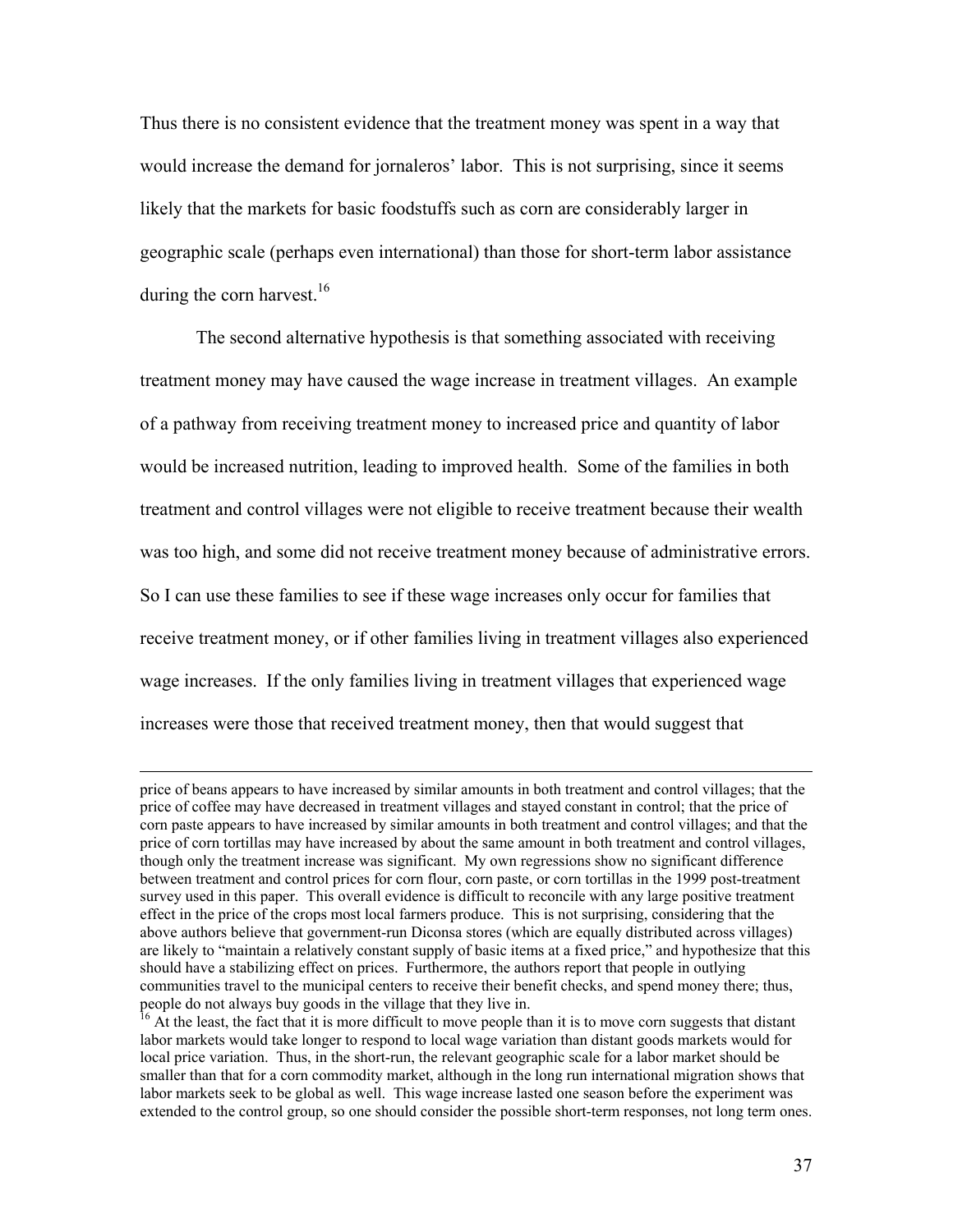something associated with receiving treatment money may have caused the wage increase in treatment villages (although it would not necessarily imply this, since the families that received treatment money tended to be poorer).

Thus, in order to rule out that such a pathway is the sole cause of the wage increase, I estimate the same wage regression on a smaller restricted sample. I restrict my sample to all people in the experimental group who were not eligible to receive money in 1997 and did not receive any money by 1999 (this includes people who did not receive money because of administrative error) and a similar sample from the control group (see the Appendix for a description of how these samples were constructed). On this restricted sample, by 1999 there is a 2.2% wage increase due to the treatment, which is significant at the five percent level. Likewise, there is a 2.0% increase in daily income due to the treatment, a 3.6% increase in hours worked per week and a 3.5% increase in days worked per week. The results are reported in Tables A1b and A1c. That the treatment increases the wages on this restricted sample suggests that the results are not dependent on receiving treatment money (e.g. a causal pathway from treatment money to increased nutrition to increased productivity is not responsible for all of the wage increases).

Finally, the above robustness check must itself face a robustness check in the form of the third hypothesis: might treatment spillovers have been responsible for the increase in wages seen in the sample of non-treated adults who were living in treatment villages? To rule out the pathway of treatment *spillovers* leading to health leading to better productivity and wages, I restrict the above sample again by considering in any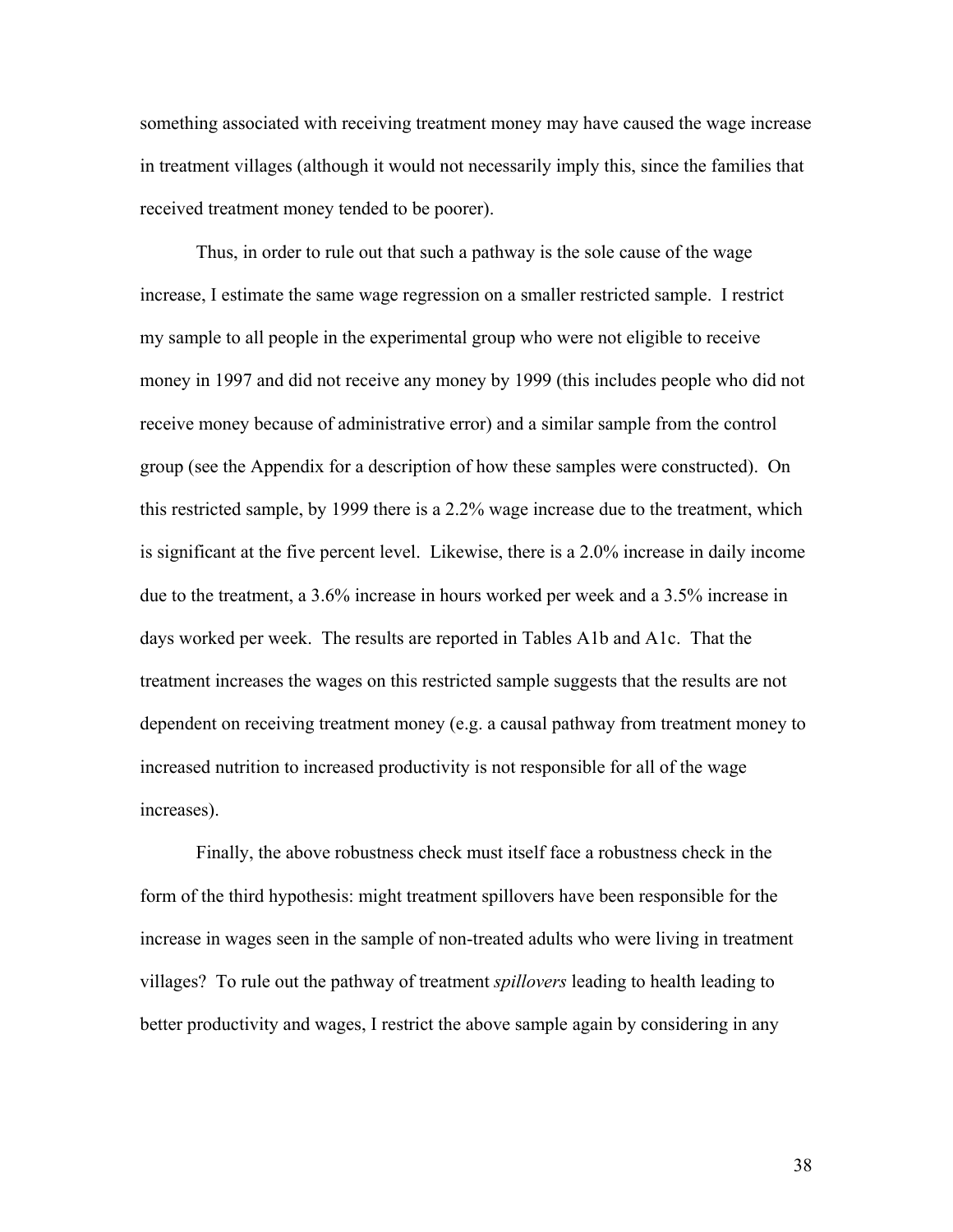year only those non-treated adults who report perfect health according to ten criteria.<sup>17</sup> On this restricted sample, I find that the wages paid to healthy adults are again about 2% higher due to the treatment. This suggests health improvements were not necessary for workers to experience the wage increase; the only necessity was to live in a village where child labor decreased.

#### **(D) Other Robustness Issues**

 $\overline{a}$ 

 One potential cause for concern is a connection between the labor market for field workers and other labor markets. For a variety of reasons, PROGRESA may have caused non-farm employers to increase their demand for labor as well, and at first glance this seems problematic for my identification. However, if PROGRESA increased the demand for labor in other industries, then this would not affect the demand for labor in the fields; it would affect the supply of labor to the fields. And all stories that involve changes in the supply of adult labor to the fields are irrelevant to this identification strategy: as I explained in Section III, simultaneous changes in wages and quantities can identify the direction of changes in demand regardless of the existence of changes in supply.

 Another potential cause for concern is the implicit assumption that labor markets are local. This is a strong assumption, because it would imply that people in control villages do not supply labor in treatment villages, even though random assignment of villages may have placed some villages close together. In reality, however, this is not a problem. If treatment and control labor markets sometimes overlap, then this would

 $17$  The ten criteria are: days of difficulty performing activities due to bad health in the past month are 0; days of missed activities due to bad health in the past month are 0; days in bed due to bad health in the past month are 0; yes, I can currently perform vigorous activities; yes, I can currently perform moderate activities; yes, I can carry an object of 10kg 500meters with ease; yes, I can easily lift a paper of the floor; yes, I can walk 2 km with ease; yes, I can dress myself with ease; I have had no physical pain in the last month.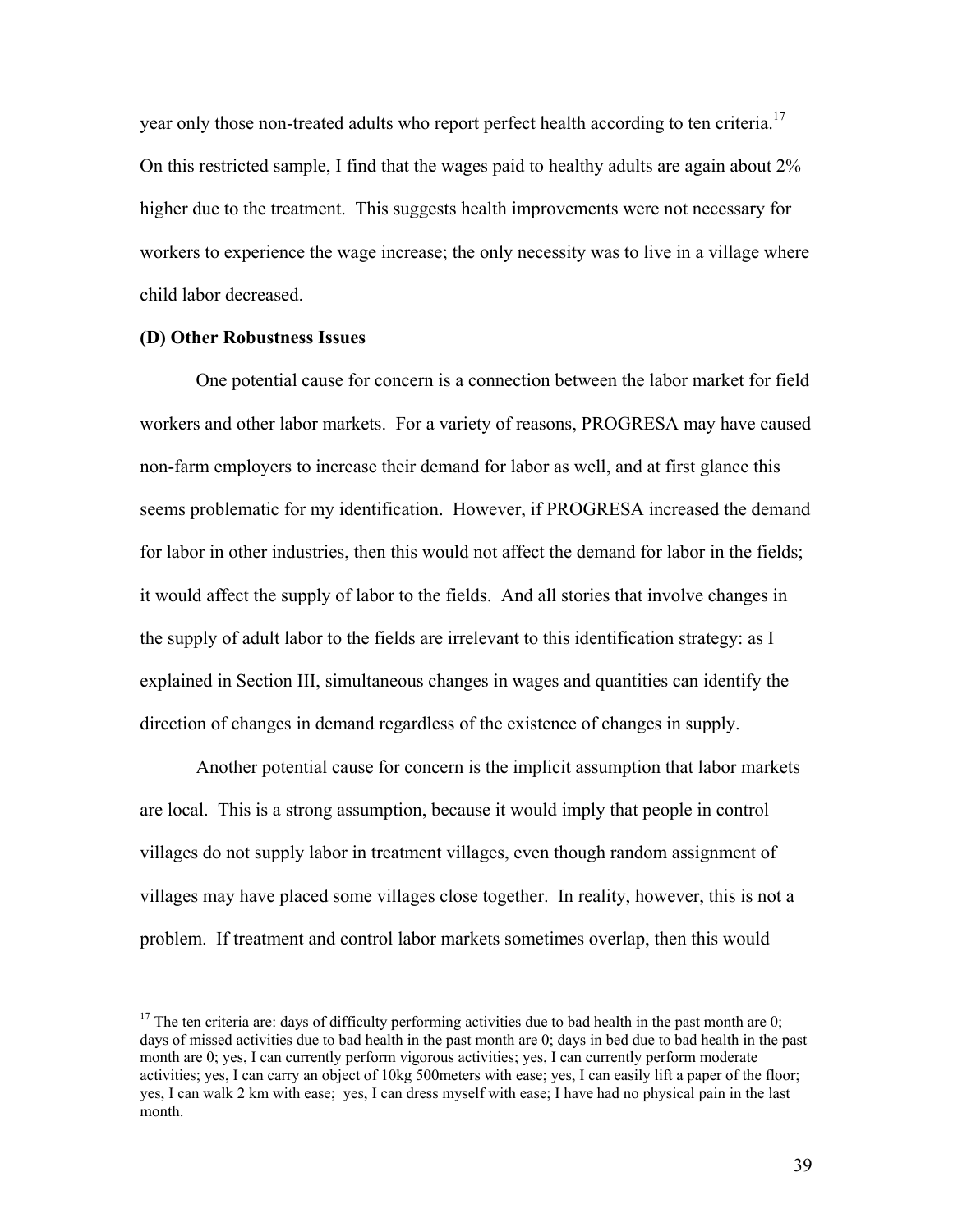*attenuate* the program's effects on both the supply of child labor and the demand for adult labor. Thus, when I find significant program effects on the supply of child labor and the demand for adult labor, I have enough information to conclude that the program's impacts without overlapping labor markets would have been significant as well.

 I therefore conclude that by 1999, a reduction in child jornalero field work participation in the treatment villages had a positive and significant hourly wage effect on adult field workers, which in turn increased adult hours worked per week (conditional on working).<sup>18</sup> This result occurs without food price inflation, increased land holdings in treatment villages, or a significant change in the size of the corn harvest, and it is not consistent with shifts in adult labor supply alone. The result does not disappear when I restrict to a much smaller sample that did not receive treatment money, or a subsample of that which includes only the wages of healthy adults. Thus, by Proposition 1, in this region and time period, employers appear to substitute adults for children, not to treat them as complements: when child labor supply decreases, the demand for adult labor increases. In the next section, I explore how this exogenous increase in adult jornaleros' wages affected the jornaleros' families.

 $\overline{a}$ 

 $18$ <sup>18</sup> The relative magnitudes of these percentage changes depend on the specification. Since the overall decrease in the jornalero workforce by 1999 (caused by the decrease in child work participation) was likely smaller than the increase in adult wages by that point (compare Table 4d with Table 6), the natural question is: what else was changing adult wages? The most obvious answer is a backward shift in adult labor supply, caused by the large increases in household non-wage income instituted by PROGRESA. I reiterate that such simultaneous changes in supply are irrelevant for my identification strategy (see Section III).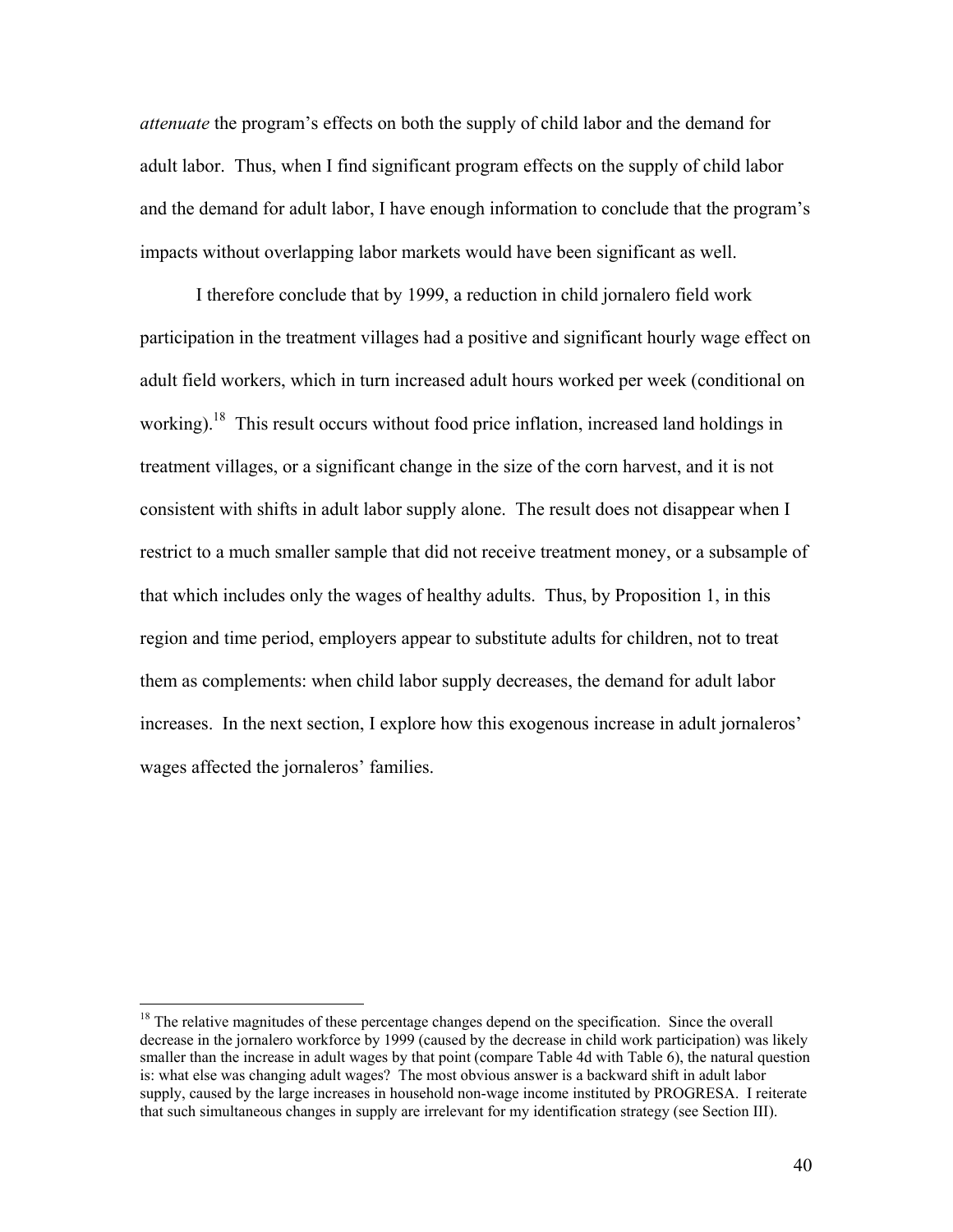# **VII. How did the Wage Increase Affect the Families of Adult Jornaleros?**

A significant increase in adult jornalero wages should have positively impacted the health and consumption of families with adult jornaleros. Almost half of the families living in treatment villages that did not receive treatment had an adult jornalero in their household. Since the wages of these adult jornaleros increased, any health and nutrition spillovers to non-treated households in treatment villages should be larger for the subset that included adult jornaleros. Indeed, I find in Table 11 that consumption spillovers in grains and cereals, and meats and dairy occur only in families that had an adult jornalero. Families that did not have an adult jornalero apparently experienced no significant consumption spillovers in this sample. I also find in Table 12 that families with an adult jornalero saw increases in health, although it is not clear if these health spillovers differ from those experienced by families without an adult jornalero. Comparison of the consumption results at least suggests that the increase in the demand for adult jornalero labor had positive consequences for the welfare of their families.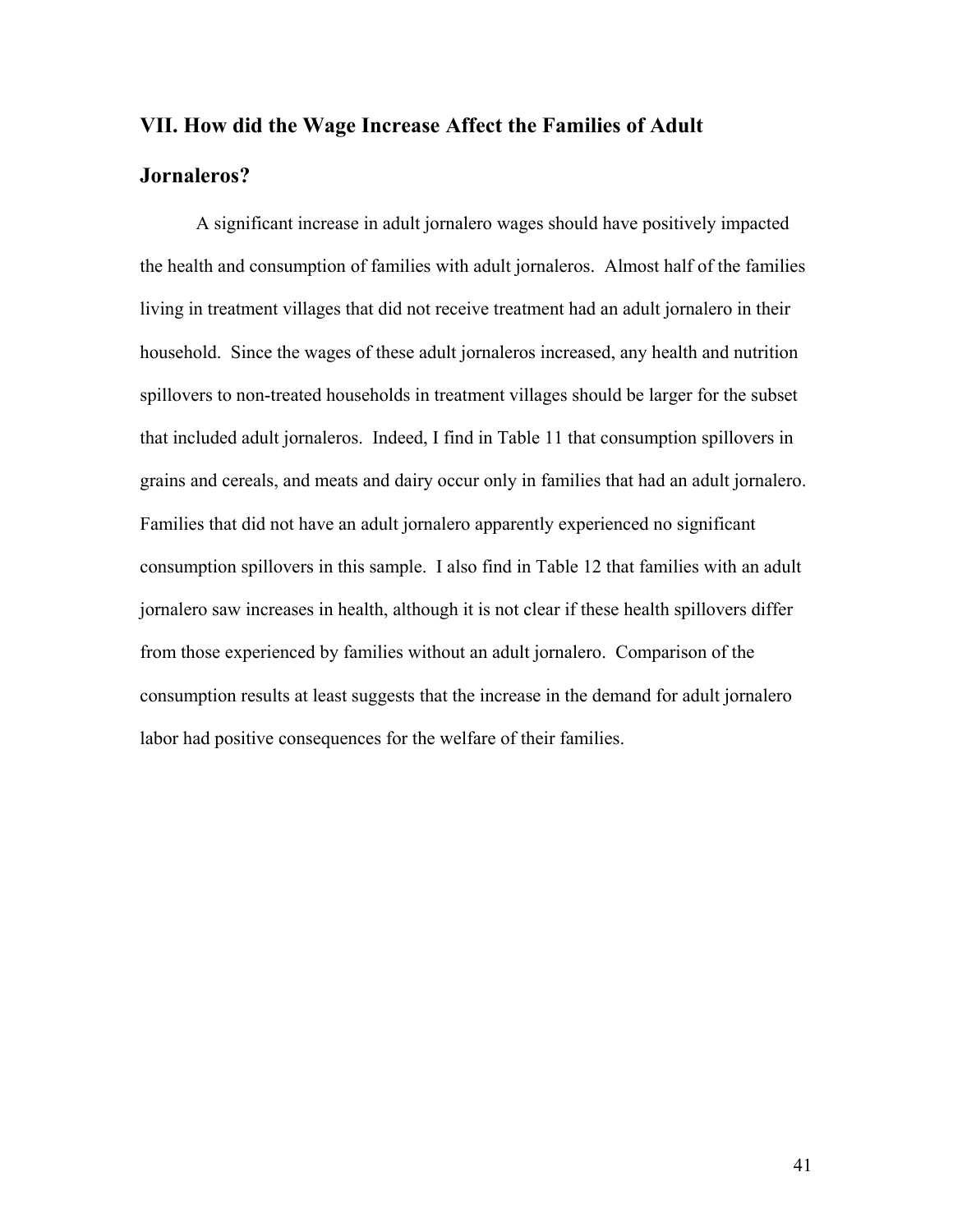|                                                                          | For Families with an Adult Jornalero         |                                        | For Families without an Adult<br>Jornalero |                                              |                                        |                                       |
|--------------------------------------------------------------------------|----------------------------------------------|----------------------------------------|--------------------------------------------|----------------------------------------------|----------------------------------------|---------------------------------------|
| Indep.<br>Variables                                                      | $(1)$ Log kg<br>of fruits $\&$<br>vegetables | $(2)$ Log kg<br>of grains<br>& cereals | $(3)$ Log kg<br>of meats<br>and dairy      | $(1)$ Log kg<br>of fruits $\&$<br>vegetables | $(2)$ Log kg<br>of grains<br>& cereals | $(3)$ Log kg<br>of meats<br>and dairy |
| Treatment<br>Village<br>Dummy                                            | 0.059<br>(0.042)                             | $0.050*$<br>(0.027)                    | $0.084**$<br>(0.036)                       | 0.014<br>(0.040)                             | 0.038<br>(0.026)                       | 0.017<br>(0.038)                      |
| $#$ of<br>household<br>members                                           | $0.078***$<br>(0.006)                        | $0.113***$<br>(0.005)                  | $0.071***$<br>(0.005)                      | $0.104***$<br>(0.007)                        | $0.153***$<br>(0.006)                  | $0.083***$<br>(0.007)                 |
| Gender,<br>Age,<br>Schooling,<br>Langauage,<br>Marriage<br><b>Status</b> | <b>YES</b>                                   | <b>YES</b>                             | <b>YES</b>                                 | <b>YES</b>                                   | <b>YES</b>                             | <b>YES</b>                            |
| Village<br>Clusters                                                      | <b>YES</b>                                   | <b>YES</b>                             | <b>YES</b>                                 | <b>YES</b>                                   | <b>YES</b>                             | <b>YES</b>                            |
| Constant                                                                 | $1.1***$<br>(0.15)                           | $22***$<br>(0.10)                      | .08<br>(0.14)                              | .92***<br>(0.18)                             | $1.9***$<br>(0.09)                     | $-.01$<br>(0.13)                      |
| $# \, Obs$                                                               | 3747                                         | 3766                                   | 3482                                       | 3839                                         | 3874                                   | 3574                                  |
| R <sub>2</sub>                                                           | 0.11                                         | 0.27                                   | 0.12                                       | 0.20                                         | 0.37                                   | 0.15                                  |

## **Table 11. Effect of increased wages for Adult Jornaleros on their Families' Consumption in 1999**

Standard Errors are in Parenthesis,  $* =$  significant at 10%,  $** =$  at 5%  $*** =$  at 1%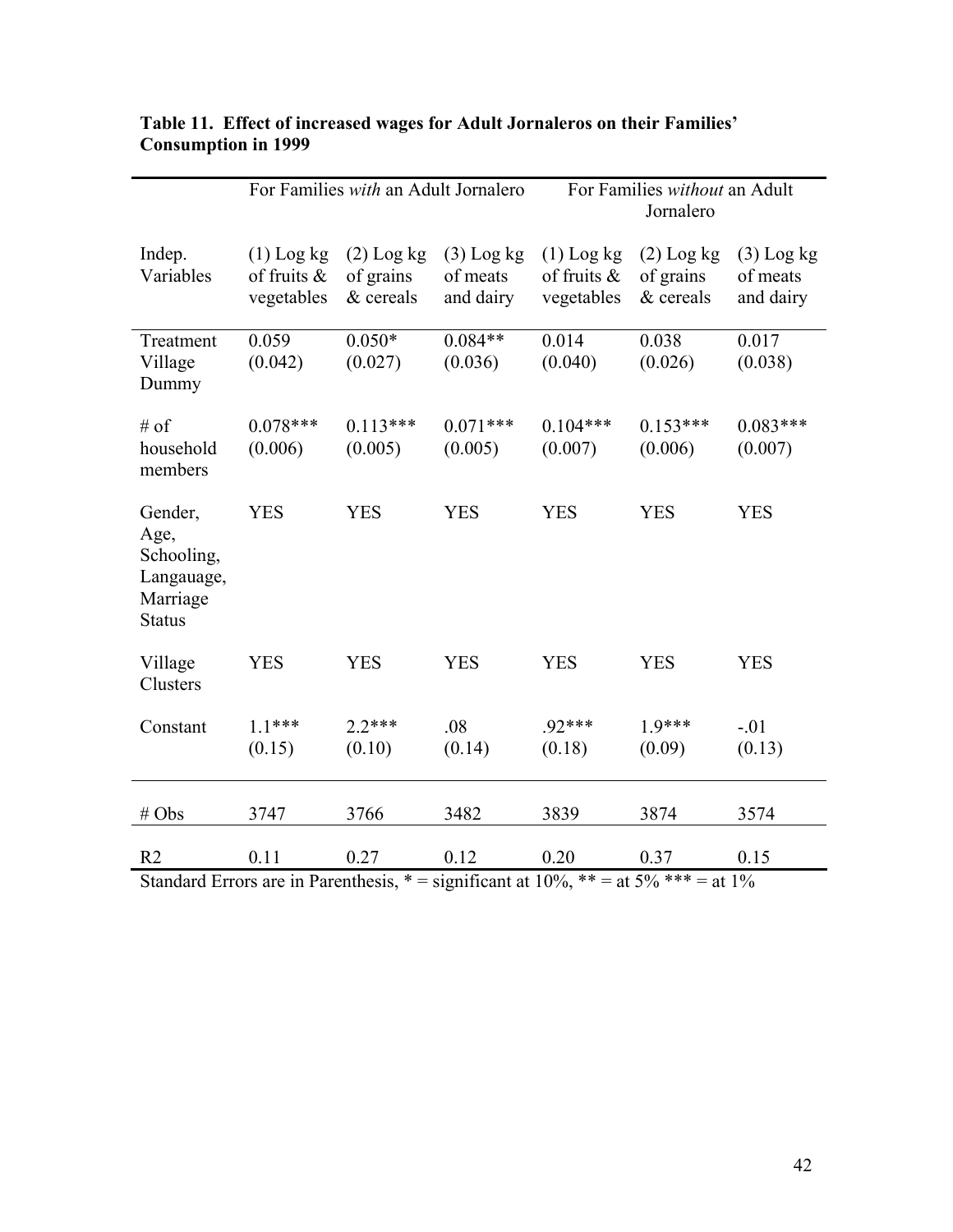|                                                                          | For Families with an Adult Jornalero |                                          |                            | For Families without an Adult<br>Jornalero |                                          |                            |
|--------------------------------------------------------------------------|--------------------------------------|------------------------------------------|----------------------------|--------------------------------------------|------------------------------------------|----------------------------|
| Indep.<br>Variables                                                      | (1)<br>Difficulty<br>Every Day       | (2)<br>Missed<br>Activities<br>Every Day | (3)<br>In Bed<br>Every Day | (1)<br>Difficulty<br>Every Day             | (2)<br>Missed<br>Activities<br>Every Day | (3)<br>In Bed<br>Every Day |
| Treatment<br>Village<br>Dummy                                            | $-24%$<br>(0.001)                    | $-16%$<br>(0.073)                        | $-9\%$<br>(0.426)          | $-18%$<br>(0.019)                          | $-19%$<br>(0.010)                        | $-18%$<br>(0.027)          |
| Gender,<br>Age,<br>Schooling,<br>Langauage,<br>Marriage<br><b>Status</b> | <b>YES</b>                           | <b>YES</b>                               | <b>YES</b>                 | <b>YES</b>                                 | <b>YES</b>                               | <b>YES</b>                 |
| Village<br>Clusters                                                      | <b>YES</b>                           | <b>YES</b>                               | <b>YES</b>                 | <b>YES</b>                                 | <b>YES</b>                               | <b>YES</b>                 |
| R <sub>2</sub>                                                           | 0.22                                 | 0.22                                     | 0.20                       | 0.19                                       | 0.20                                     | 0.19                       |
| # Obs                                                                    | 13,468                               | 13,449                                   | 13,447                     | 11,115                                     | 11,114                                   | 11,114                     |
| Control<br>Group<br>Mean                                                 | 14%                                  | 11%                                      | 0.8%                       | 28%                                        | 25%                                      | 1.8%                       |

#### **Table 12. Probit Treatment Effects on Health Outcomes in 1999**

P-values for t-tests of signficance of difference from zero in parenthesis

## **VIII. Interpretation of Results**

What are the theoretical and practical implications of this result? Any solution to the child labor phenomenon depends on the question of complementarity versus substitutability. If employers treat children and adults as complements, then governments must count the cost not only of lost child wages but of lower adult wages in the welfare programs they introduce in conjunction with mandatory schooling and strict child labor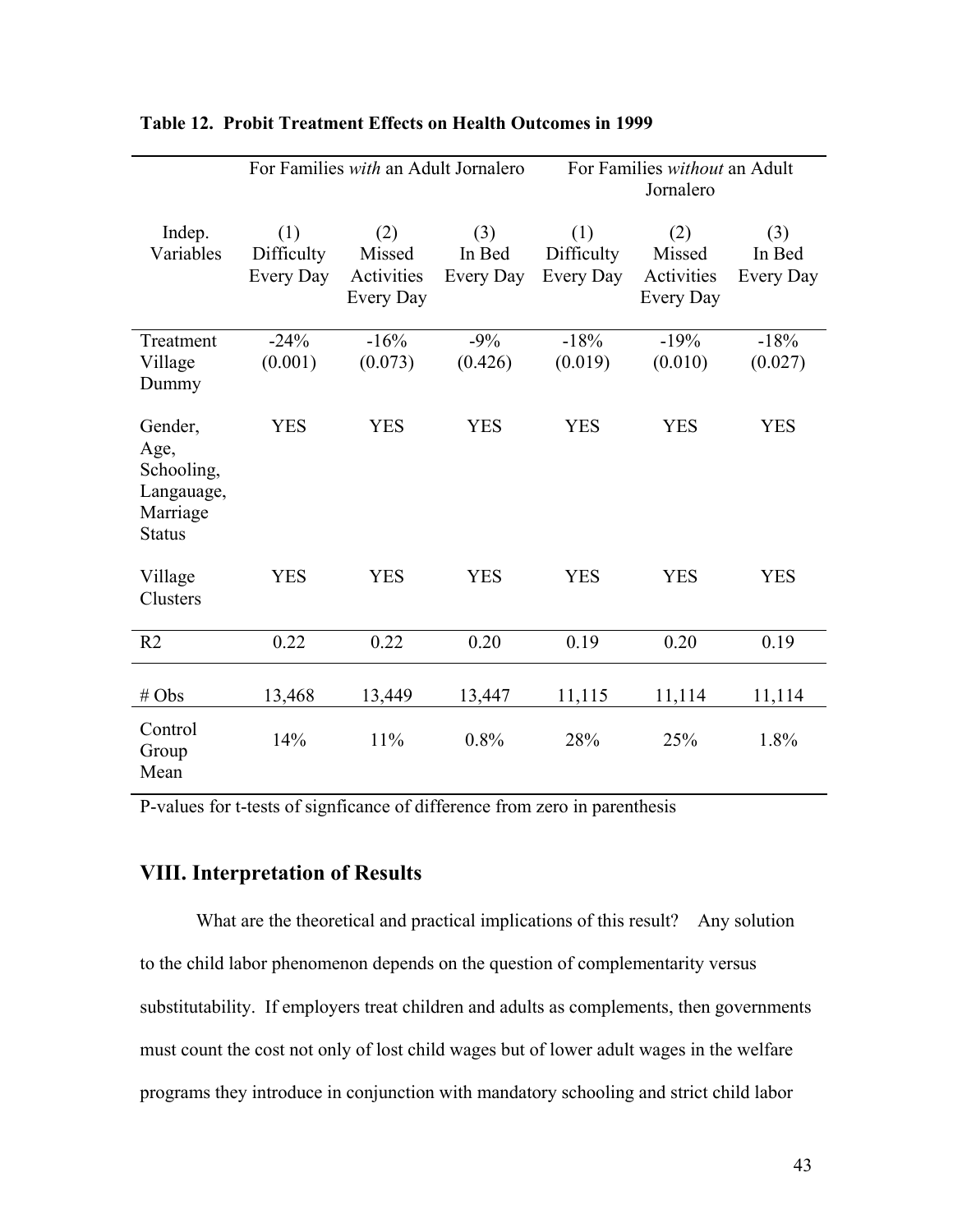laws. If, on the other hand, employers substitute adults for children, then this suggests that child labor may be an instance of a poverty trap: adults must send their children to work because adult wages are low, and adult wages are low because adults are competing with their working children. This in turn suggests that a ban on child labor may move the economy from an equilibrium with low household welfare (where children must work) to one with higher household welfare (where adults' wages are high enough to support their families and children can afford to leave the workplace for the classroom).

This intuition is formalized in the work of Kaushik Basu and Pham Van (Basu  $\&$ Van 1998) (Basu 2000). <sup>19</sup> They show that sufficient conditions for the possibility of two equilibria (one with child work and one without it) are the so-called *Luxury Axiom* and *Substitution Axiom*, with the latter axiom being that employers substitute adults for children.*<sup>20</sup>* The work of Eric Edmonds (Edmonds 2003) shows that in the agricultural setting of Vietnam the Luxury Axiom seems to hold. My results suggest that in this agricultural area of Mexico the Substitution Axiom seems to hold. Furthermore, the fact that these results are both from agricultural settings is useful for generalizability. As Udry (2004) points out: "Child labor is overwhelmingly a rural and agricultural phenomenon. For example, in Pakistan, 70% of working children are employed in agriculture." Thus, together with (Basu and Van 1998) and (Edmonds 2003), my results suggest the possibility – in the types of labor markets that most children work in throughout the world – of a poverty trap that can be escaped through stricter child labor

 $\overline{a}$ 

<sup>&</sup>lt;sup>19</sup> In the presence of multiple equilibria in Basu and Van's model, a minimum wage w' will eliminate child labor if the child market wage  $\leq w' \leq$  adult market wage, and if child productivity is low enough such that there exists excess demand when only children are working.

 $t^{20}$  The Luxury Axiom is that parents only send their children to work to keep household income above a subsistence level.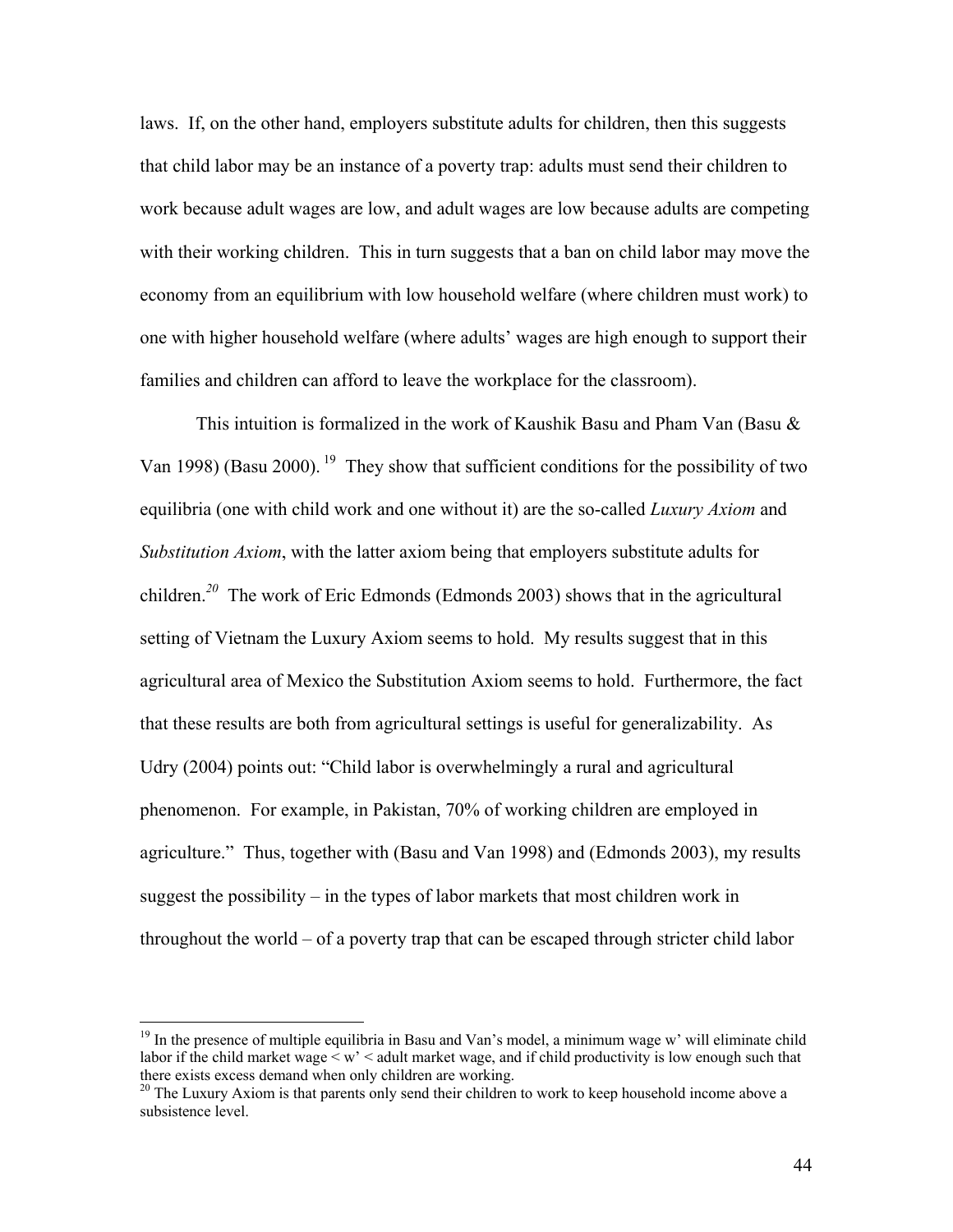laws and better schools, without the additional injection of large household welfare payments.

 These results also provide the material for a back-of-the-envelope calculation of the effects of a ban on child labor on household budgets.<sup>21</sup> In this data set, the average family has 2.5 children under age 17, of which 0.13 are working as jornaleros. If the government implemented a ban on child labor in the jornalero workforce, the lost earnings per week of the children in such a family would be approximately 0.13  $*(125$ pesos per week) = 16.6 pesos per week. But of the 2.4 adults in an average household, 0.68 tend to work as jornaleros, and (based on the coefficient in Table 4b, and the bottom of the confidence interval for the coefficient in Table 6) it seems that these workers might experience an hourly wage increase of  $100\%$  \* 4.7% /13 % = 36%. Assuming as a lower bound that there was no increase in adult hours worked per week, this would lead to an increase in weekly earnings of  $36\% * (131 \text{ pesos per week}) = 47 \text{ pesos}$ . This would then entail an increase in adult earnings per week in an average family of (0.68 adult jornaleros per household)  $*(47 \text{ persons per adult jornalero}) = 32 \text{ persons}$ . Thus, 100% of the child earnings lost by the ban would be recovered by the improved adult wages. It is unlikely that the adult wage increase that I observed associated with a 4 % to 13% drop in child labor participation is representative of the new equilibrium wage that would occur in the event of a 100% drop in child labor supply. But this calculation gives some indication that the order of magnitude of the observed wage increase is large enough to potentially counteract much of the welfare loss for poor families due to a ban on paid child labor in the fields.

1

<sup>&</sup>lt;sup>21</sup> Without a precise theoretical framework, any estimates of the size and consequence of these effects will be conjectural at best.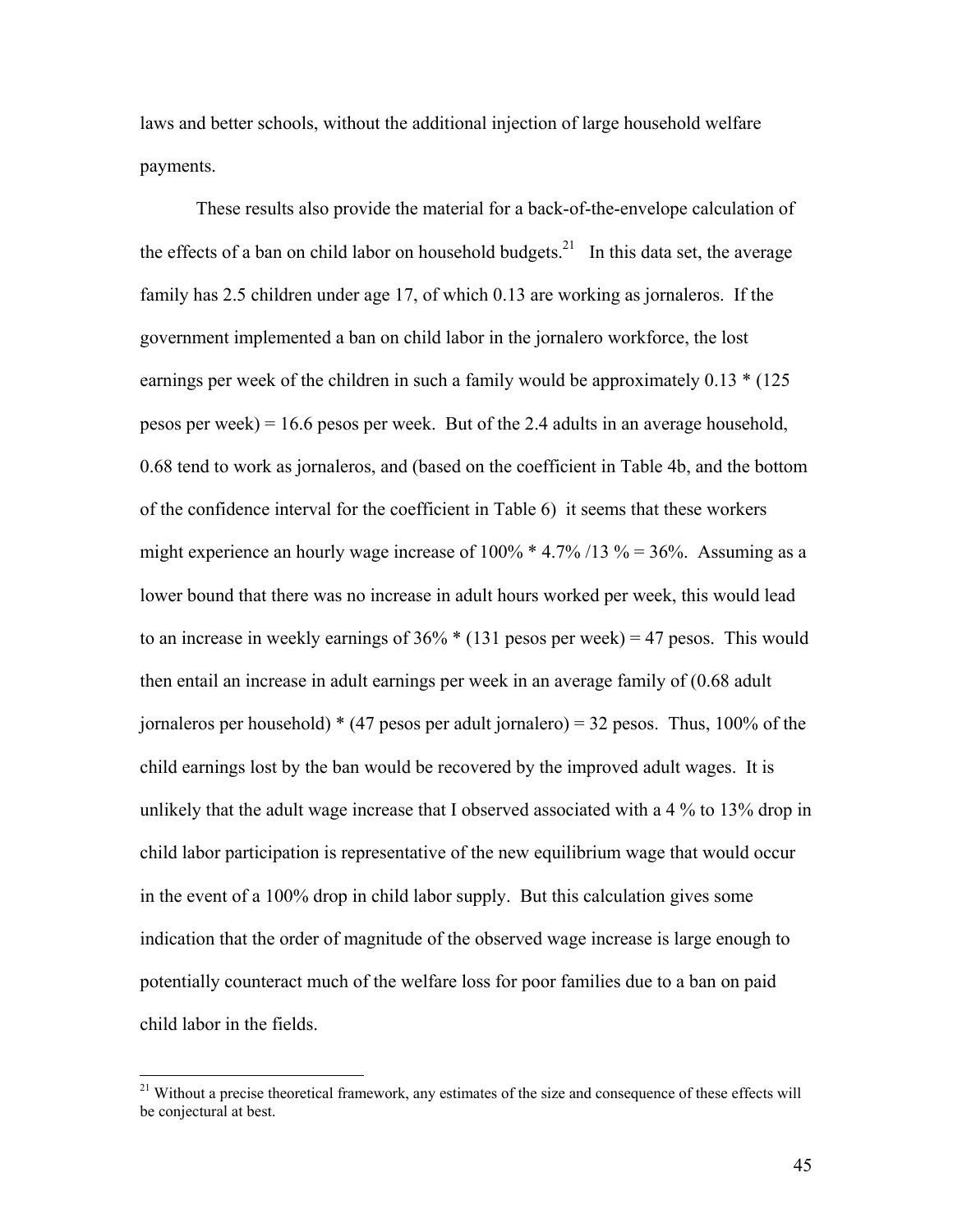The distributional consequences of the substitution of adults for children depend on how child workers and adult workers are distributed across families and across industries. In families where adults work in industry A and children work in industry B, a ban on child work in industry B will not necessarily lead to higher wages in industry A, and thus the welfare consequences for that family are likely to be negative. Likewise, in a family where children do not work, and adults work in industry B, a ban on child work in industry B will lead to an increase in the adult wage in industry B, improving welfare unambiguously for that family. Thus, even when adults substitute for children in every industry, in order for labor market outcomes of adults to mitigate the welfare losses across all families due to a ban on child labor, it must be the case that either (1) the ban on child labor is successfully implemented across all industries, and/or (2) there is a perfect correlation between the industry of employment of adults and that of children within a family. In the PROGRESA data, there are many households with jornalero adults that are without jornalero children, as well as many jornalero children living in households without jornalero adults, which suggests that the first condition must be kept in mind by policy makers.

## **IX. Conclusions**

There has been little empirical research on the question of what happens to adult labor markets when children leave the workforce. Policy makers who need a reliable answer to this question in order to make child labor law effective have in fact been forced to assume the answer. Any empirical strategy to answer this question must surmount two hurdles: (1) it must find a program that reduces child labor supply without directly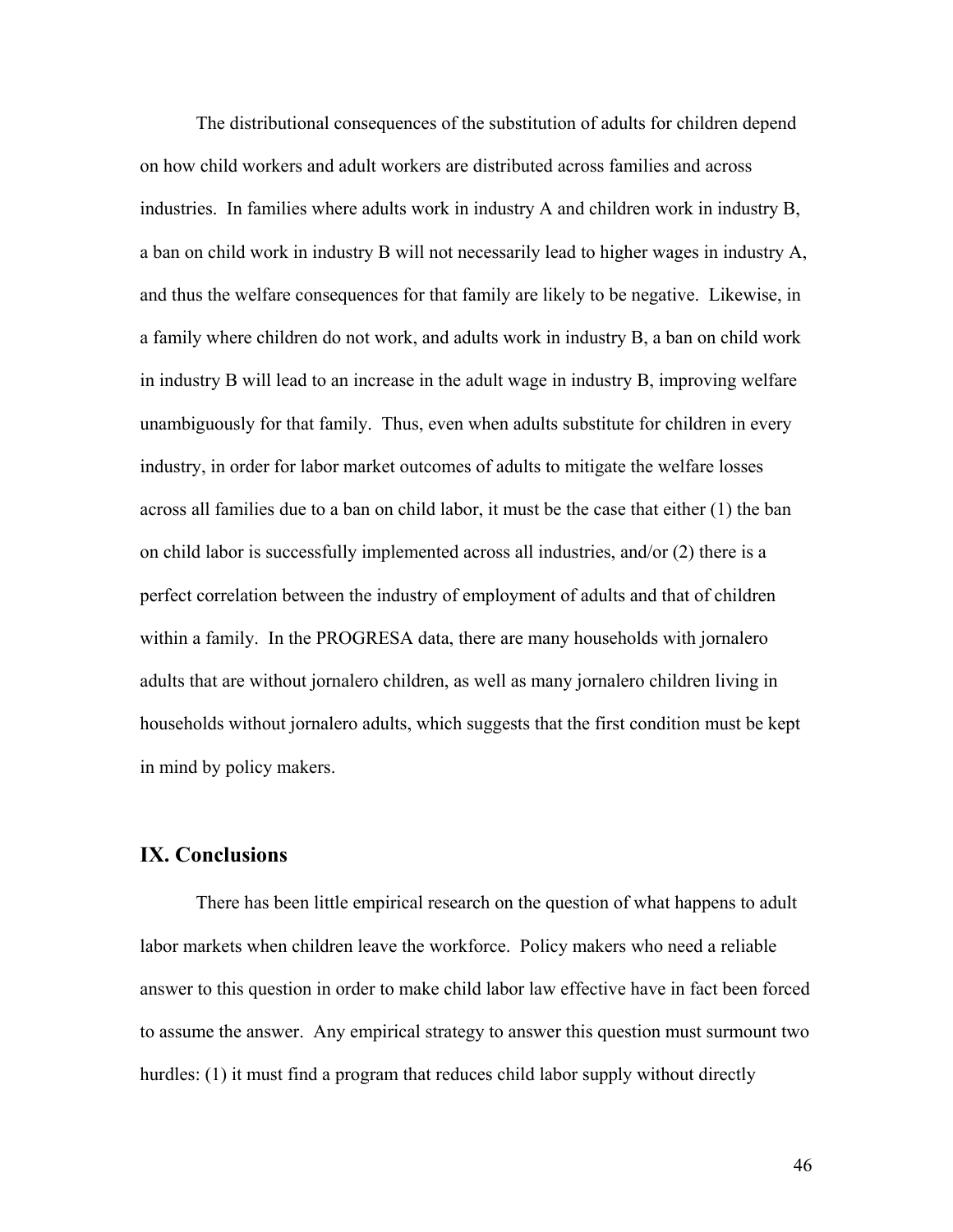affecting adult labor demand, and (2) it must identify changes in adult labor demand without assuming constant adult labor supply. I hypothesize and demonstrate that randomized schooling experiments can reduce child labor supply without directly affecting adult labor demand. Furthermore, I make use of coordinated movements in price and quantity to identify the direction of movements in adult labor demand without assuming constant adult labor supply.

I apply this strategy to Mexico's PROGRESA experiment. The results demonstrate that when the opportunity wage of not working increased, child workers responded by decreasing their labor participation rates. I rule out alternative pathways to conclude that this reduction in child labor participation is what caused an increase in the equilibrium price and quantity of adult labor. Thus, in these areas of rural Mexico during the autumn corn harvest, adult labor substitutes for child labor. The partial elasticity of adult hourly wages with respect to child work participation is clearly negative.

 The first implications of these results are theoretical. Models such as those of Basu and Van (1998), and Ranjan (2001) – which assume that child and adult labor are substitutes – are reinforced by my result. Indeed, in the context of Basu and Van's 1998 model "The Economics of Child Labor," this paper's update of the previous empirical results – which had showed ambiguous effects of changes in child labor supply on adult wages – is very useful. By providing evidence for their labor demand assumption (the "Substitution Axiom"), the result of my paper reinforces the theoretical possibility that their paper introduced: stricter child labor laws may help labor markets escape a kind of poverty trap. Since Basu and Van's child labor supply assumption (the "Luxury Axiom")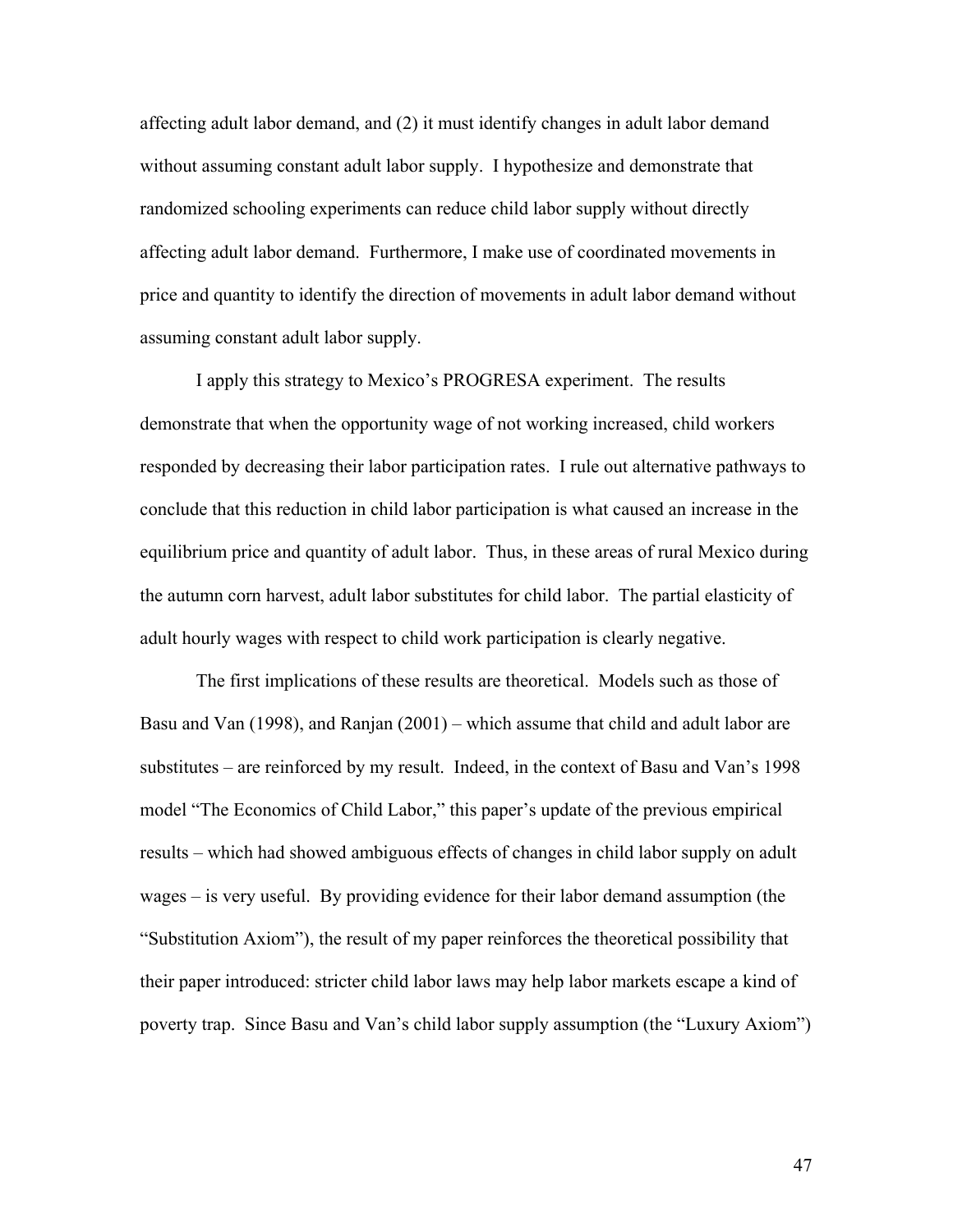has been supported by recent empirical evidence from another agricultural region, my result helps close a remaining empirical gap (Edmonds 2003).

 Second, these results are of general use to policy makers, because they suggest that in environments similar to the one observed here (corn-based agriculture), efforts to reduce child labor may have positive impacts on adult wages and employment. This means that programs to reduce child labor may only require funds for better schools, better enforcement of labor laws, and better transfers *within* communities – they may not require large injections of cash from *outside* communities to make up for lost child and adult wages.

 Finally, this paper is the first *experimental* estimate of labor demand parameters across labor input types. The idea of this paper can be easily applied to the many other schooling experiments recently conducted in Latin America and in other nations in the developing world, thus showing how these results vary across regions, time, level of industrialization, and cultures.<sup>22</sup> The results here may thus be the first of a set of useful estimates of the medium-term effects of child labor reduction on adult labor market outcomes.

## **XI. References**

 $\overline{a}$ 

- Angelucci, Manuela and Giacomo De Girogi, "Indirect Effects of an Aid Program: the Case of Progresa and Consumption." Job Market Paper, University College London, 2005.
- Basu, Kaushik. "Child Labor: Cause, Consequence, and Cure, with Remarks on International Labor Standards." *Journal of Economic Literature*, Vol. 37, No.3, 1999.
- Basu, Kaushik. "The Intriguing Relation Between Adult Minimum Wage and Child Labour." *The Economic Journal*, 110 (March), 2000.

<sup>&</sup>lt;sup>22</sup> For other experiments see, e.g., Janvry  $\&$  Sadoulet 2005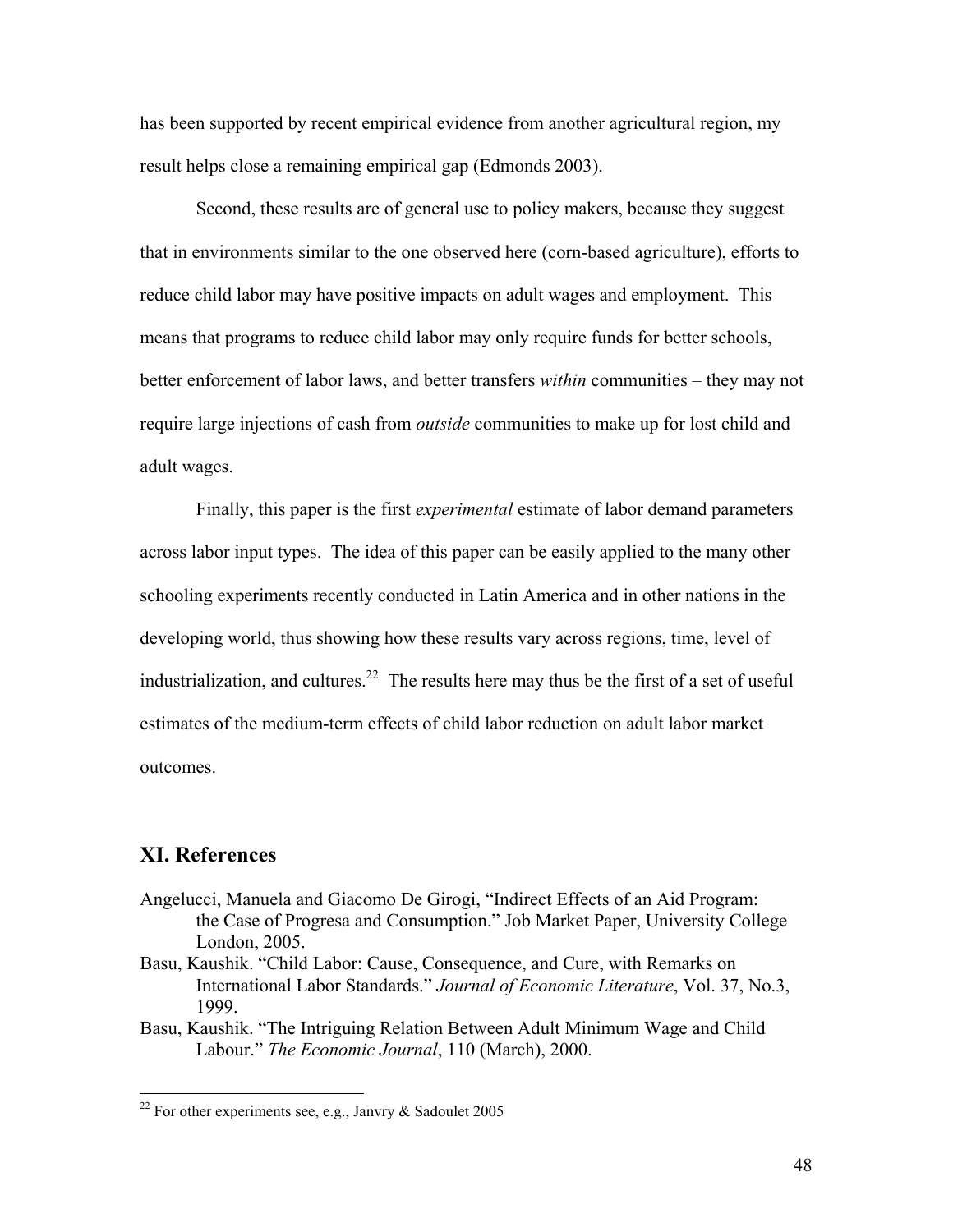- Basu, Kaushik and Zafiris Tzannatos. "The Global Child Labor Problem: What do we know and What Can We Do?" *The World Bank Economic Review*, Vol. 17, No. 2, 2003.
- Basu, Kaushik and Pham Hoang Van. "The Economics of Child Labor." *The American Economic Review*, Vol. 88, No. 3, 1998.
- Behrman, Jere R. and Petra Todd. "Randomness in the Experimental Samples of PROGRESA (Education, Health, and Nutrition Program)." Report Submitted to PROGRESA. Washington: International Food Policy Research Institute, 1999.
- Brown, Drusilla, Alan V. Deardorff and Robert M. Stern. "The Determinants of Child Labor: Theory and Evidence." *Research Seminar in International Economics Discussion Paper Series, University of Michigan*. Discussion Paper No. 486, September, 2002.
- Diamond, C. and Fayed, T. "Evidence on Substitutability of Adult and Child Labour." *Journal of Development Studies*. Vol. 34, No. 3 (February), 1998.
- Edmonds, Eric. "Does Child Labor Decline with Improving Economic Status?" NBER Working Paper No. w10134 2003.
- Galli, Rossana. "The Economic Impact of Child Labour." *Discussion Paper Series, International Institute of Labour Stuties*, DP/128, 2001.
- Handa, Sudhanshu, Mari-Carmen Huerta, Raul Perez, and Beatriz Straffon. "Poverty, Inequality, And Spill-Over In Mexico's Education, Health, And Nutrition Program." *International Food Policy Research Institute*, Final Report. April, 2000.
- Hernández, Daniel, José Gómez de León, and Gabriela Vásquez. "El Programa de Educación, Salud y Alimentación: orientaciones y components." In *Más opportunidades par alas familias pobres: evaluación de resultados del Programa de Educación, Salud y Alimentación, primeros avances*. Mexico City: Secretaria de Desarrollo Social, 1999.

International Labor Organization, *WORLD OF WORK No. 17*, September/October 1996

- De Janvry, Alain and Elisabeth Sadoulet. Making Conditional Cash Transfer Programs More Efficient: Designing for Maximum Effect of the Conditionality. University of California at Berkeley. May 2005
- Katz, Lawrence & Kevin Murphy. "Changes in Relative Wages, 1963-1987: Supply and Demand Factors." *The Quarterly Journal of Economics*, Vol. 197, No. 1, 1992.
- Levison, D., R. Anker, S. Ashraf and S. Barge. "Is Child Labor Really Necessary in India's Carpet Industry?" In R. Anker, S. Barge, S. Rajagopal, and M. P. Joseph, eds., *Economics of Child Labor in Hazardous Industries of India*. New Delhi: Hindustan Publishers, 1998.
- Ranjan, Priya. "Credit Constraints and the Phenomenon of Child Labor." *Journal of Development Econonomics.* 64 February, 2001.
- Ray, Ranjan. "Analysis of Child Labour in Peru and Pakistan: A Comparative Study," *Journal of Population Economics*. Vol. 13, No. 1, March, 2000.
- Schultz, T. P. "School Subsidies for the Poor: Evaluating the Mexican PROGRESA Poverty Program." *Economic Growth Center Paper 834*. Yale University, New Haven, 2001.
- Skoufias, Emmanuel, Benjamin Davis, and Jere Behrman. "An Evaluation of the Selection of Beneficiary Householdsin the Education, Health, and Nutrition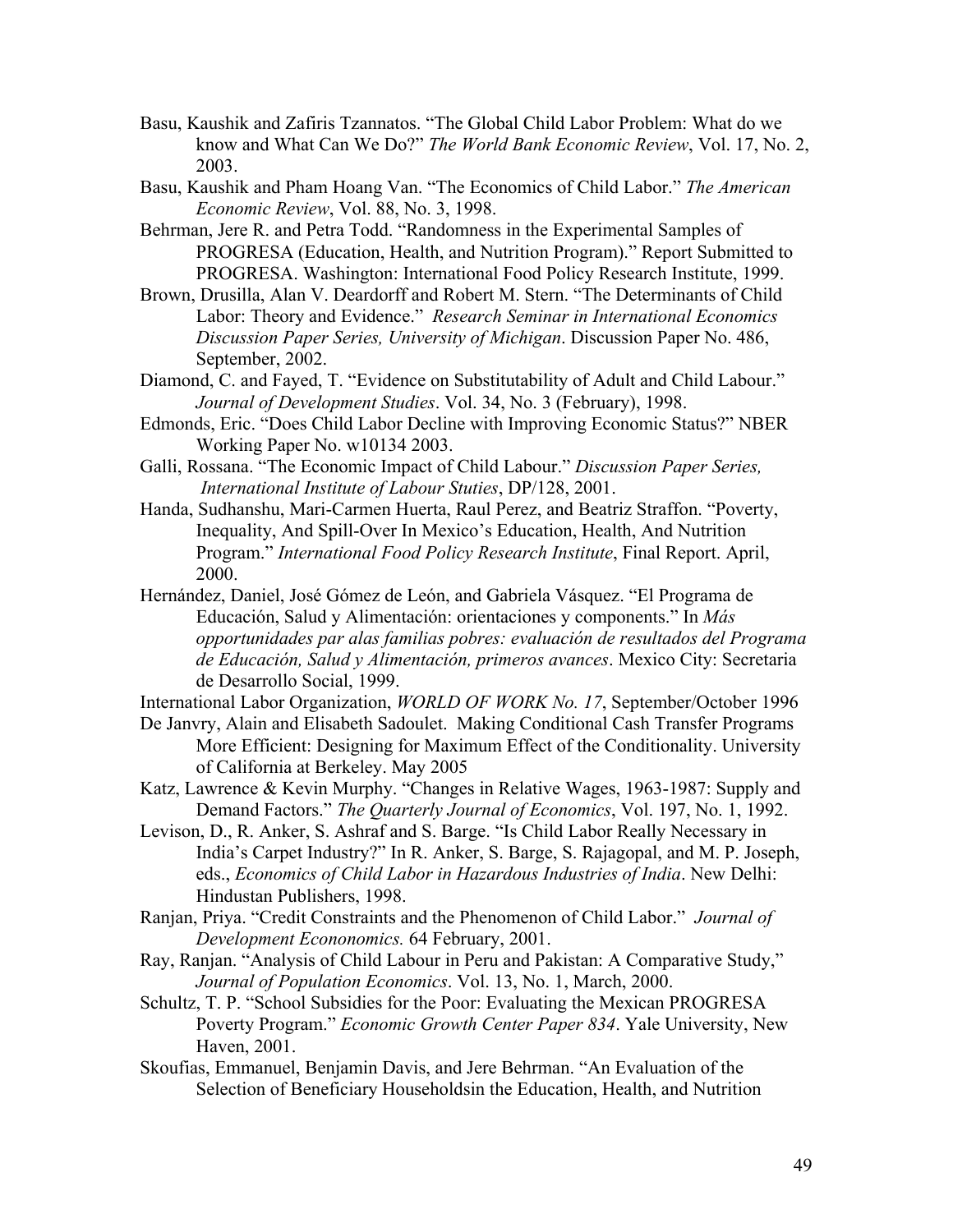Program (PROGRESA) of Mexico." *International Food Policy Research Institute*, Final Report. June, 1999.

- Skoufias, Emmanuel and Susan Parker. "Conditional Cash Transfers and their Impact on Child Work and Schooling: Evidence from the PROGRESA Program in Mexico." *Economia*, Fall 2001.
- Udry, Christopher. August, 2004. "Child Labor." http://www.econ.yale.edu/~cru2/pdf/kid.pdf.
- USDA. "Monthly Crop Growth Stage and Harvest Calendars" Production Estimates and Crop Assessment Division, FAS. http://www.fas.usda.gov/pecad/weather/Crop\_calendar/crop\_cal.pdf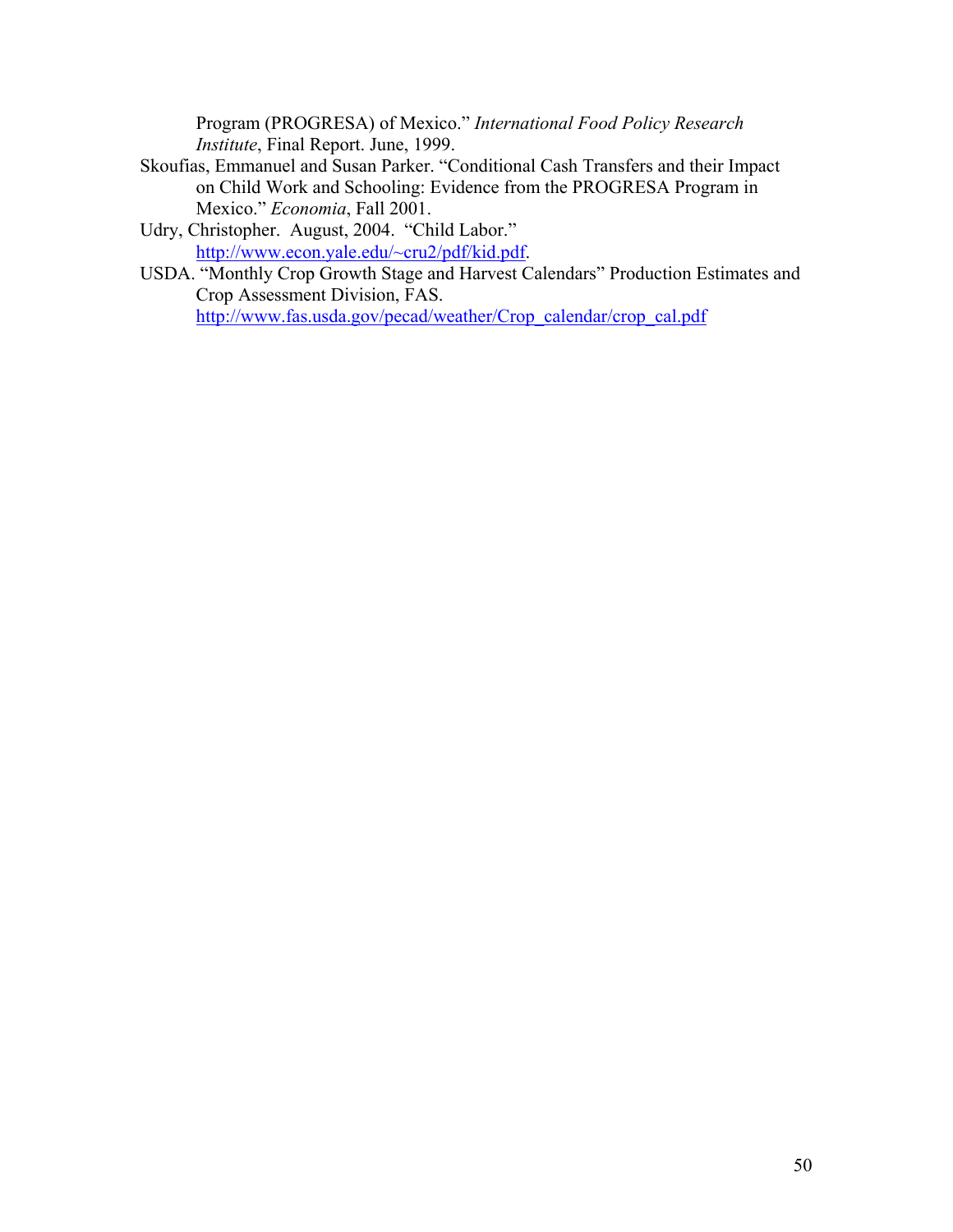## **Appendix**

#### **A1. Construction of the no-treatment money sample and comparison control group**

Each person in both treatment and control villages can be identified from the surveys as a member of one of three eligibility categories: (1) originally eligible; (2) eligible under the re-calculation of eligibility status in 1998; and (3) never eligible. The PROGRESA administrators assigned people who were materially well-off to category three, and people who were less-well off to category one. Everyone in both treatment and control villages is in one of these three groups, and the method of assignment should not have varied depending on whether one is in a treatment or control village. Therefore, people within a given eligibility category should be relatively similar across treatment vs. control villages. Figure 7 shows the breakdown by eligibility status of families living in treatment villages in 1997.

In order to find out which individuals in particular did not receive treatment money, I obtained administrative records identifying the recipient households and the timing for all payments made during the PROGRESA evaluation from the PROGRESA evaluation website, at http://evaloportunidades.insp.mx/en/index.php. I found that almost everyone living in treatment villages who was in eligibility category three never received money, but that in addition many of the presumably poorer people in eligibility category two also never received money (about 60 percent of them). According to Hoddinott, Skoufias and Washburn 2000, the PROGRESA administration claims that of the households that were eligible to receive benefits but never did receive any, 85.7 percent did not receive benefits because the administrators never incorporated them into the program. Thus, it seems that there is little room for selection in this sample of non-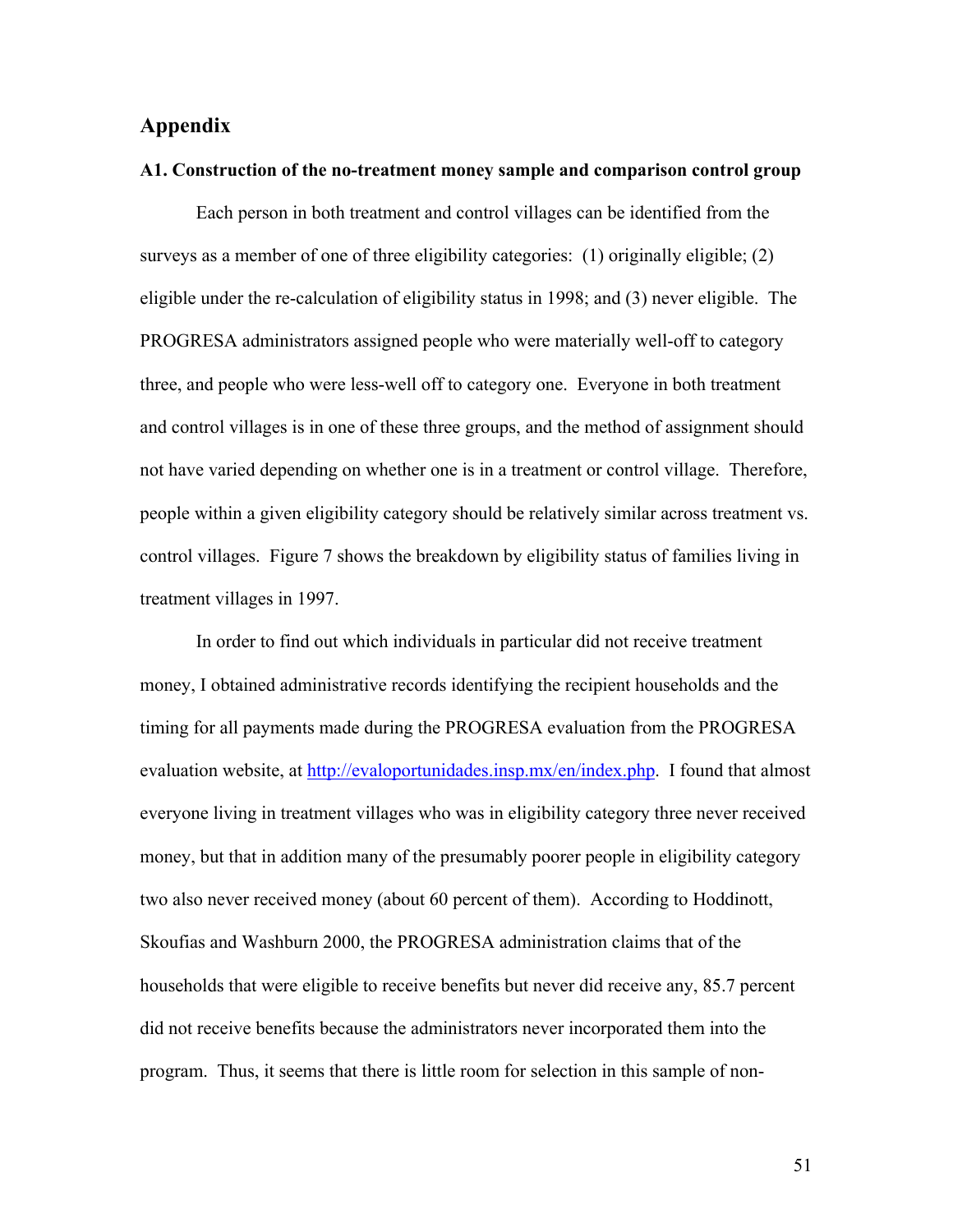treated people living in the treatment group. In addition, because I am able to include people in eligibility category two, my sample of non-treated people in the treatment group includes households that are not restricted to be the richest in the villages.<sup>23</sup>

 I construct a similar comparison sample in the control group by including everyone in the control group who is in eligibility category 3 and a random sample of 60 percent of the people in eligibility category  $2^{24}$  Since the households within a given eligibility group should be fairly similar by administrative design, and since the administrators should not have used different standards for eligibility status in the control and treatment villages, this technique creates a control group comparison sample that should be fairly similar to the treatment group non-treated sample. Table A1a shows baseline (1997) summary statistics for the two samples.

Table A1b shows the results of my hourly wage specification on these samples, with five percent symmetric cropping and controls and village fixed effects as before. These results demonstrate that by 1999 there was a significant wage increase even for the much smaller group of people living in treatment villages who did not receive treatment money. Table A1c shows the results of my quantity specifications on this sample – they suggest that the quantity of adult jornalero labor in this sample also increased.

 Finally, as a robustness check I consider a further subsample of the above adult jornaleros who are perfectly healthy according to the following ten criteria: days of

 $\overline{a}$ 

<sup>&</sup>lt;sup>23</sup> As a robustness check (to avoid potential problems with selection), I also consider only the richest people in each village: those in category three who were never eligible to receive treatment according to the criteria applied to both control and treatment villages. Performing kolmogorov smirnov tests on the wage distributions in 1997 and 1999 shows that before treatment I can reject their inequality, but after treatment I cannot reject that the control distribution is smaller. This holds for the overall sample, and for the healthyonly sample described at the end of this section. Thus, the results in this section seem to be robust to restricting the sample to only the never eligible, where there are fewer potential problems with selection. <sup>24</sup> The results are similar when my control sample includes all the people in eligibility category two (with weights of 0.6) and all in eligibility category three (with weights of 1.0).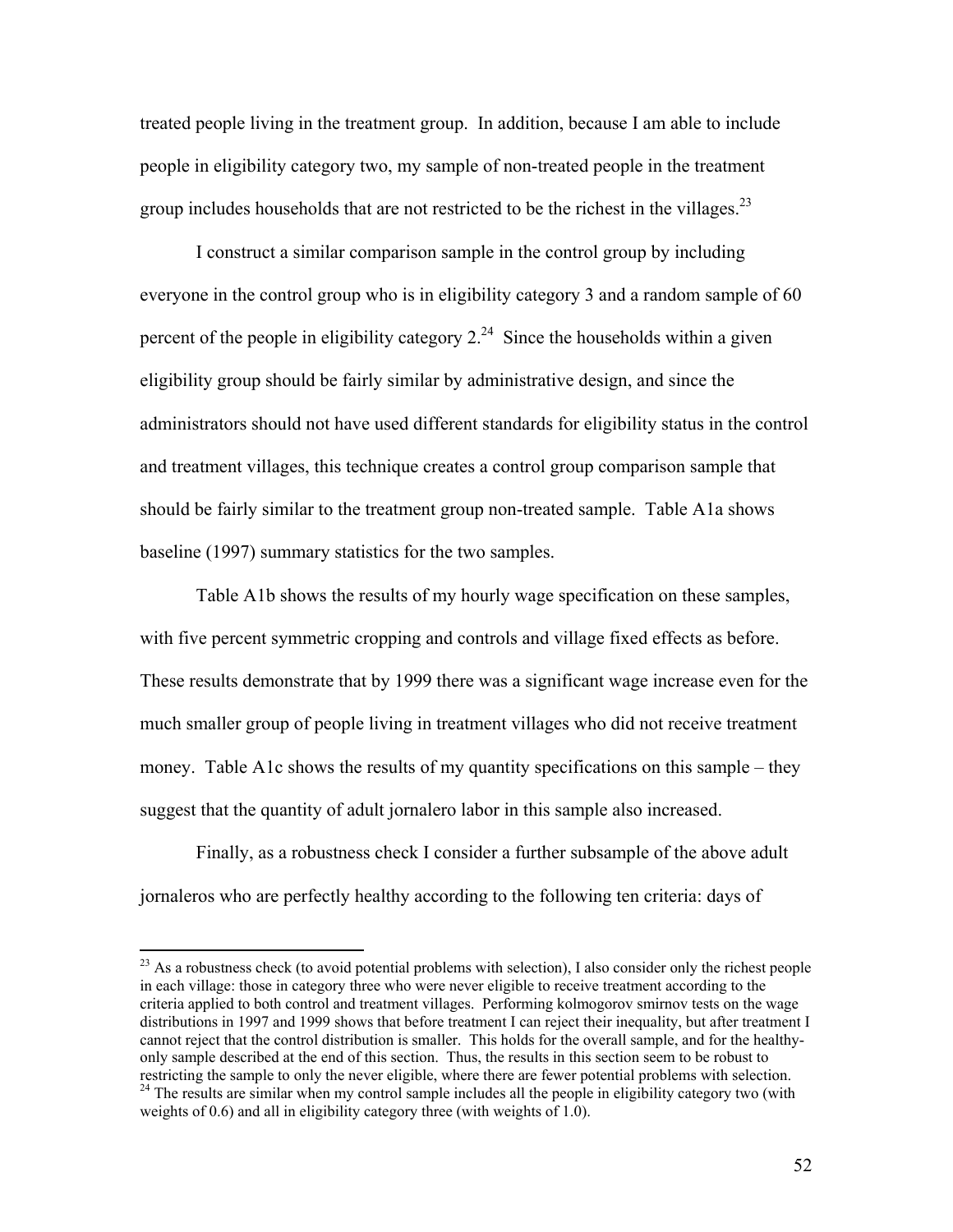## **Table A1a: Comparison of baseline characteristics of no-treatment sample in**

| Year | Variable                    | Control Villages     | <b>Treatment Villages</b> |
|------|-----------------------------|----------------------|---------------------------|
|      | $#$ families                | 4,276 families       | 5,530 families            |
|      | # people                    | 15,874 people        | 24,453 people             |
|      | $%$ male                    | 50.9%                | 51.4%                     |
|      | $\%$ child (< 17 years)     | 33.2%                | 34.5%                     |
|      | $\%$ adult (17 to 59 years) | 54.7%                | 54.0%                     |
|      | % worked last week          | 48.5%                | 46.7%                     |
|      | % worked as jornalero       | 16.8%                | 16.5%                     |
| 1997 | Mean jornalero wage         | $3.80$ pesos / hour  | $3.72$ pesos / hour       |
|      | Mean age                    | $29.3 \text{ years}$ | $30.0$ years              |
|      | % with high schooling       | 18%                  | 20%                       |
|      | % speaking a dialect        | 19.3%                | 22.4%                     |
|      | % literate                  | 79.3%                | 78.2%                     |
|      | % married                   | 39%                  | 41%                       |
|      | % separated                 | 17%                  | 19%                       |
|      | % divorced                  | 0.18%                | 0.16%                     |
|      | % widowed                   | 5.4%                 | 5.6%                      |

**treatment villages with comparison sample in control villages.25**

difficulty performing activities due to bad health in the past month are 0; days of missed activities due to bad health in the past month are 0; days in bed due to bad health in the past month are 0; yes, I can currently perform vigorous activities; yes, I can currently perform moderate activities; yes, I can carry an object of 10kg for 500 meters with ease; yes, I can easily lift a paper of the floor; yes, I can walk 2 km with ease; yes, I can dress myself with ease; I have had no physical pain in the last month. Without updating the cropping from the larger subsample above, I perform the same difference and difference regression on wages. The results show that point estimates of the treatment effect are essentially unchanged, and remain statistically significant.

 $\overline{a}$ 

 $25$  Italicized entries are significantly different at the 5% level in t-tests without clustering. In this baseline survey, no variables are significantly different at the 5% level in tests with clustering at the village level.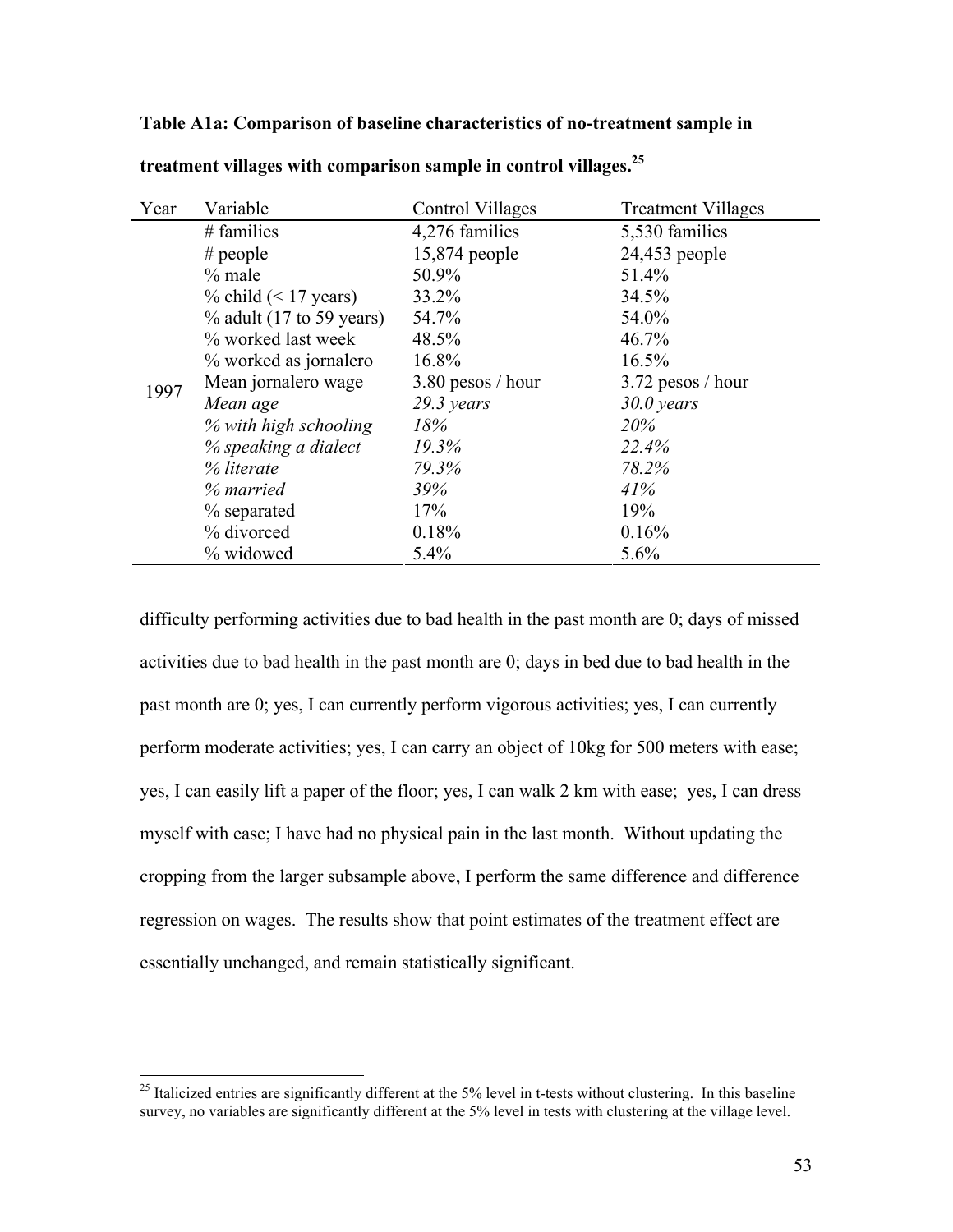| Table A1b: Treatment Effect on log hourly wages and log daily income from 1997 to |
|-----------------------------------------------------------------------------------|
| 1999 for no-treatment sample and comparison control sample                        |

| <b>Explanatory Variables</b> | (1)        | (2)        | (3)        | (4)        |
|------------------------------|------------|------------|------------|------------|
|                              | Log hourly | Log hourly | Log daily  | Log daily  |
|                              | wage       | wage       | income     | income     |
|                              |            |            |            |            |
| Treated (post = $1 \&$       | $0.018**$  | $0.022**$  | $0.0120**$ | $0.020**$  |
| treatment village = $1$ )    | (0.009)    | (0.009)    | (0.008)    | (0.009)    |
| Post-treatment               | $0.320***$ | $0.318***$ | $0.301***$ | $0.300***$ |
| Dummy                        | (0.007)    | (0.007)    | (0.006)    | (0.009)    |
|                              |            |            |            |            |
| Male Dummy                   | $0.022***$ | $0.020**$  | $0.061***$ | $0.060***$ |
|                              | (0.009)    | (0.010)    | (0.009)    | (0.009)    |
|                              |            |            |            |            |
| Age                          | $-0.000$   |            | $-0.000**$ |            |
|                              | (0.000)    |            | (0.000)    |            |
|                              |            |            |            |            |
| Age Dummies                  |            | <b>YES</b> |            | <b>YES</b> |
|                              |            | <b>YES</b> |            | <b>YES</b> |
| Schooling Level<br>Dummies   |            |            |            |            |
| Language Skills              |            | <b>YES</b> |            | <b>YES</b> |
| Dummies                      |            |            |            |            |
| Marriage Status              |            | <b>YES</b> |            | <b>YES</b> |
| Dummies                      |            |            |            |            |
| <b>Village Fixed Effects</b> | <b>YES</b> | <b>YES</b> | <b>YES</b> | <b>YES</b> |
|                              |            |            |            |            |
| Constant                     | $1.14***$  | $1.14***$  | $3.20***$  | $3.17***$  |
|                              | (0.01)     | (0.02)     | (0.01)     | (0.02)     |
| # Observations               | 8944       | 8647       | 8977       | 8653       |
|                              |            |            |            |            |
| R <sub>2</sub>               | 0.31       | 0.31       | 0.30       | 0.30       |
|                              |            |            |            |            |

Dependent Variable: log hourly wages or log daily income for Adult (ages 17 to 59) Jornaleros

Standard Errors in Parenthesis

\*\* = significant at 5% level

\*\*\* = significant at 1% level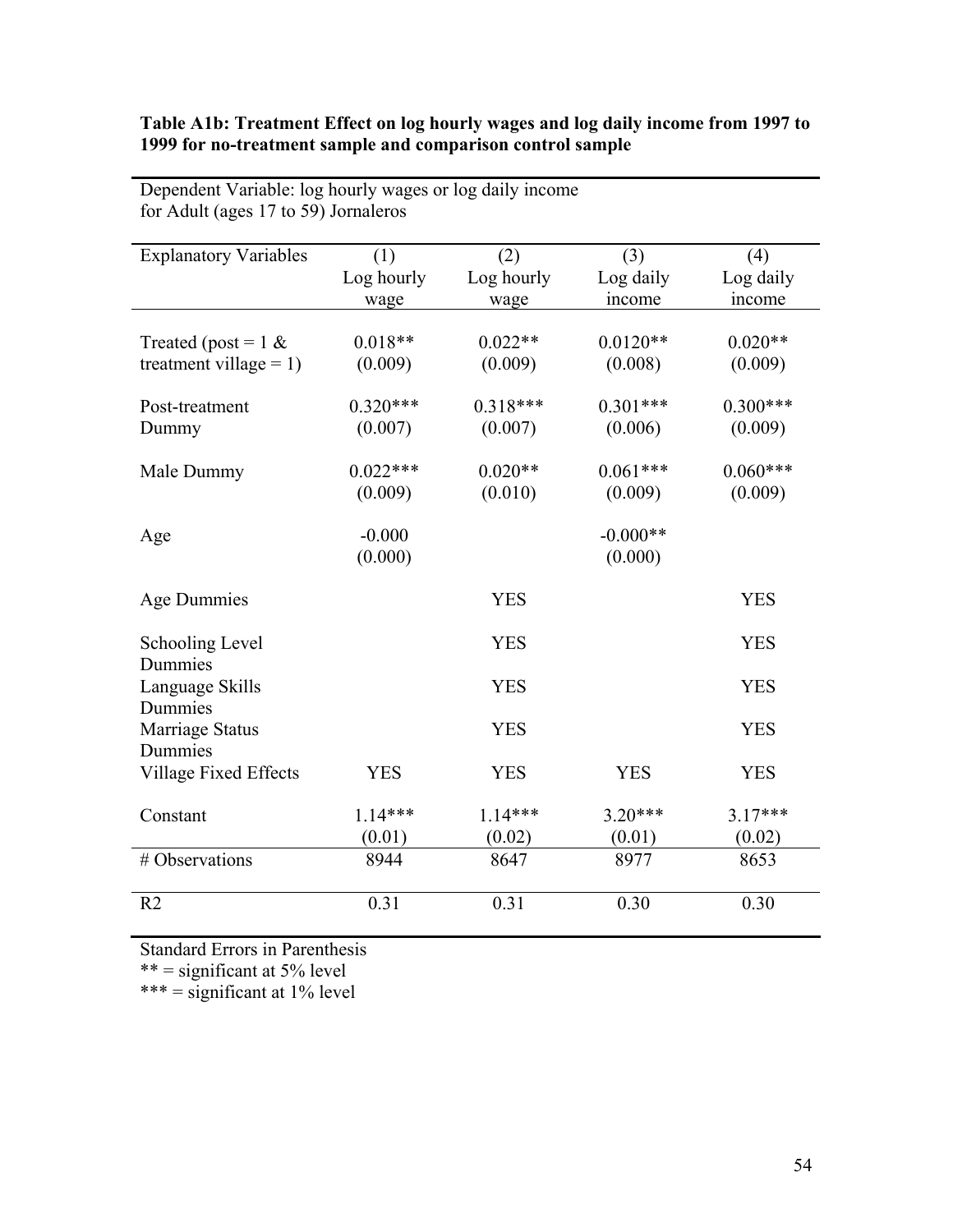## **Table A1c: Treatment Effect on log hours per week and log days per week from 1997 to 1999 for no-treatment sample and comparison control sample**

| <b>Explanatory Variables</b> | (1)         | (2)         | (3)         | (4)         |
|------------------------------|-------------|-------------|-------------|-------------|
|                              | Hours per   | Hours per   | Days per    | Days per    |
|                              | week        | week        | week        | week        |
|                              |             |             |             |             |
| Treated (post = $1 \&$       | $0.032**$   | $0.036**$   | $0.028**$   | $0.035**$   |
| treatment village = $1$ )    | (0.015)     | (0.016)     | (0.014)     | (0.014)     |
|                              | $-0.085***$ | $-0.087***$ | $-0.065***$ |             |
| Post-treatment               |             |             |             | $-0.068***$ |
| Dummy                        | (0.012)     | (0.012)     | (0.011)     | (0.011)     |
| Male Dummy                   | $0.112***$  | $0.117***$  | $0.079***$  | $0.081***$  |
|                              | (0.016)     | (0.016)     | (0.015)     | (0.015)     |
|                              |             |             |             |             |
| Age                          | $-0.001***$ |             | $-0.001**$  |             |
|                              | (0.000)     |             | (0.000)     |             |
|                              |             |             |             |             |
| Age Dummies                  |             | <b>YES</b>  |             | <b>YES</b>  |
|                              |             |             |             |             |
| Schooling Level              |             | <b>YES</b>  |             | <b>YES</b>  |
| Dummies                      |             |             |             |             |
| Language Skills              |             | <b>YES</b>  |             | <b>YES</b>  |
| Dummies                      |             |             |             |             |
| Marriage Status              |             | <b>YES</b>  |             | <b>YES</b>  |
| Dummies                      |             |             |             |             |
| <b>Village Fixed Effects</b> | <b>YES</b>  | <b>YES</b>  | <b>YES</b>  | <b>YES</b>  |
|                              |             |             |             |             |
| Constant                     | $3.64***$   | $3.59***$   | $1.58***$   | $1.56***$   |
|                              | (0.019)     | (0.034)     | (0.017)     | (0.031)     |
| # Observations               | 8997        | 8698        | 9019        | 8716        |
|                              |             |             |             |             |
| R <sub>2</sub>               | 0.01        | 0.02        | 0.01        | 0.01        |
|                              |             |             |             |             |

Dependent Variable: log hours per week or days per week for Adult (ages 17 to 59) Jornaleros

Standard Errors in Parenthesis

\*\* = significant at 5% level

\*\*\* = significant at 1% level